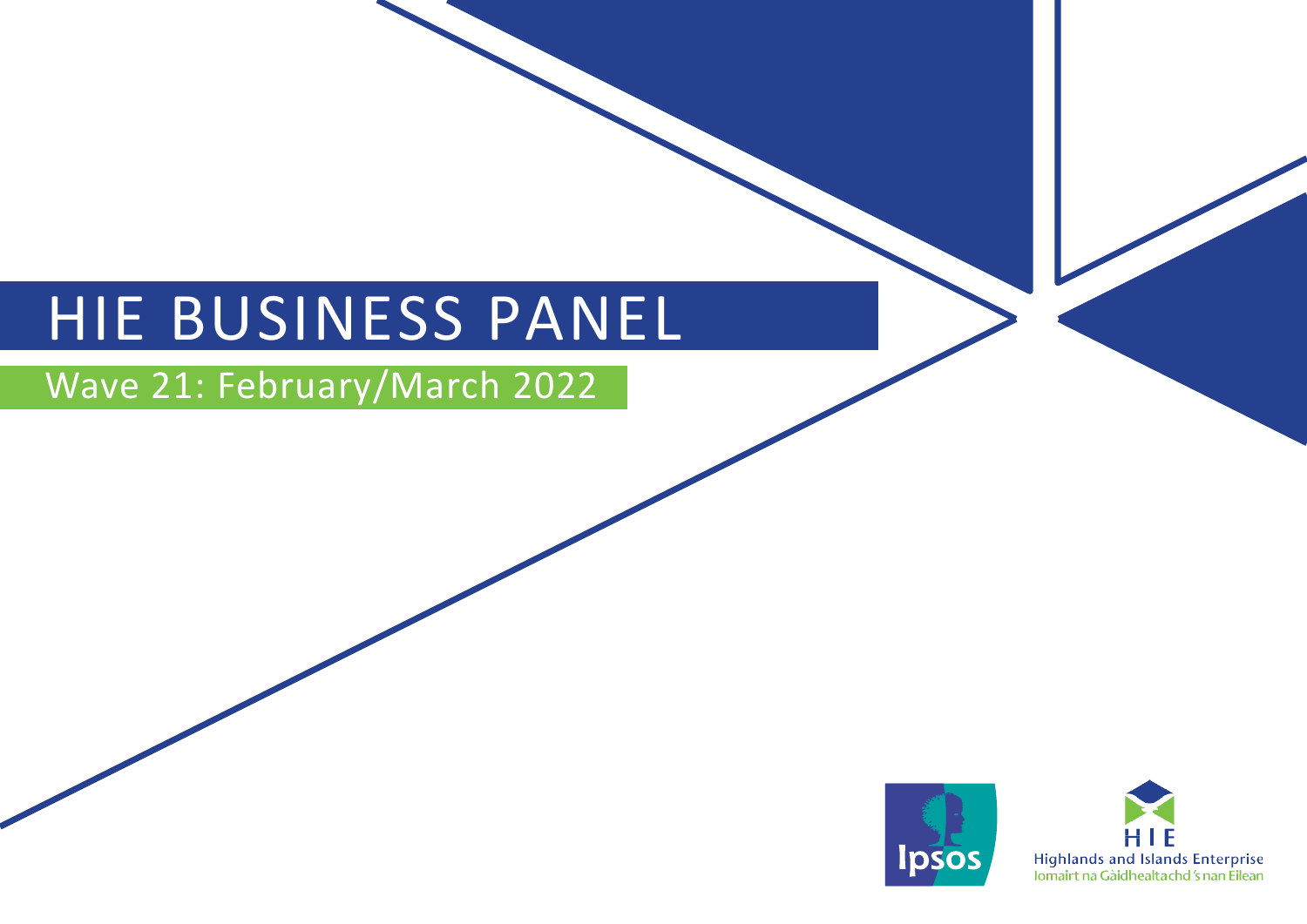### EXECUTIVE SUMMARY (1)

### **Overview**

This report presents findings from the most recent wave of the Highlands and Islands Enterprise business panel survey carried out in February and March 2022.

The survey was carried out against the backdrop of continued economic challenges for business in the region, and across the UK. The first quarter of the year saw reports of increased inflation, interest rates and record fuel prices. These challenges were compounded during February and March 2022 by the invasion of Ukraine by Russian forces. The resulting economic sanctions and reduced supply chains increased prices in some sectors.

Against this background, businesses were slightly less confident in the economy, and less optimistic about their own future, than they were in October/November 2021.

There were signs of continued recovery from COVID-19, with a majority (six in ten) of businesses operating at or above their prepandemic levels. However, this majority was slightly lower than in the previous wave.

Once again tourism businesses were seemingly impacted by a challenging economic environment. They were more likely to be operating below pre-pandemic levels and to have seen a decrease in sales and turnover and employment. That said they were more likely to be striving for growth.

Reflecting what was happening in the wider economy, almost all businesses were concerned about rising costs, particularly the cost of energy and fuel. In response, more than half of businesses were increasing their prices.

Looking ahead, businesses were currently focusing on their resilience, productivity and compliance with regulation and legislation. Workforce was seen as key to businesses achieving these plans.

However, most businesses were experiencing workforce related challenges, with cost being the most common issue. The main issues contributing to workforce challenges were a lack of candidates and difficulties accessing specific skillsets. Two thirds were nevertheless confident they could address these challenges with the actions they were taking.

Most businesses were already using or planning to use new technologies, though there were implementation barriers including cost and time to overcome.

While most businesses were taking action to help them move to low carbon working and to improve energy efficiency this was a current focus for less than half. The top barriers to low carbon working were the same as in the previous wave: cost of making changes, lack of green transport options, and difficulty making premises more energy efficient.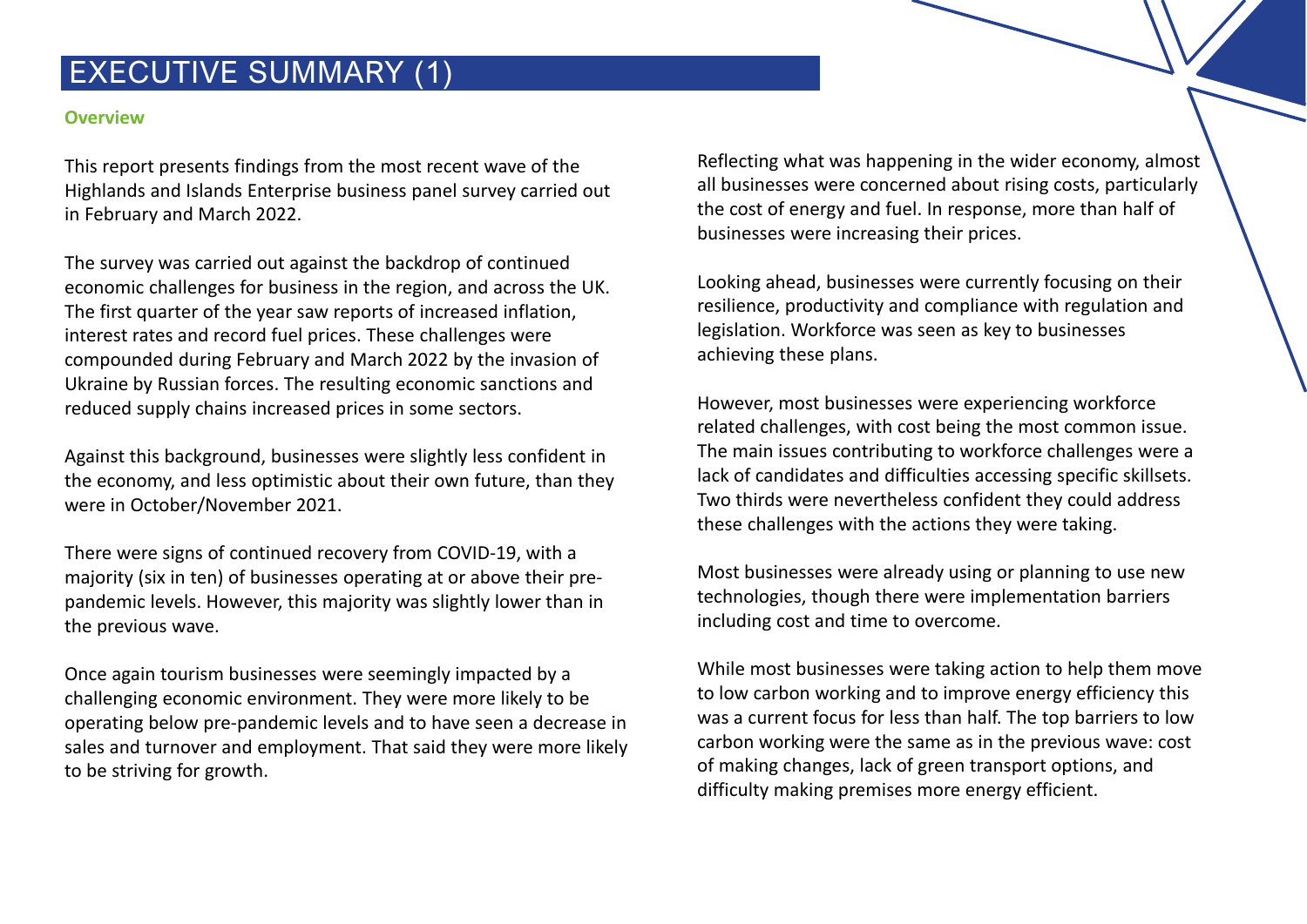### EXECUTIVE SUMMARY (2)

### **Optimism and performance**

- **Thinking about the economic outlook for Scotland over the next 12 months, 60% of businesses were confident, while 38% were not. Economic optimism was down slightly on the previous wave:** 45% said their confidence had stayed the same over the past six months, 14% reported an increase, and 40% a decrease.
- **There were signs of continued recovery from COVID-19, though slightly less so than the previous wave:** 62% were operating at either the same level (42%) or over and above the level (20%) they were before COVID-19, while 37% were operating below their pre-pandemic levels.
- **Over the last six months, employment was fairly stable while sales or turnover performance was mixed** (34% said it had increased, 32% decreased, and 33% remained the same). Exports were more likely to have decreased than increased (30% vs 11%), but had remained stable for around half (55%).
- **Most businesses (77%) were optimistic about their prospects in the next 12 months, while 22% were not.** Businesses were less optimistic than they were in October/November 2021, when 82% were optimistic and 17% were not.
- **More than two in five (43%) businesses were striving for growth** while around the same proportion (45%) were content with their current level of performance. Around one in ten (11%) wanted to downsize.

### **Costs**

- **Almost all businesses were concerned about rising costs (94%), just 6% were not concerned.**
- **Among those concerned about rising costs, the top concerns were the cost of energy (65%) and the cost of fuel (62%).** A third said their top concern was the cost of goods sourced from within the UK (34%) and around a fifth said the cost of transporting goods (22%), the cost of labour (22%) and the cost of imported goods (20%).
- **To help respond to increased costs, more than half of businesses were increasing prices (54%).** Other measures included: exploring new markets (37%), collaborating with other businesses (35%) and working with new suppliers (34%), followed by postponing investment plans (31%), using cash reserves (28%) and doing more online (25%).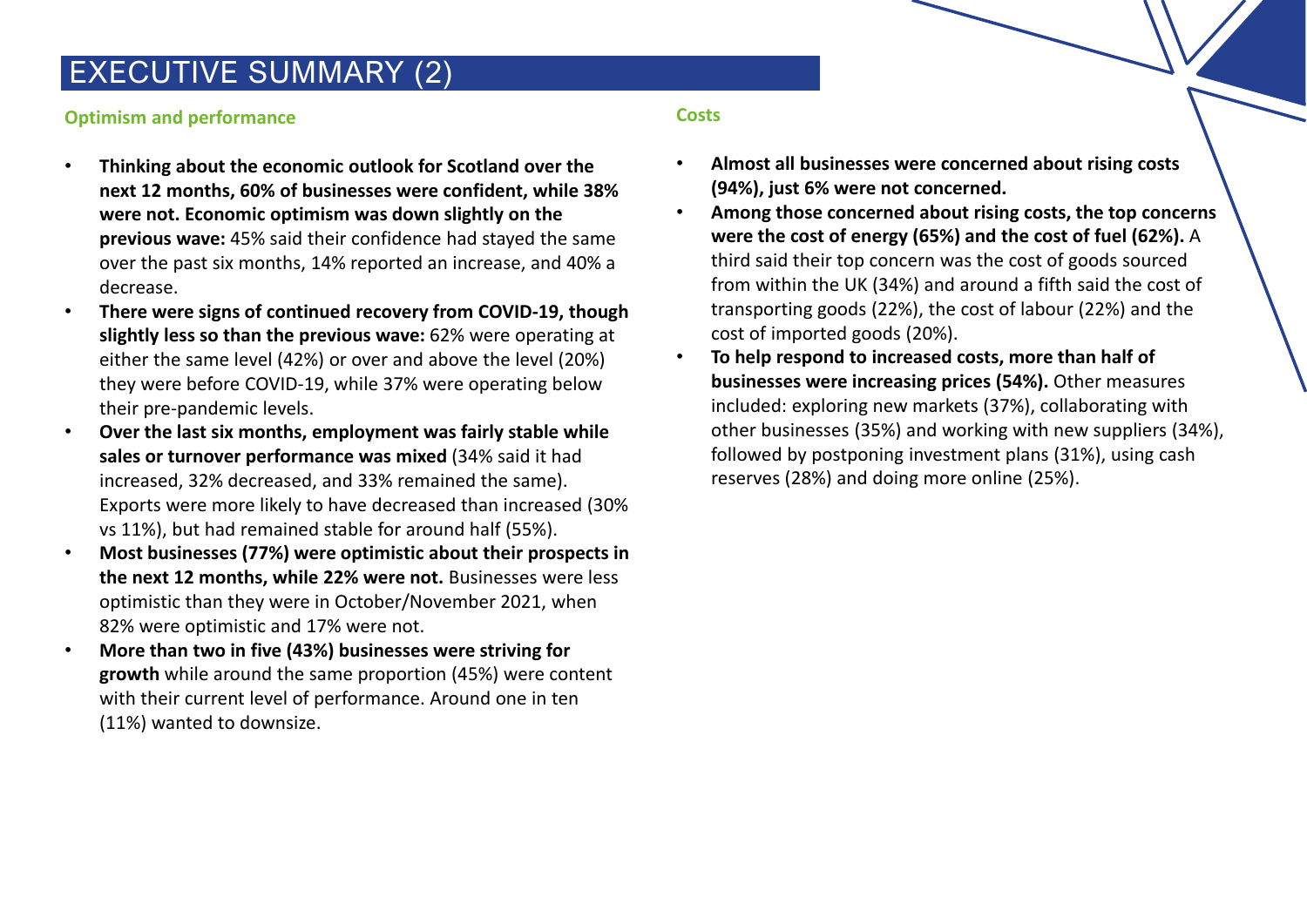### EXECUTIVE SUMMARY (3)

### **Planning ahead**

- **Over half of businesses were currently focusing on their resilience (57%), enhancing their productivity (55%) and compliance with regulation or legislation (53%).** Fewer than half were currently focusing on reducing carbon emissions (48%), supporting growth (40%), succession planning (38%) and addressing labour challenges (34%).
- **Areas of focus were linked to operating level**, with those operating over and above their pre-COVID-19 levels more likely than average to say they were focusing on a number of actions including business resilience, enhancing productivity and compliance with regulation or legislation.
- **The most important factor in helping businesses achieve their plans was their workforce (49%)**, followed by new technology (30%), market and customer insights (29%) and adapting products or processes (28%).

### **Markets**

- **Almost four in five (79%) of businesses were importers**  (sourcing goods from outside Scotland) **and around half (52%) were exporters** (selling to markets outside Scotland)
- **Most (98%) businesses were taking, or planning, action in relation to their markets:** 89% were maintaining their existing markets, 31% expanding into new markets and 10% concentrating on fewer markets.
- **The most important actions for helping businesses achieve their market plans** were: adapting their product or service (50%), re-skilling or up-skilling staff (46%), collaborating (43%), investing in technology (43%) and bringing in external advice or support (42%).
- **The majority (82%) of businesses were taking action relating to their supply chain,** and around half (55%) were taken actions specifically in response to supply chain challenges.
- **The most common supply chain actions being taken were sourcing supplies more locally (52%) or from within the UK (51%).** Around a quarter were moving to greener supply chains, greener forms of transport and reviewing routes to market, while on in five were reviewing their distribution network and stockpiling goods.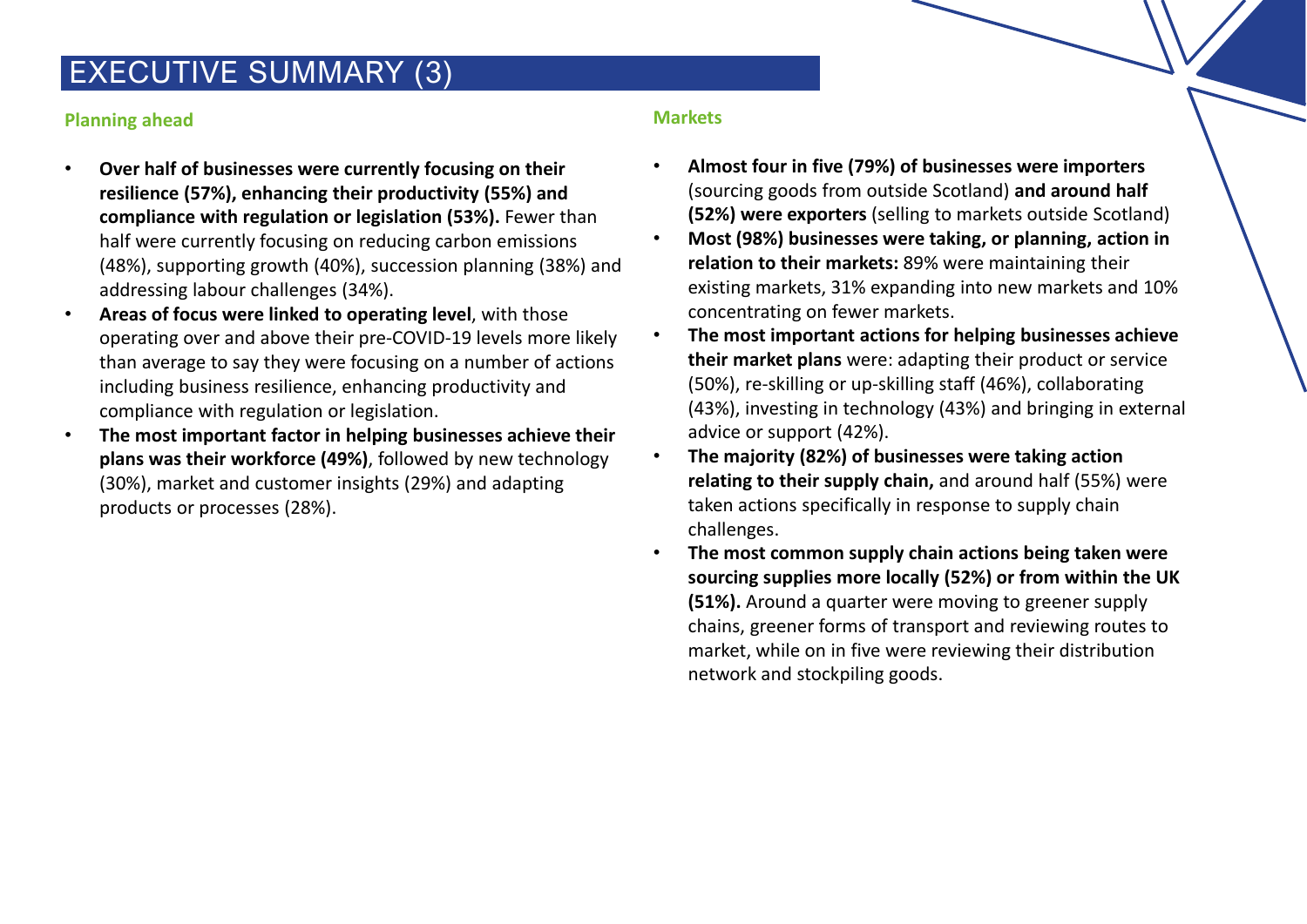### EXECUTIVE SUMMARY (4)

### **Workforce**

- **A quarter of businesses described themselves as women-led (24%)** while 72% did not.
- **70% of employers were experiencing workforce related challenges.** Of these the most common were: the cost of labour (42%), followed by skills gaps (30%), staff absences (25%) and unfilled vacancies (25%).
- **The top three issues contributing to workforce relatedchallenges were: a lack of candidates (56%), difficulties accessing specific skillsets (50%) and poor transport connections (36%).** Fewer said lack of accommodation (30%), being unable to offer competitive pay (27%) and being unable to recruit from the EU (21%).
- **The majority (82%) of employers were taking actions related to their workforce.** The most common were: upskilling or reskilling current staff (58%), making pay more competitive (43%), investing in new technology (41%) and collaborating with other businesses (36%).
- **Two thirds of employers were confident they could address their workforce challenges (65%), while one third were not (34%).** Tourism businesses and those in remote rural areas were less confident than average.

### **Low carbon**

- **Around three quarters (73%) of businesses were taking action to help them move to low carbon working.** The most common actions were: investing in premises (40%), making a plan or updating business plans (37%), bringing in external advice and support (37%) and investing in low carbon technology (36%).
- **85% of businesses were taking or planning actions to improve their energy efficiency.** The most common were: reducing energy consumption (66%), installing more energy efficient systems (51%), using greener sources of energy (46%), and improving building insulation (43%).
- **The most frequently cited barriers to moving to low carbon working were: cost (65%), lack of green transport options (53%) and difficulty making existing premises more energy efficient (46%).** The top three barriers were the same as those in the previous wave (when businesses were asked about barriers to reducing their greenhouse gas emissions).

### **New technology**

- **Three quarters of businesses (74%) were using or planning to use new technologies,** with the top two being low carbon technology (41%) and the Internet of Things and sensor technologies (36%). The other technologies asked about were used by around a quarter of businesses.
- **The top barriers to adopting new approaches and technologies were: cost (56%), lack of time (48%), more pressing priorities (46%) and lack of knowledge or skills (40%).** A third were affected by ability to keep pace with new developments (34%), while fewer mentioned access to equipment (27%) and access to external advice and guidance (21%).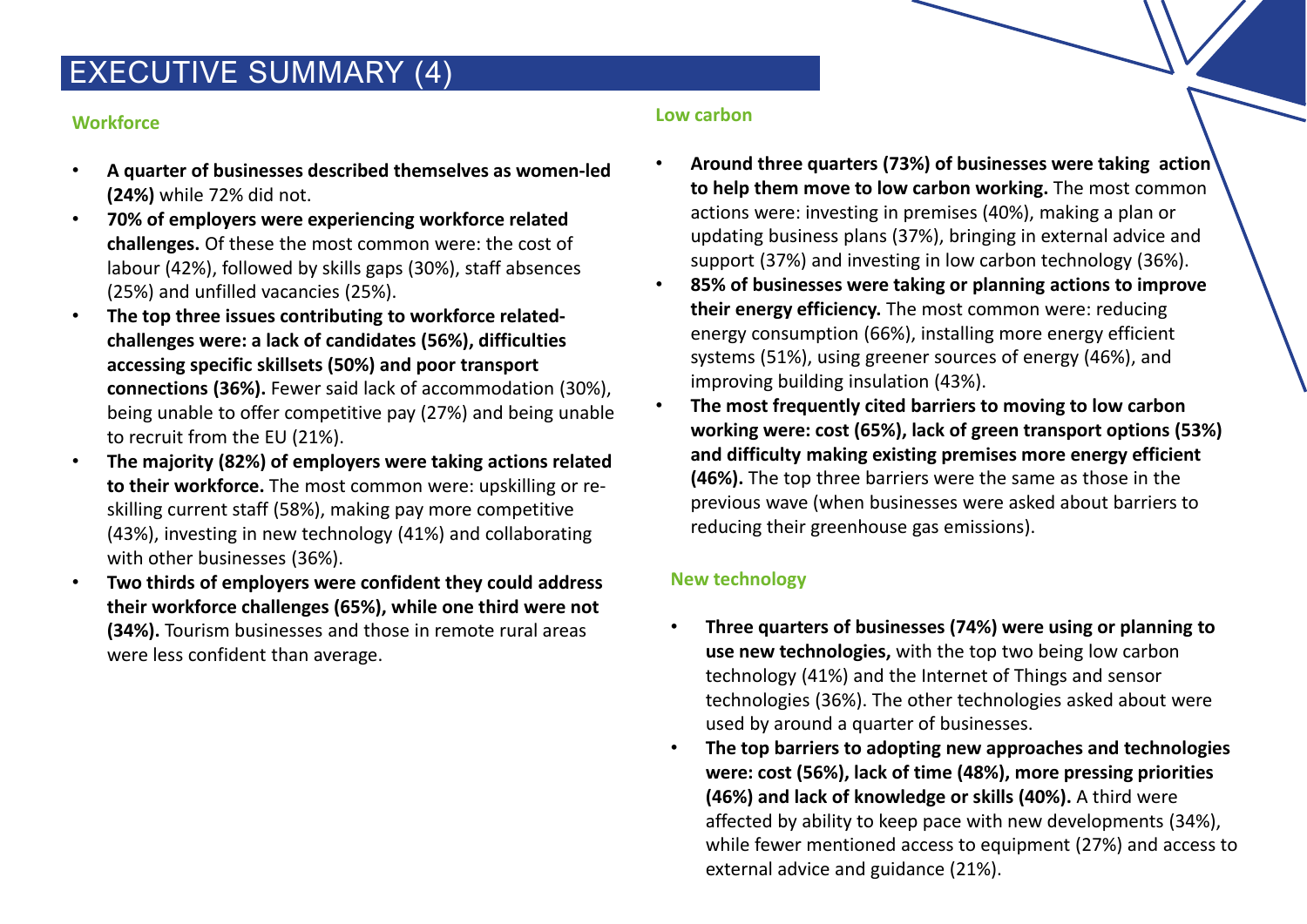### EXECUTIVE SUMMARY (5)

**Some clear findings emerged for businesses from two of the growth sector categories – tourism, and food and drink. These are summarised below (based on the topics where findings for these sectors were significantly different to the average).** 

#### **Tourism**

Tourism businesses were more likely than other sectors to still be operating below their pre-COVID-19 levels and to have seen decreases in sales or turnover and in employment in the last six months. However, they were more likely to be striving for future growth. A higher than average proportion of tourism businesses were women-led.

Rising costs were of particular concern for the sector, especially the cost of energy. In response to cost increases they tended to be increasing prices, using cash reserves, changing their product or service, or scaling back production or services.

Business resilience and compliance with regulation or legislation were current areas of focus for tourism businesses.

Cost of labour, unfilled vacancies and staff leaving the business were all more common workforce challenges for tourism businesses. Poor transport connections, being unable to recruit from the EU, and a lack of accommodation and childcare were felt to be contributing to labour challenges for the sector.

To address workforce issues, tourism businesses were more likely than others to be providing accommodation and recruiting from different markets. While over half of tourism businesses were confident they could address workforce challenges, a higher proportion than average were not confident.

Market actions were in line with average, with most tourism businesses planning to maintain existing markets and respond to supply chain challenges. To achieve market plans, tourism businesses were more likely to be adapting their product or service.

### **Food and drink**

Food and drink businesses had seen relatively stable performance over the last six months and were more likely than average to be operating at the same level as before COVID-19. However these businesses were more likely to say that their confidence in Scotland's economic outlook had decreased over the last 6 months.

Like tourism businesses, they were more concerned than average about rising costs. The cost of transporting goods was of particular concern.

Food and drink businesses felt their sector was unattractive to candidates due to working hours, conditions and lack of accommodation. As part of their response, they were more likely than average to be providing accommodation for staff.

Low carbon was a particular area of focus for food and drink businesses, and they were more likely than average to be making a plan/updating business plans, bringing in external advice and support, and investing in technology to help them move to low carbon ways of working. However, they were also more likely to cite speed or reliability of digital connectivity as a barrier to doing so.

Succession planning was also more likely to be a current focus for food and drink businesses.

Food and drink businesses were more likely to highlight the importance of financial investment in helping them realise their business plans.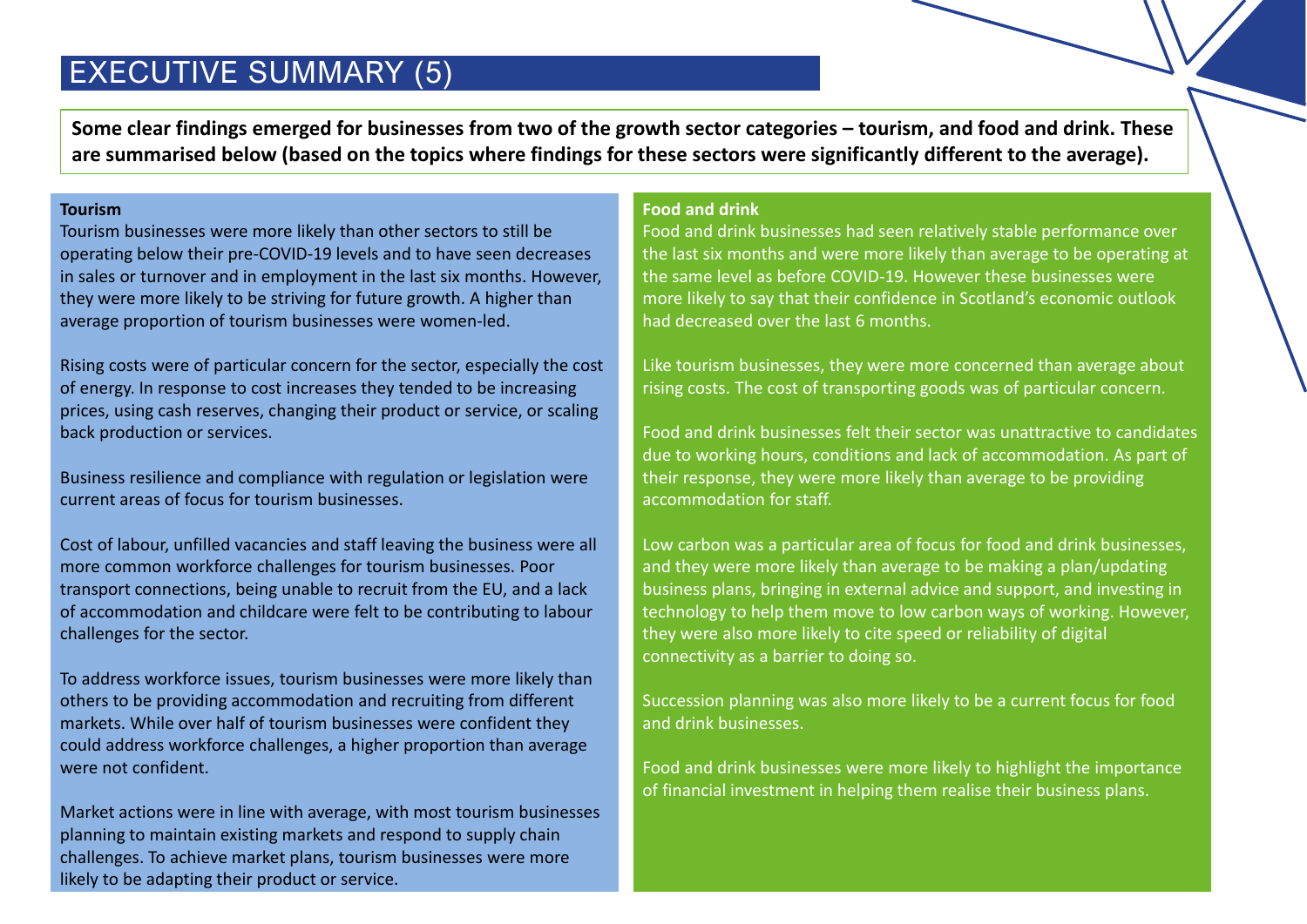### EXECUTIVE SUMMARY (5)

**While findings for businesses in the creative industries and financial and business services sector were closely aligned with the average, there is some clear variation. These are summarised below.**

#### **Creative Industries**

Businesses in the creative industries sector were more likely than average to still be operating below their pre-pandemic levels. However their confidence in Scotland's economic outlook and optimism in their own prospects was in line with average.

Overall concern about rising costs was in line with average, however for the creative industries sector, the cost of transporting goods and the cost of goods imported from outside the UK were of particular concern. A higher than average proportion were doing more online to offset increased costs.

These businesses were less likely to be facing workforce challenges in general – a higher than average proportion reported no issues at all. However, most employers were experiencing challenges in at least one area. Actions to address workforce challenges were in line with average, as was confidence to address them.

Creative industries businesses were more likely than average to be looking at succession planning in the longer rather than shorter term.

While most were taking actions to move to low carbon ways of working, a higher proportion than average were not doing so.

Creative industries businesses were more likely to be looking to expand into new markets, although most were also looking to maintain existing markets. To achieve market plans they were more likely to be adapting their product/service.

#### **Financial and Business Services**

Those in the financial and business services sector were operating at levels in line with the average with two-thirds at much the same level as before the pandemic, around a third either operating over and above, or below. Their confidence in Scotland's economic outlook and optimism in their own prospects was also in line with average.

Overall concern about rising costs was also in line with average, although they were more likely than others to cite cost of premises as a concern (just over a tenth did so). In response to increased costs businesses in this sector were more likely to be doing more online.

While most financial and business services organisations were either focusing on or planning on reducing carbon emissions, a higher-thanaverage proportion were not planning to do this. Barriers faced were similar to those experienced by business in other sectors.

While employers in the financial and business services sector were less likely than others to be facing workforce challenges, most were. Difficulty accessing specific skillsets was a particular challenge. Confidence to address workforce challenges was in line with average, with financial and business services organisations more likely to be up-skilling or re-skilling current staff and changing working practices.

Most financial and business services businesses were using or planning to use at least one new technology. However, concerns over data security was cited as a particular barrier for the sector.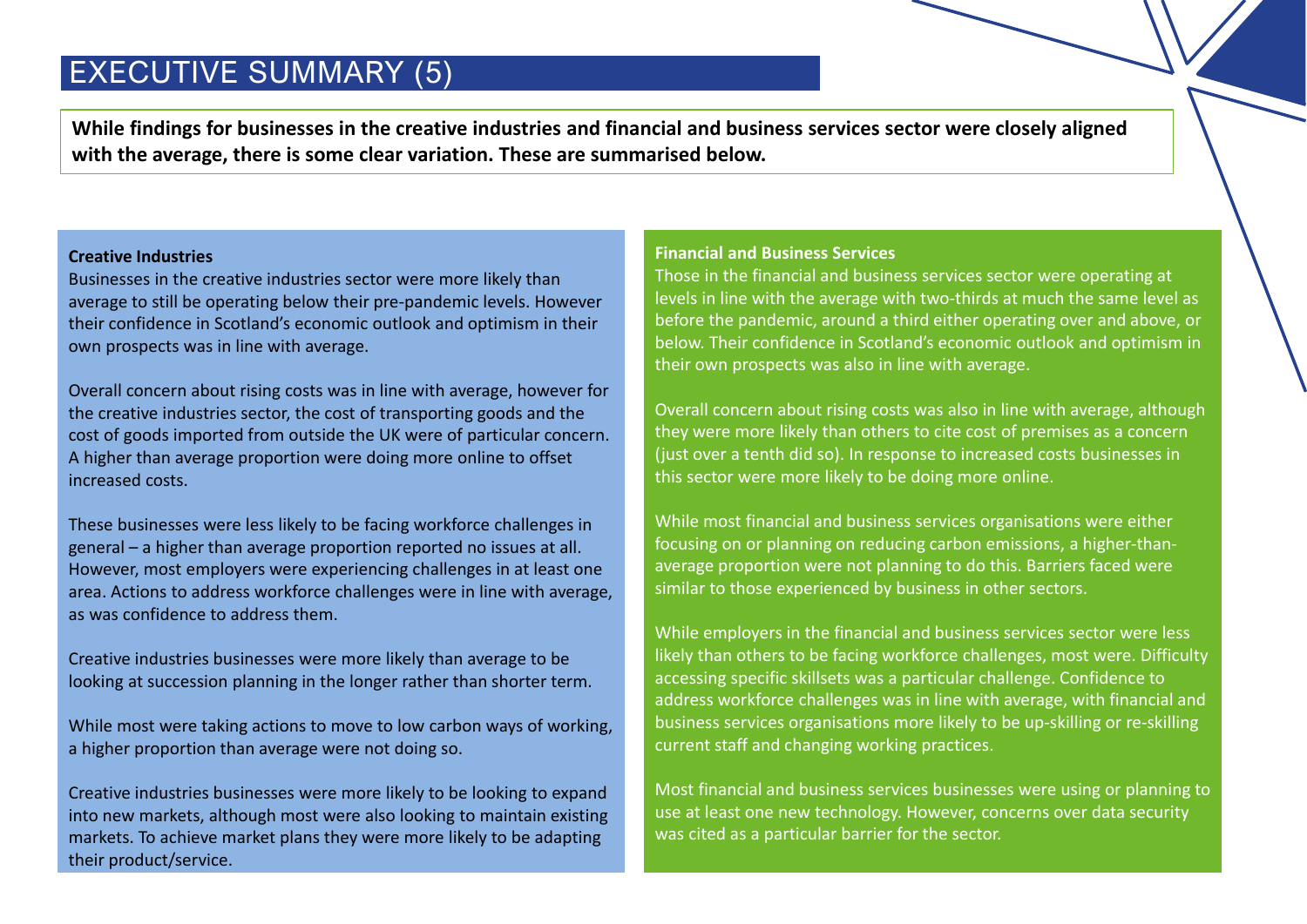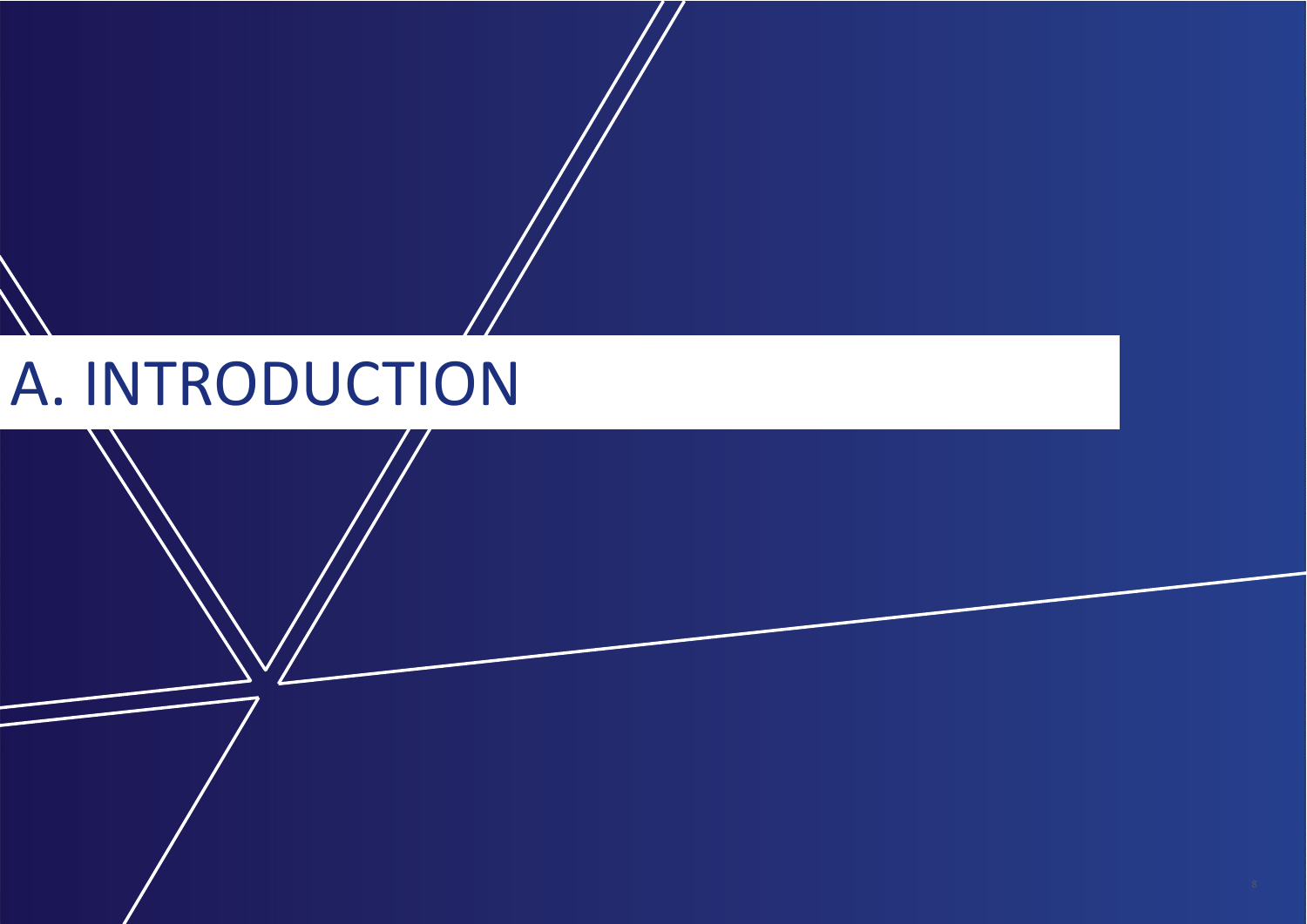### INTRODUCTION

### **The HIE Business Panel Survey**

The Highlands and Islands Enterprise (HIE) Business Panel was established to measure and monitor the economic health of the region through the experiences and opinions of businesses and social enterprises in the area, and to explore topical issues at a regional, sub-regional or sectoral level.

Following two waves of panel surveys in 2014 and 2015, HIE commissioned Ipsos Scotland to carry out regular business panel surveys with 1,000 businesses and social enterprises, representative of the Highlands and Islands business base in terms of geographic area, organisation size and sector. The surveys ran quarterly during 2016 and 2017, before changing to three times per year in 2018.

This report presents findings from the most recent wave of the survey carried out in February and March 2022. The survey covered a range of topics including: economic optimism, current priorities and concerns, response to cost increases and workforce challenges. It also explored import and export markets, new technology and business response to net zero.

This wave the survey was carried out as part of the Rural Scotland Business Panel, a survey of 2,723 businesses across rural Scotland commissioned by a partnership of HIE, South of Scotland Enterprise (SOSE) and the Scottish Government. The HIE and SOSE Business Panel surveys were distinct components of the overall survey. Findings from the SOSE Business Panel and the overall Rural Scotland Business Panel have been reported separately.

#### **Context for this wave**

The survey was carried out against the backdrop of challenging economic circumstance for businesses in the region, and across the UK.

Though widespread COVID-19 lockdown restrictions had eased, some businesses were still operating in a different way than they had been pre-pandemic.

The first quarter of the year saw reports of increased inflation, interest rates and record fuel prices. These challenges were compounded during February and March 2022 by the invasion of Ukraine by Russian forces. The resulting economic sanctions and reduced supply chains increased prices in some sectors. The survey therefore captured concerns in these areas.

November 2021 saw the UN Climate Change Conference (COP26) take place in Glasgow, with the attention of global media turned to Scotland and its response to the climate emergency. Reflecting this, the survey captured business views on net zero and moving to low carbon ways of working.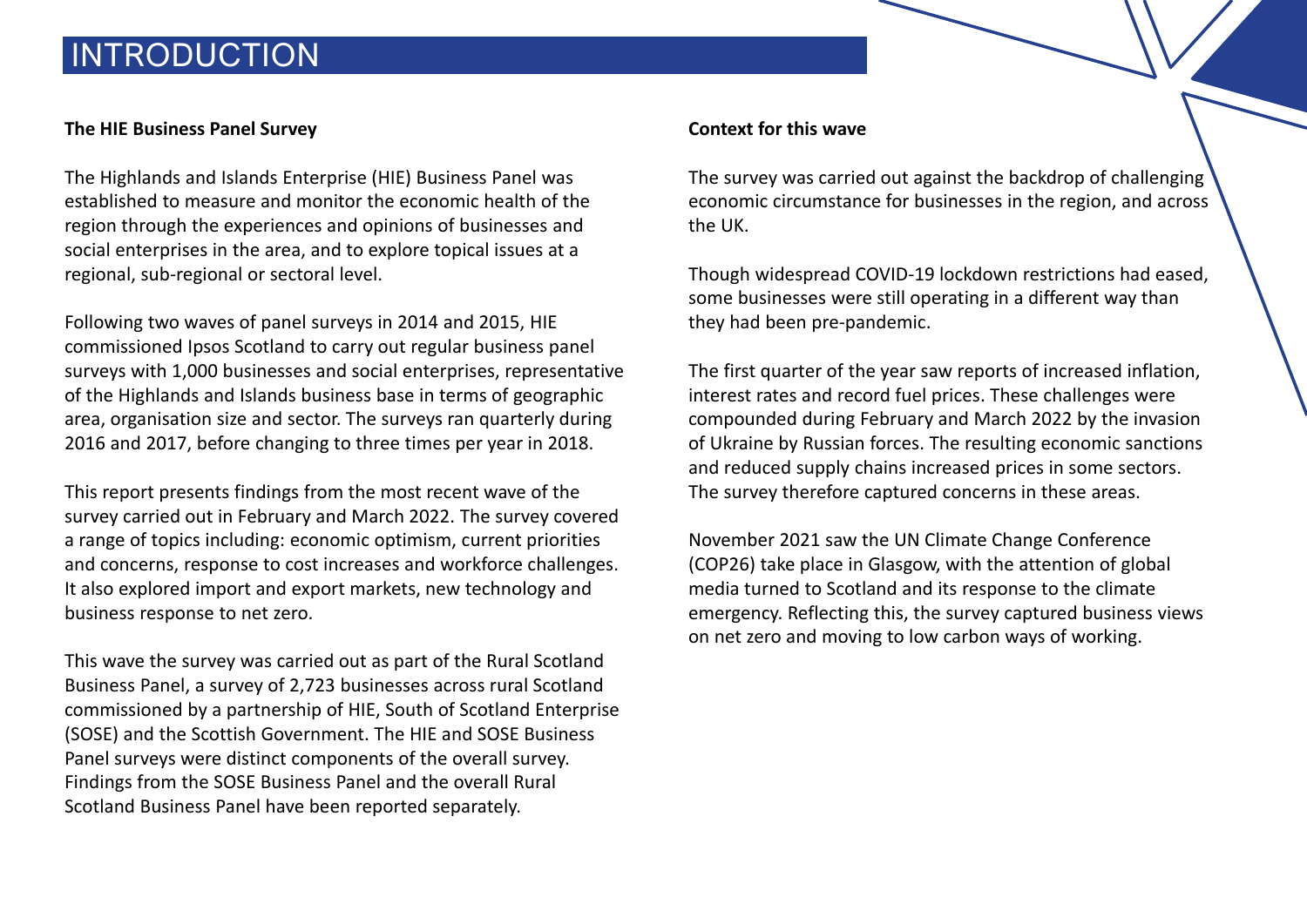### **METHODOLOGY**

### **Sampling**

The survey sample was mainly sourced from businesses that took part in previous waves of the survey and had indicated that they were willing to be re-contacted. Additional HIE panel members and HIE account-managed businesses were also approached along with companies identified from the Dun and Bradstreet business database.

The sample was designed to match the structure of the Highlands and Islands business population in terms of sector, size, and geographical distribution. Quotas were set for recruitment and interviewing so that the achieved sample reflected the population of eligible organisations as defined by the Inter-Departmental Business Register (IDBR). Eligible organisations were defined by SIC (Standard Industrial Classification) code, with the following SIC 2007 Sections excluded from the sampling:

- Public administration and defence; compulsory social security;
- Education and health and social work;
- Activities of households as employers; undifferentiated goods- and services-producing activities of households for own use; and
- Activities of extraterritorial organisations and bodies.

SIC codes were used to identify areas of economic activity considered to be growth sectors (as set out in the Government Economic Strategy) so that quotas could be set to ensure these were represented in the survey sample.

Within each participating organisation, the survey respondent was the owner or a senior manager able to comment on the performance and future prospects of the organisation.

### **Fieldwork**

The survey fieldwork was conducted between 7 February and 22 March 2022, using telephone interviewing. In total 1,017 eligible interviews were achieved.

The achieved sample was broadly representative of the population, notwithstanding some differential non-response due to differences in availability and willingness to participate.

Weighting was applied to correct the distribution of sectors to match the sample counts. A breakdown of the achieved profile of businesses is provided in the Appendix.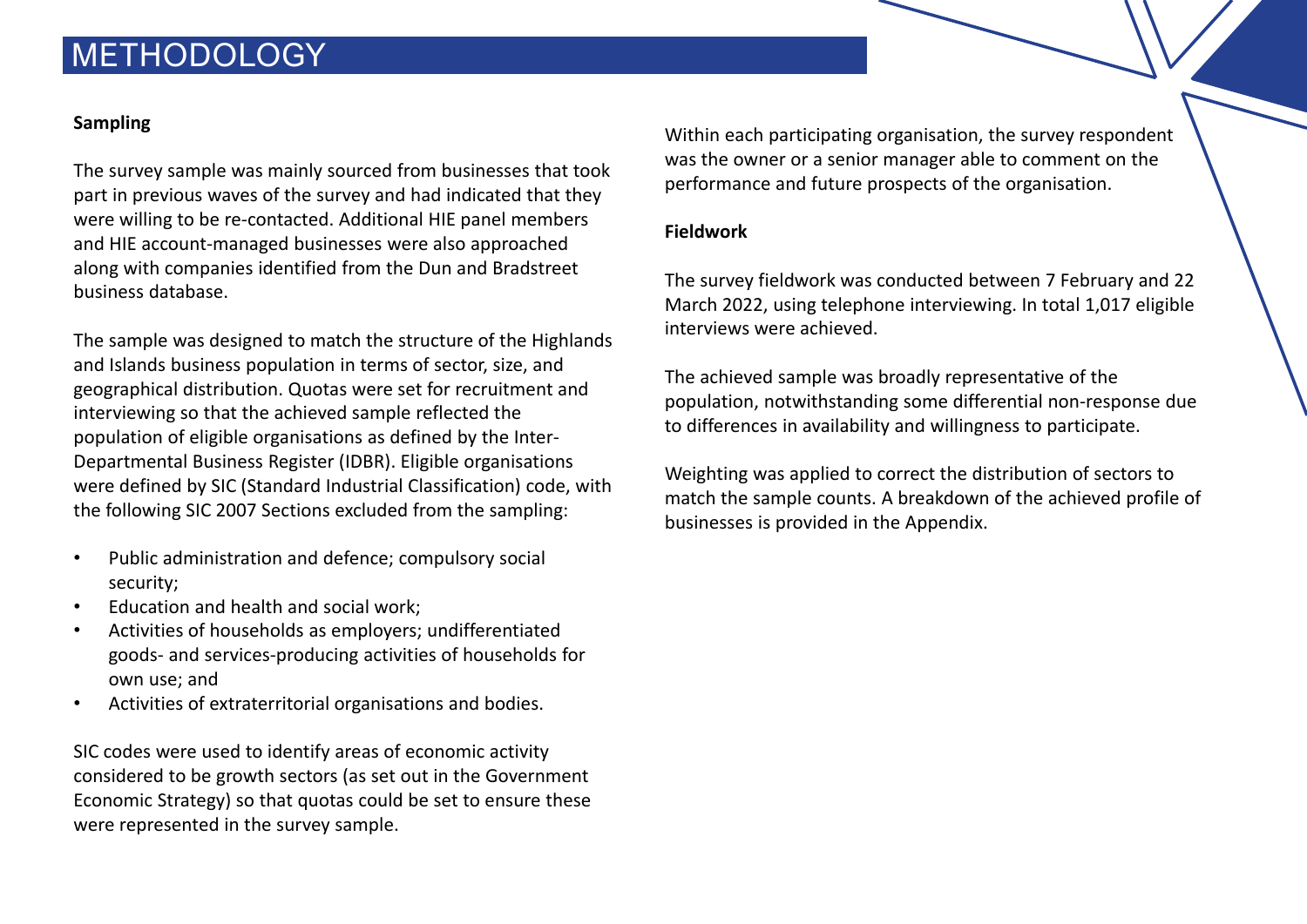### PRESENTATION AND INTERPRETATION OF THE DATA

The survey findings represent the views of a sample of businesses, and not the entire business population of the Highlands and Islands, therefore they are subject to sampling tolerances, meaning that not all differences will be statistically significant.

Throughout the report, differences between sub-groups are commented upon only where we are sure these are statistically significant, i.e. where we can be 95% certain that they have not occurred by chance.

Where percentages do not sum to 100%, this may be due to rounding, the exclusion of 'don't know' categories, or multiple answers. Aggregate percentages (e.g. "optimistic/not optimistic" or "important/not important") are calculated from the absolute values. Therefore, aggregate percentages may differ from the sum of the individual scores due to rounding of percentage totals.

Throughout the report, an asterisk (\*) denotes any value of less than half a percent and a dash (-) denotes zero. For questions where the number of businesses is less than 30, the number of times a response has been selected (N) rather than the percentage is given.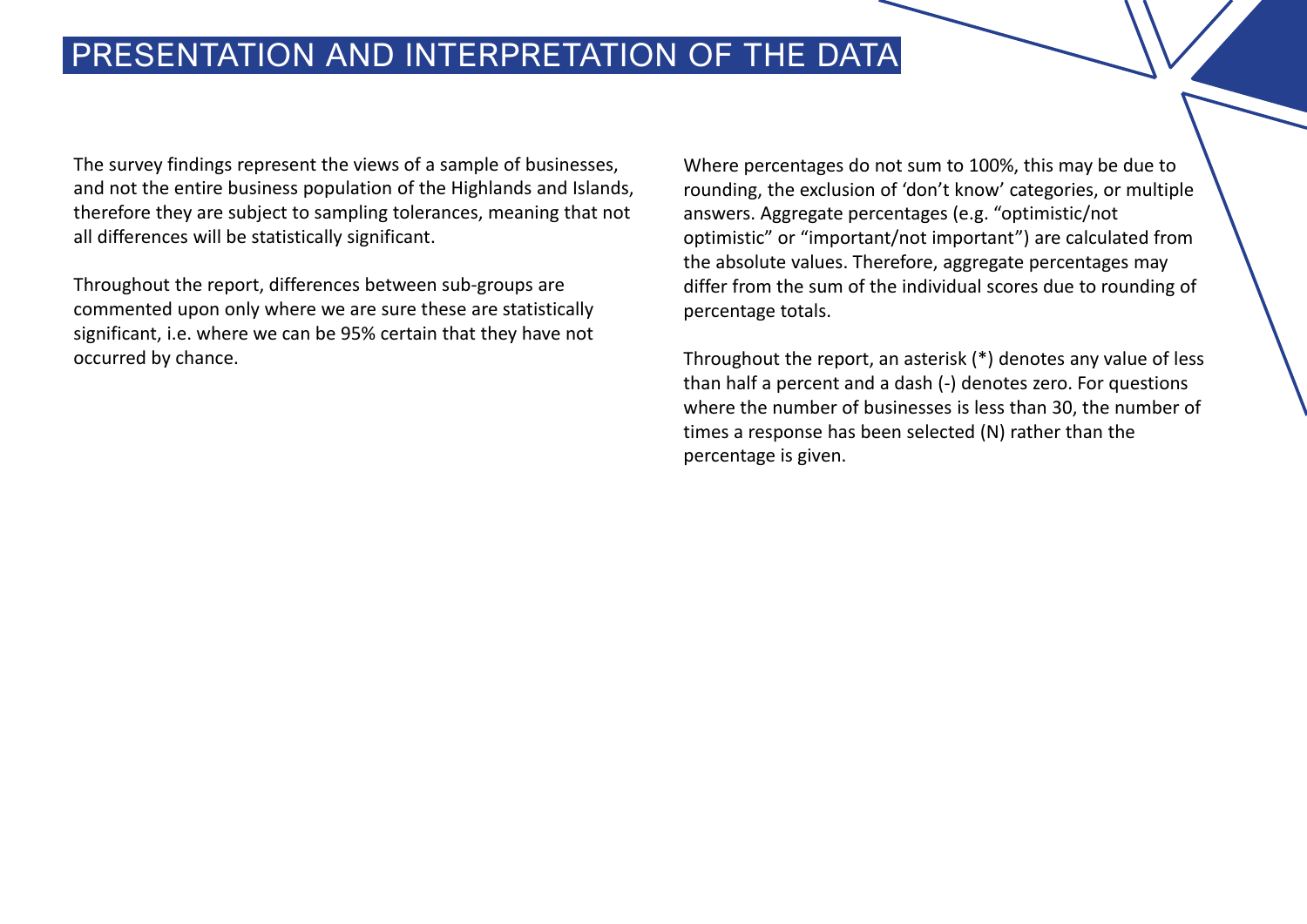## B. OPTIMISM AND PERFORMANCE

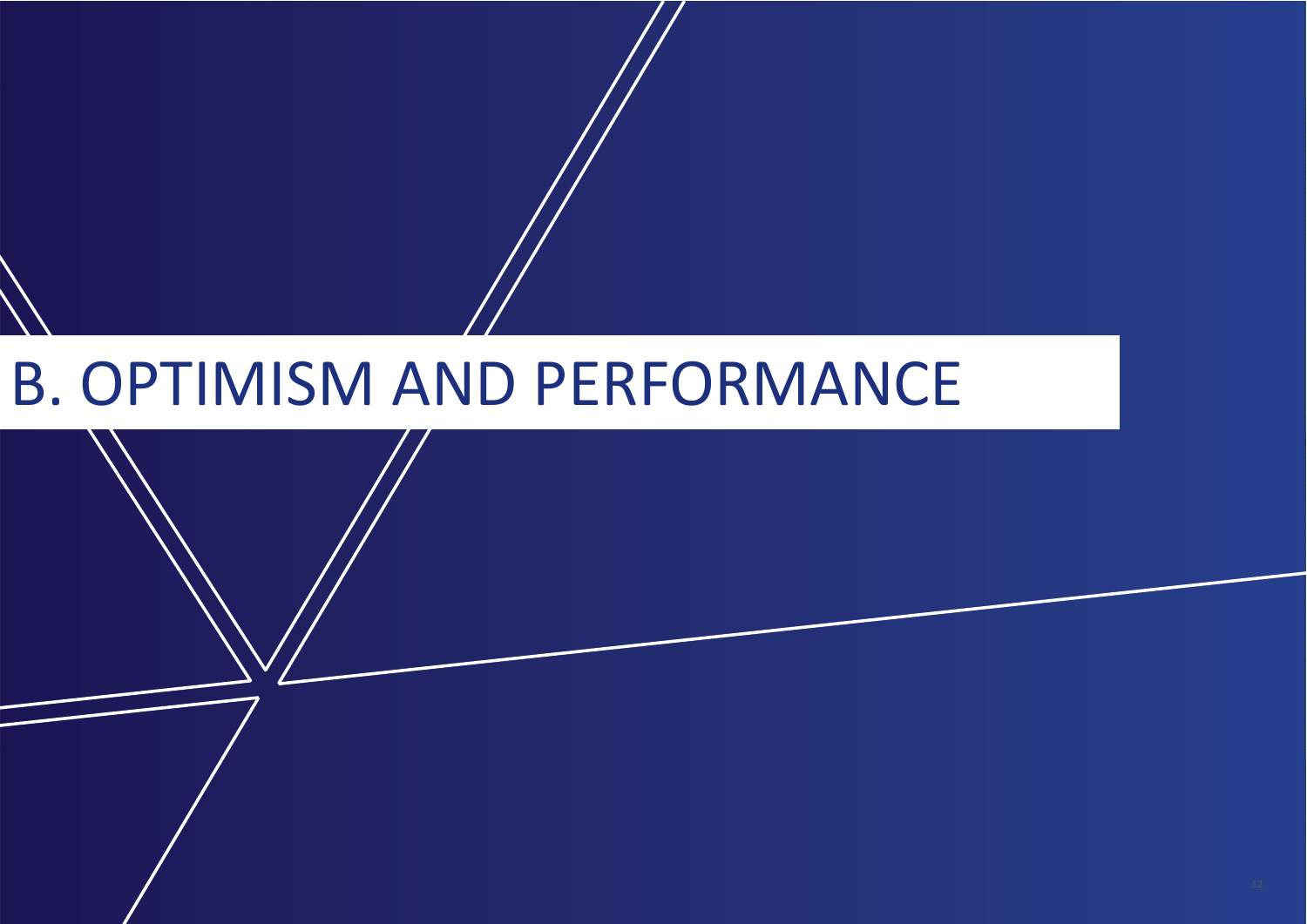### KEY FINDINGS

- **Thinking about the economic outlook for Scotland over the next 12 months, 60% of businesses were confident, while 38% were not. Economic optimism was down slightly on the previous wave:** 45% said their confidence had stayed the same over the past six months, 14% reported an increase, and 40% a decrease.
- **There were signs of continued recovery from COVID-19, though slightly less so than the previous wave:** 62% were operating at either the same level (42%) or over and above the level (20%) they were before COVID-19, while 37% were operating below their pre-pandemic levels.
- **Over the last six months, employment was fairly stable while sales or turnover performance was mixed** (34% said it had increased, 32% decreased, and 33% remained the same). Exports were more likely to have decreased than increased (30% vs 11%), but had remained stable for around half (55%).
- **Most businesses (77%) were optimistic about their prospects in the next 12 months, while 22% were not.** Businesses were less optimistic than they were in October/November 2021, when 82% were optimistic and 17% were not.
- their current level of performance. Around one in ten (11%) wanted to downsize. • **More than two in five (43%) businesses were striving for growth** while around the same proportion (45%) were content with
- As in previous waves, tourism businesses were more likely to be operating below their pre-pandemic levels and to have seen decreases in sales and turnover and employment. They were also more likely to be striving for growth.<br>
- **Food and drink businesses saw fairly stable performance** over the past six months, and were more likely to be operating at about the same level as they were before COVID-19, reflecting findings from the previous wave. Level of optimism for their own business prospects was in line with the average, having been below average in the previous wave.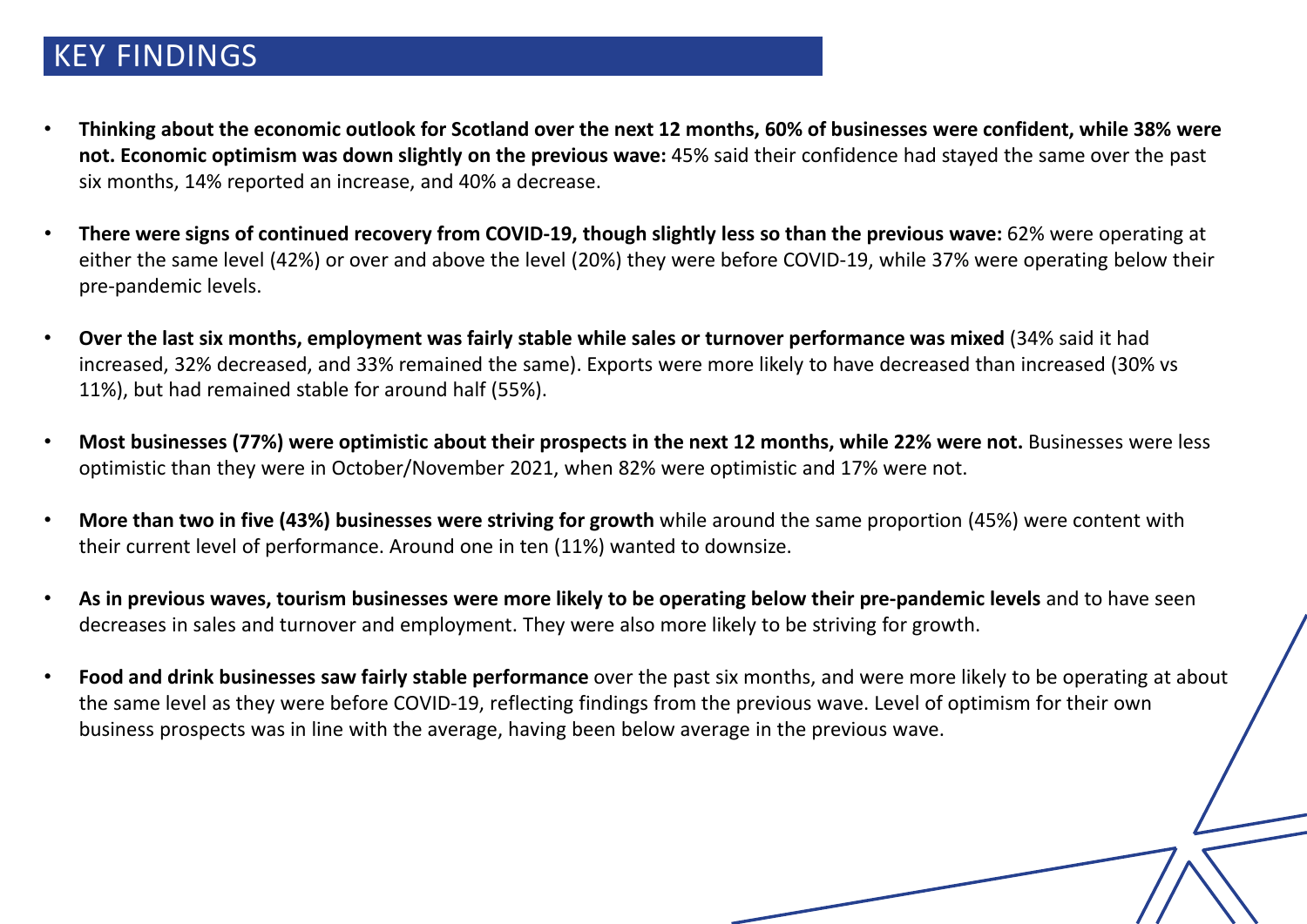**Thinking about the economic outlook for Scotland over the next 12 months, 60% of businesses were confident, while 38% were not.** 

Overall confidence was slightly lower than in the previous wave: in October/November 2021, 64% of businesses were confident in the economic outlook while 34% were not.

Confidence in the economy was linked to other measures of business confidence, including optimism, growth aspirations and operating level:

#### **More confident than average**

- Those selling to international markets (any market outside of the UK) (65% confident).
- Optimistic about their future (72%).
- Operating above pre-pandemic levels (76%).
- Striving for growth in next 12 months (66%).

#### **Less confident than average**

- Not optimistic about their future (76% not confident).
- Operating below pre-pandemic levels (51%).
- Those aiming to retain their current level of performance (42%).

Q. How confident are you in the economic outlook for Scotland over the next 12 months?



*Base: All businesses (1,017)*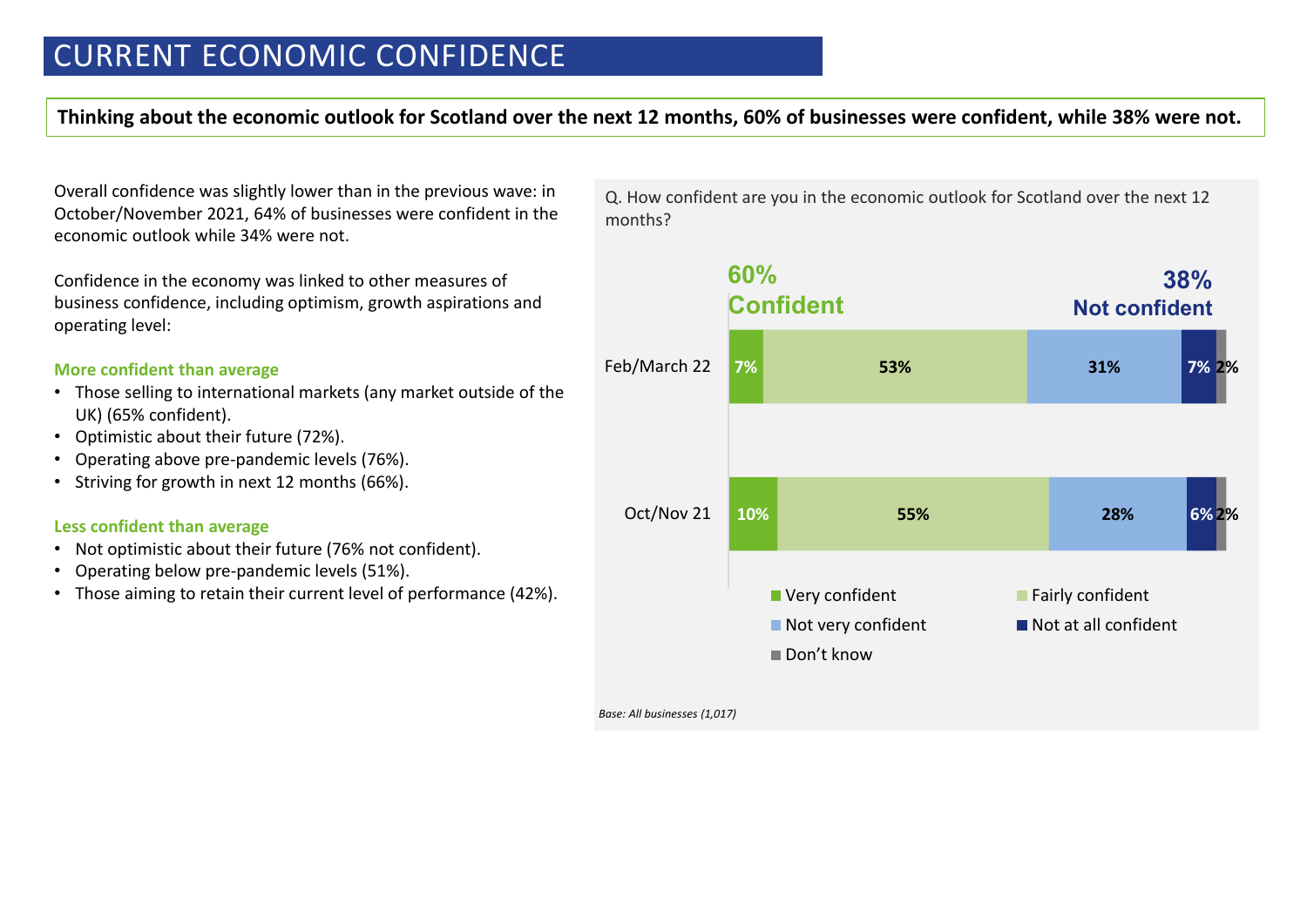### ECONOMIC CONFIDENCE OVER PAST 6 MONTHS

**Economic optimism was down slightly on the previous wave: 45% said their confidence had stayed the same over the past six months, 14% reported an increase, and 40% a decrease.** 

Net confidence\* was -26, lower than the past two waves (-15 in Oct/Nov 2021 and -14 in June 2021). However, overall confidence remained higher than that seen in early stages of the pandemic (-51 in February 2021, -64 in October/November 2020 and the record low of -76 in June/July 2020).

#### **More likely to report increased confidence:**

- Those operating above pre-pandemic levels (26%).
- Striving for growth in the next 12 months (20%).
- Selling to the rest of UK (18%).

#### **More likely to report decreased confidence:**

- Food and drink businesses (47%).
- Those operating below pre-pandemic levels (48%).
- Not optimistic about their future (67%).

Q. Over the past six months, has your level of confidence in the economic outlook in Scotland increased, decreased or stayed the same?



#### **NOTES:**

\*The net figure is the difference between 'increased' and 'decreased' assessments at each wave. Net scores are positive when positive assessments exceed negative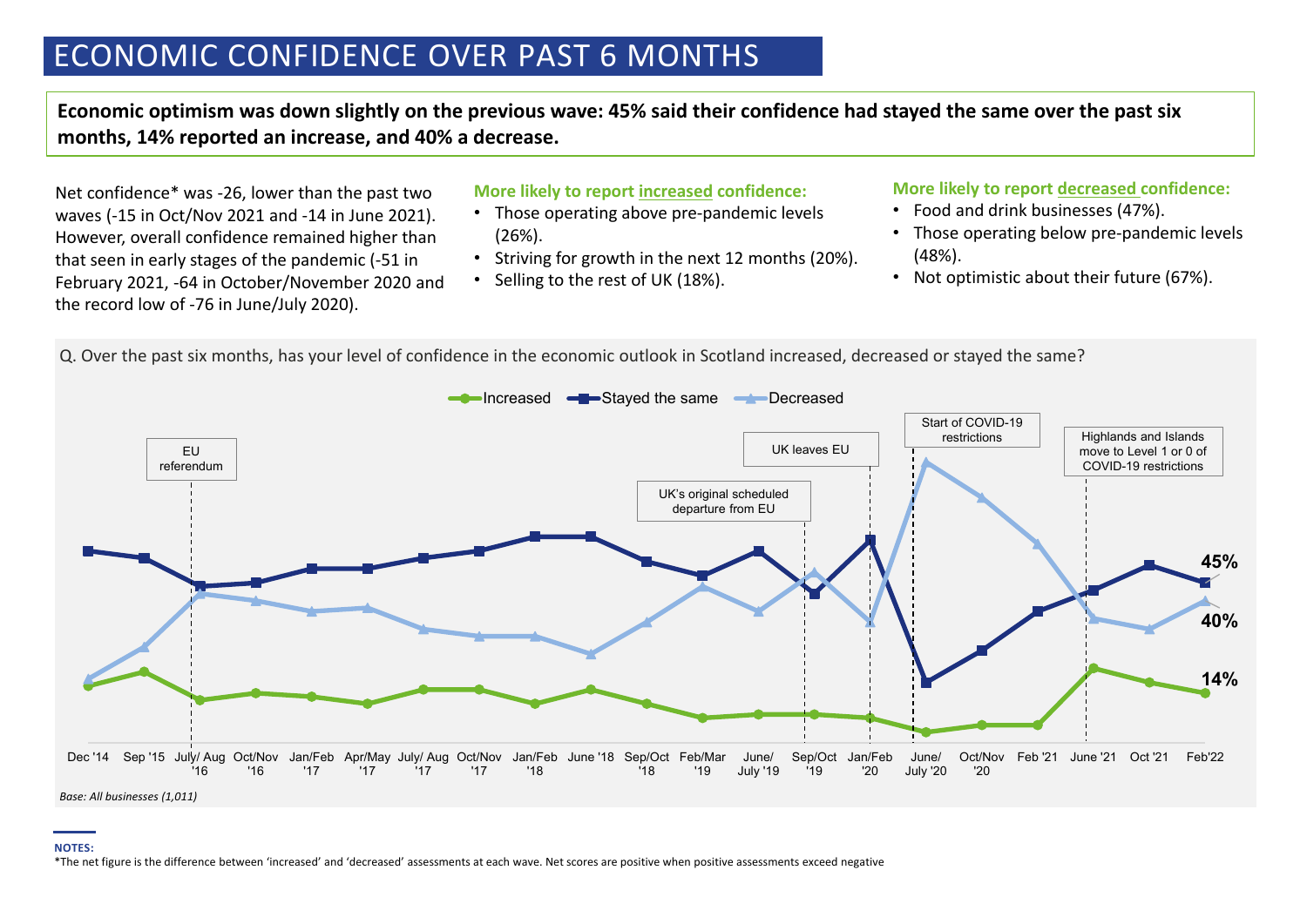### LEVEL OF CURRENT OPERATION

**Three fifths (62%) of businesses were operating at either the same level (42%) or over and above the level (20%) they were before COVID-19, while 37% were operating below their pre-pandemic levels.** 

Compared with the previous wave, there was a slight increase in those saying they were operating below their pre-COVID-19 levels (from 32% to 37%). However, this figure was still lower than it had been in the preceding waves (between June/July 2020 and June 2021), suggesting that businesses were in a stronger position than they were in early stages of the pandemic.

#### **More likely to be operating below pre-COVID-19 levels**

- Tourism (59%) and creative industries (50%) businesses, echoing findings from the previous wave.
- Those not optimistic about their future (58%).
- Aiming to downsize (52%).

#### **More likely to be operating above pre-COVID-19 levels**

- Non-growth sector businesses (23%).
- Those with 25+ staff (36%).
- Optimistic about their future (25%).
- In urban parts of the region (27% vs 17% in both remote and accessible rural locations).

### **More likely to be operating at <b>same level** as pre-COVID-19

- Food and drink businesses (62%).
- In remote rural areas (46%).
- Selling to domestic markets only (46%).

Q. Which of the following best describes the way in which you are currently operating in relation to how you had been before the coronavirus outbreak?

**20% 42% 37%** June/ July '20 Oct/Nov '20 June '21 Oct/Nov '21 Feb/Mar '22  $\rightarrow$  Over and above former level  $\rightarrow$  At much the same level  $\rightarrow$  Below former level

*Base: All businesses (1,017)*

Note: This question was not asked in the February 2021 survey, hence there is no data shown for that wave

**NOTES:**<br>In this report "domestic markets only" means those trading only in Scotland and no markets outside of Scotland; "international" means those<br>trading with any markets outside of the UK (a combination of those saying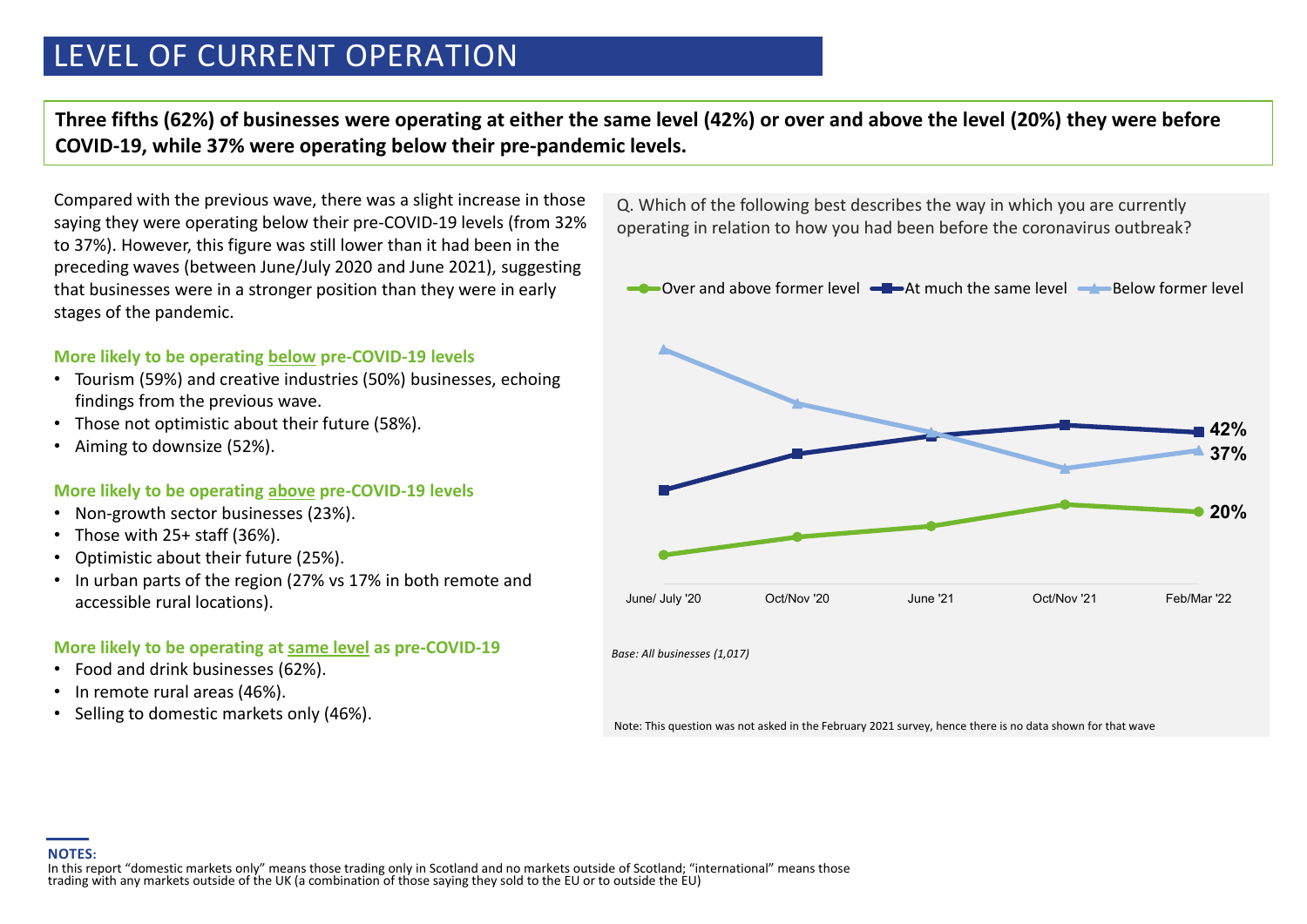### ASPECTS OF BUSINESS PERFORMANCE

**Over the past six months sales or turnover performance was mixed (34% said it had increased, 32% decreased, and 33% remained the same). Employment had remained relatively stable (67%). Exports were more likely to have decreased than increased (30% vs 11%), but had remained stable for around half (55%).** 

On all three measures, those operating above pre-pandemic levels were more likely to have seen increases, while those operating below former levels were more likely report decreases.

#### **Sales or turnover**

Performance was down on the previous wave (when 38% reported an increase, 28% a decrease, and 32% no change).

- **Tourism** businesses were more likely than average to see a decrease (57%) while **food and drink** businesses were more likely to report stability (40%), reflecting the pattern of recent waves.
- Those importing from **international markets** (39%) and those with **25+ staff**  (50%) were more likely to report an increase, while those with **0-4 staff** were more likely to have seen a decrease (35%).

#### **Employment**

As with the previous wave, downturn in employment was more pronounced among those that had also experienced reduced sales and turnover (37% of these businesses had also seen a decrease in employment). In addition:

- **Tourism** businesses were more likely to have seen a decrease (31%).
- Increases were higher among those with **25+ staff** (46%) as well those importing from (21%) and exporting to (19%) international markets. importing from (21%) and exporting to (19%) **international markets.**
- **HIE-account managed** businesses were more likely than non-account managed to experience increased employment (39% vs 14%).

#### **Exports**

• Those selling to international markets were more likely than average to see changes in their level of exports (18% saw an increase, 43% a decrease)

Q. Please tell me if the following has increased, stayed the same or decreased over the last six months?



*Base: All businesses to whom it applied: sales or turnover (996), employment (952), exports (350)*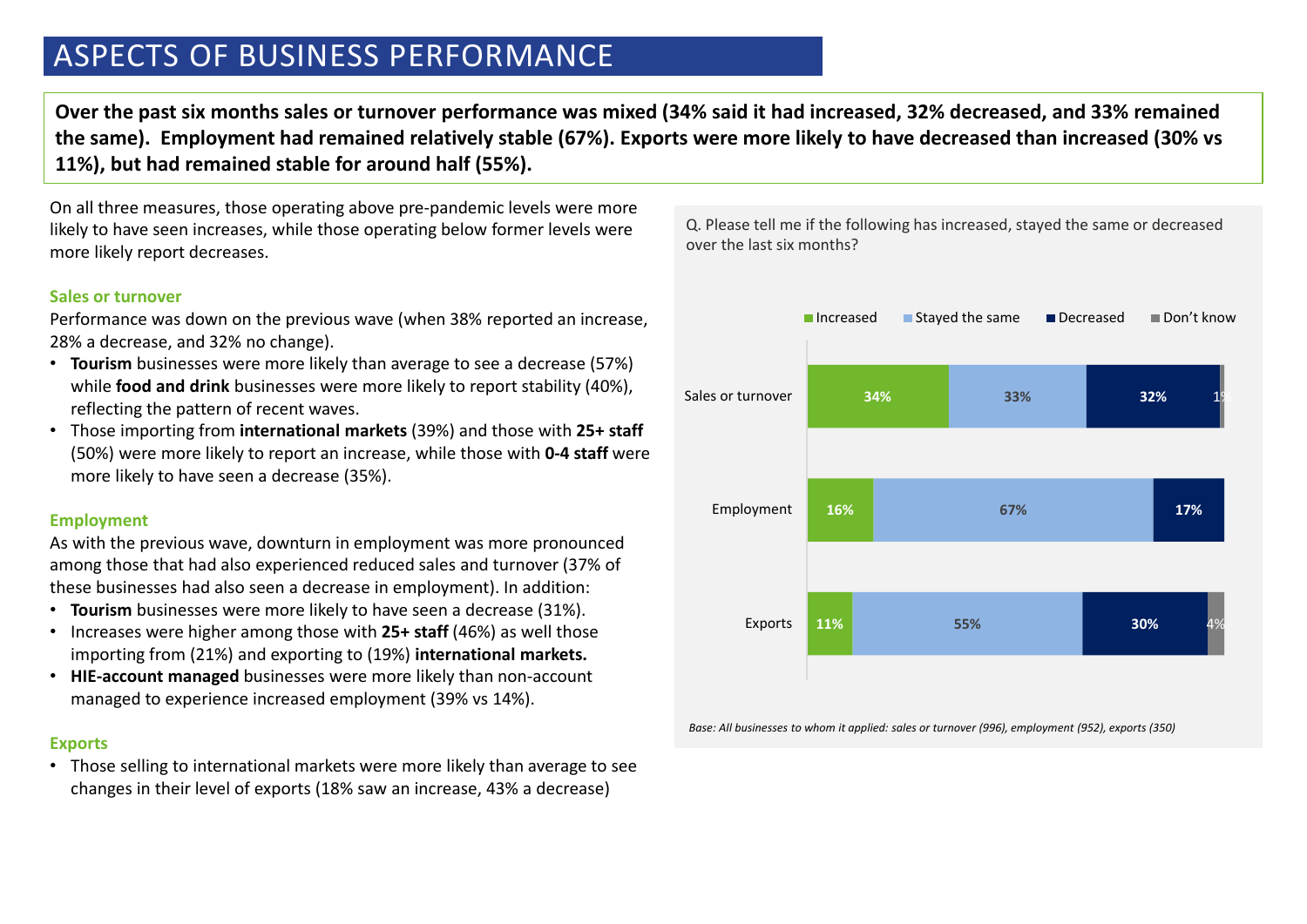**Most businesses (77%) were optimistic about their prospects in the next 12 months, while 22% were not.** 

Businesses were less optimistic than they were in October/November 2021, when 82% were optimistic and 17% were not.

Unlike the previous wave, when food and drink businesses had lower than average levels of optimism, this wave they were in line with the overall findings.

Otherwise, optimism was broadly linked to overall operating levels, growth aspiration and markets of operation.

#### **More optimistic than average**

- Those operating above pre-pandemic levels (94% optimistic).
- Striving for growth in next 12 months (86%).
- Selling to international markets (84%) and rest of the UK (83%).

#### **Less optimistic than average Less optimistic than average**

- Operating below pre-pandemic levels (34% not optimistic).
- Operating below pre-pariderlife levels (3<br>• Aiming to downsize (46%).
- Selling to domisize (40%).



Q. How optimistic are you for your business's prospects in the next 12 months?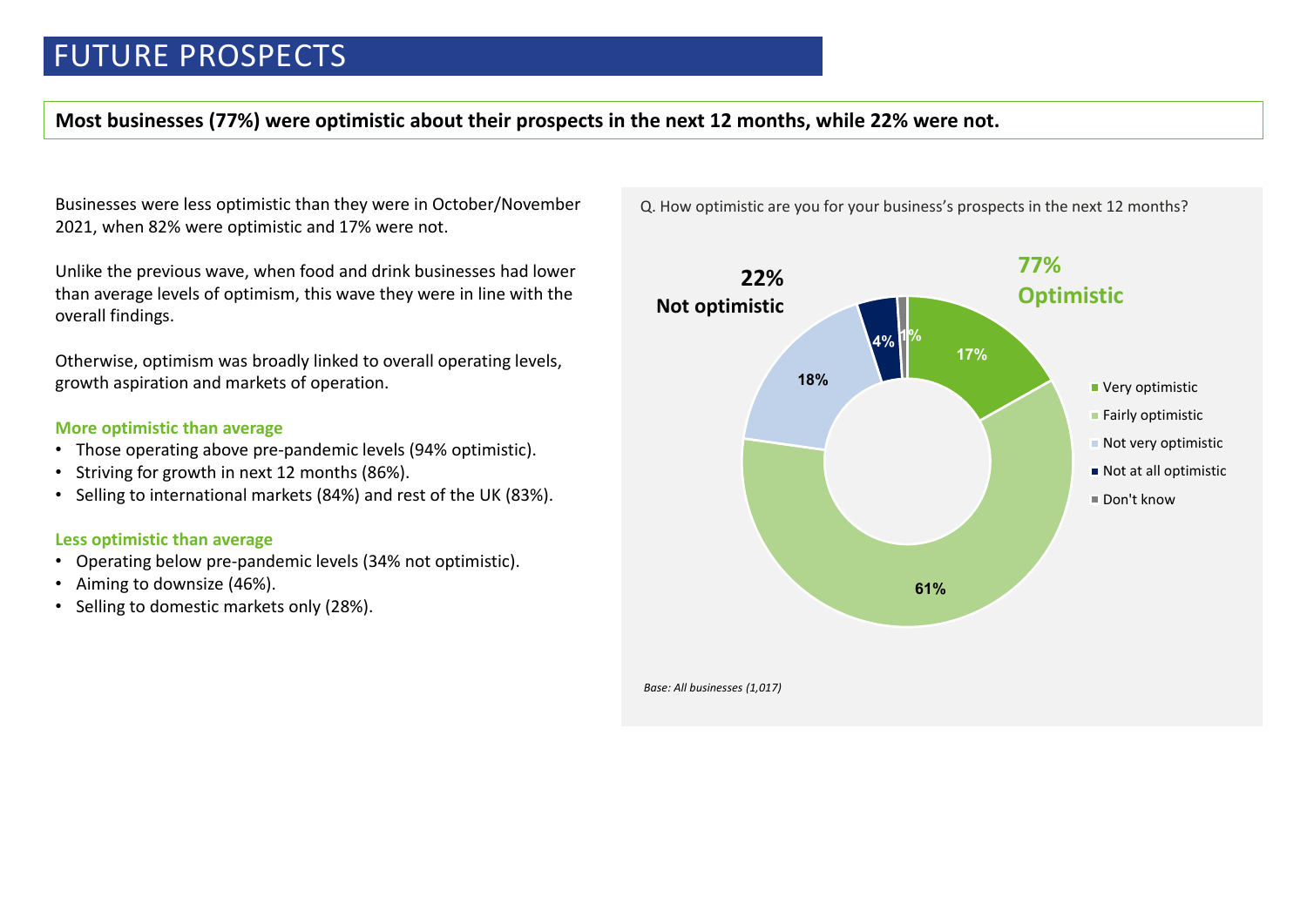### GROWTH ASPIRATIONS

**More than two in five (43%) businesses were striving for growth while around the same proportion (45%) were content with their current level of performance. Around one in ten (11%) wanted to downsize**.

Growth aspirations were in line with those seen in October/November 2021, when 45% wanted to grow, 45% were content, and 11% wanted to downsize.

#### **More likely to strive for growth**

- Tourism businesses (53%), as seen in the previous wave.
- Those with 11-24 (58%), and 25+ (80%) staff.
- HIE-account managed (80%, vs 41% of non-account managed).
- Importing from (54%) and selling to (55%) international markets.

#### **More likely to want to downsize**

and Islands in 2020, the 2020 state of 2020 state of 2020 state of 2020 state of 2020 state of 2020 state of 20

- Small businesses (0-4 staff) (15%).
- Non-account managed (12% vs 1% of HIE-account managed).
- Sourcing goods only from domestic markets (14%).



-39% the right). Those operating above pre-COVID-19 levels were more Growth aspirations were again linked to operating levels (see table to likely than average to be striving for growth, while those operating below pre-COVID-19 levels were more likely to want to downsize. Those operating at much the same level were more likely to want to stay at that level.

|                                                             | Level of current operation compared to pre-<br>pandemic levels |      |              |  |
|-------------------------------------------------------------|----------------------------------------------------------------|------|--------------|--|
| <b>Growth aspiration</b>                                    | Over and above                                                 | Same | <b>Below</b> |  |
| We are striving for growth in the future                    | 66                                                             | 34   | 42           |  |
| We are aiming to retain our current level of<br>performance | 30                                                             | 55   | 41           |  |
| We want to downsize in the future                           | 4                                                              | 11   | 16           |  |
| Base                                                        | 204                                                            | 386  | 409          |  |

\*figures that are significantly higher than the average are highlighted in green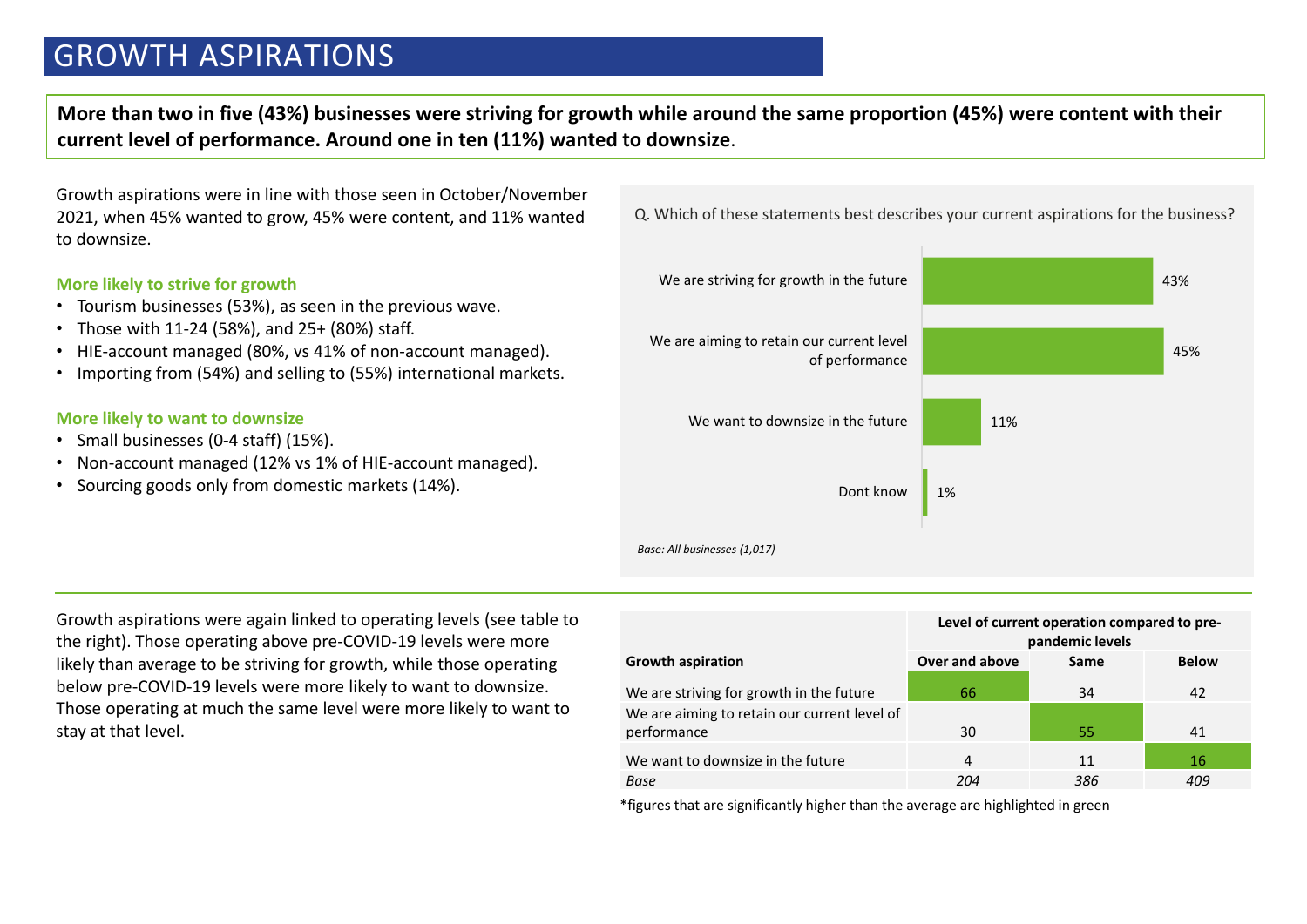

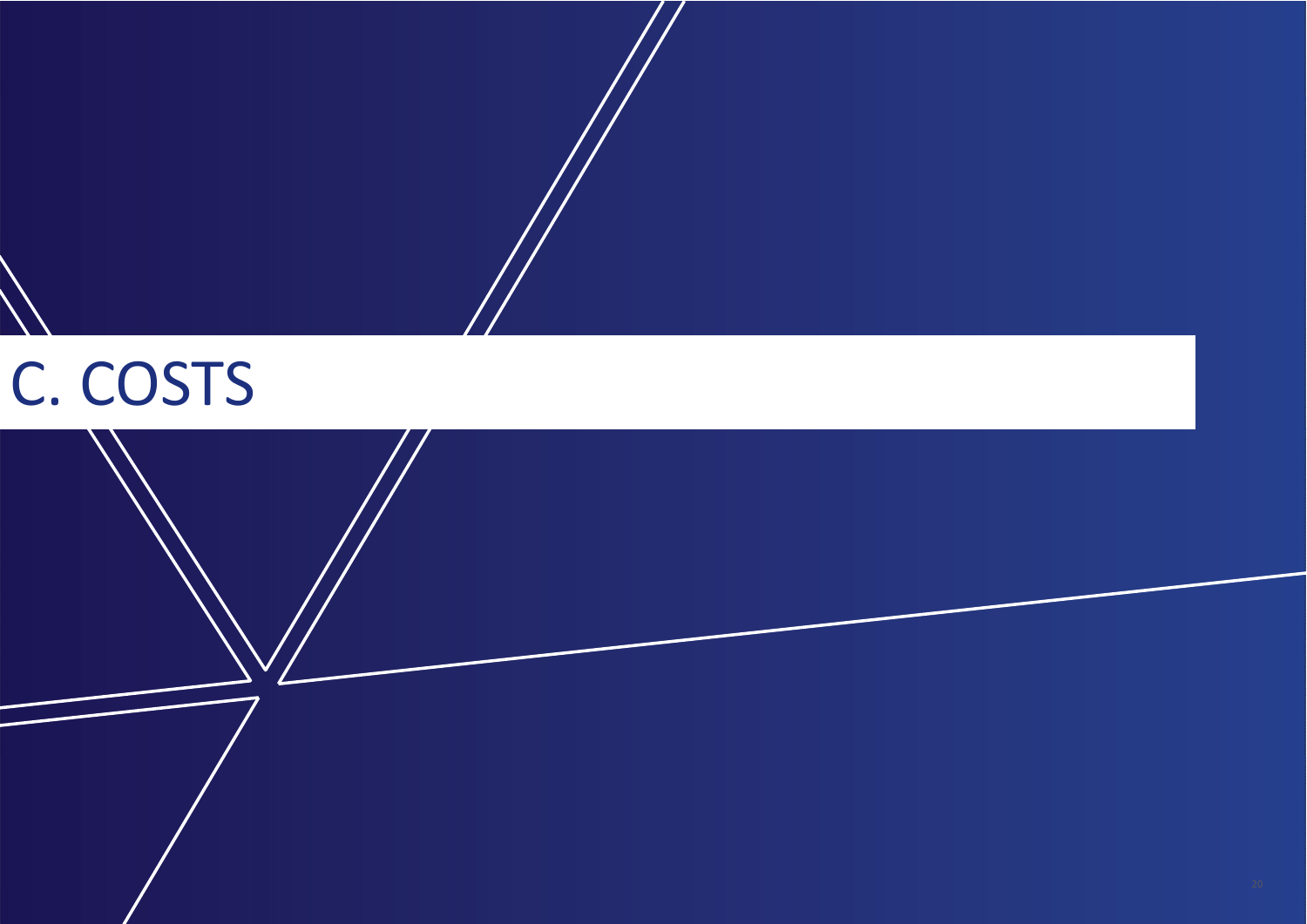### KEY FINDINGS

- **Almost all businesses were concerned about rising costs (94%), just 6% were not concerned.**
- **Businesses were most concerned about the cost of energy (65%) and the cost of fuel (62%).** A third were concerned about the cost of goods sourced from within the UK (34%) and around a fifth by the cost of labour (22%), of transporting goods (22%), and of imported goods (20%).
- **To help respond to increased costs, more than half of businesses were increasing their prices (54%).** More than a third were exploring new markets (37%), collaborating with other businesses (35%) and working with new suppliers (34%). Other measures included postponing investment plans (31%), using cash reserves (28%) and doing more online (25%).
- **Concern about costs was particularly high among tourism and food and drink businesses, and those operating below their prepandemic levels**. In response to rising costs, those operating below their former levels were more likely to be postponing investment plans (43%), using cash reserves (42%), postponing recruitment plans (32%), and scaling back production or services (23%).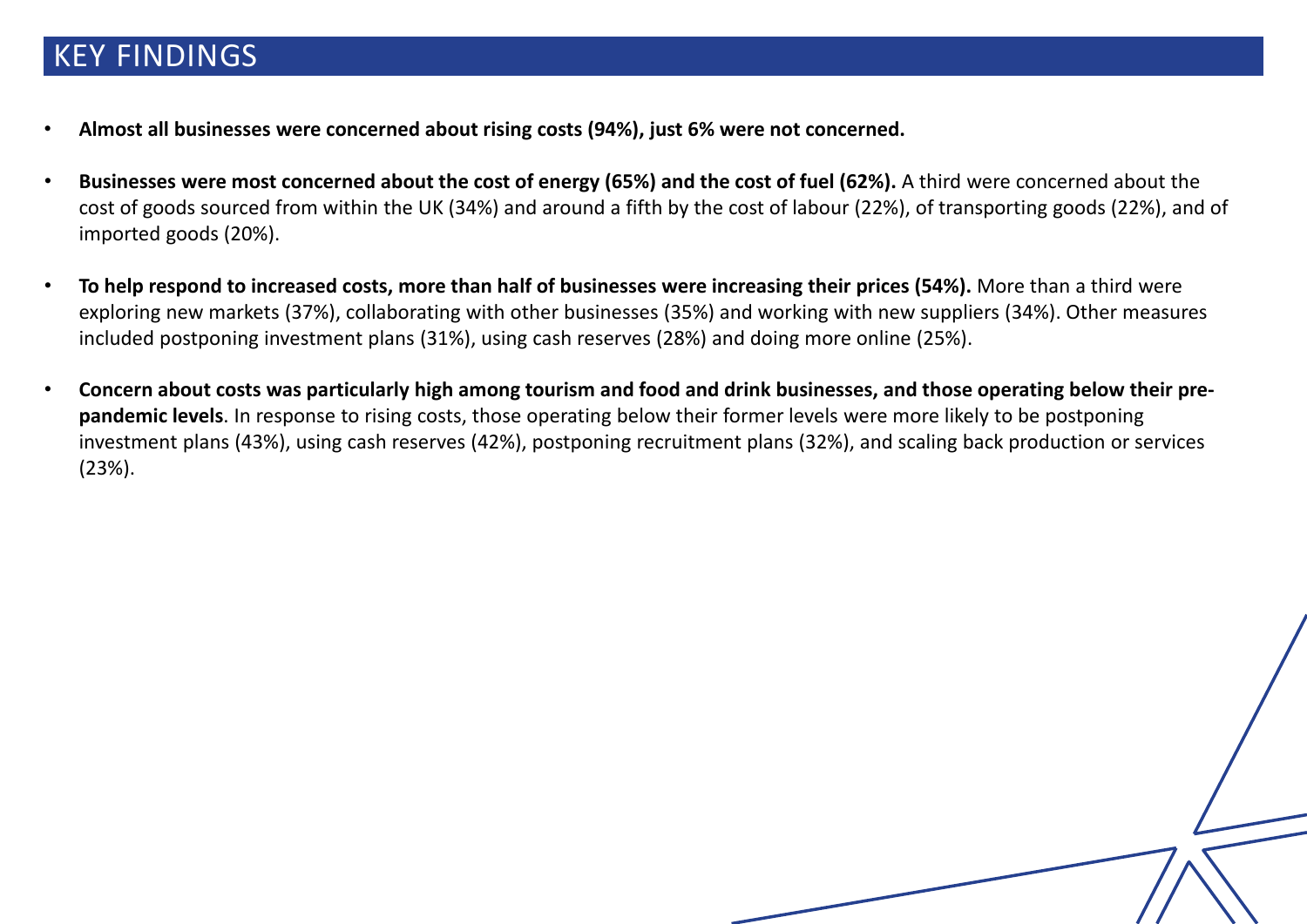### **The vast majority (94%) of businesses were concerned about rising costs (61% very, 33% fairly concerned). Just 6% were not.**

Findings reflect the economic context at the time of the survey, with costs increases for both businesses and households being widely reported in Scotland and across the UK.

They also echo the findings from the previous wave (October/November 2021) where the most significant concern for businesses was increased costs.

Concern about rising costs was high across the board, however there was still some variation by sector, operating level and optimism:

#### **More likely to be concerned**

- Food and drink (98%) and tourism (98%) businesses.
- Those operating below pre-pandemic levels (96%).
- Those not optimistic about their future (98%).

### **Less likely to be concerned**

- Financial and business services businesses (13%).
- Those operating above pre-pandemic levels (13%).
- Those optimistic about their future (7%).

Q. How concerned, if at all, are you about rising costs at the moment?



*Base: All businesses (1,017)*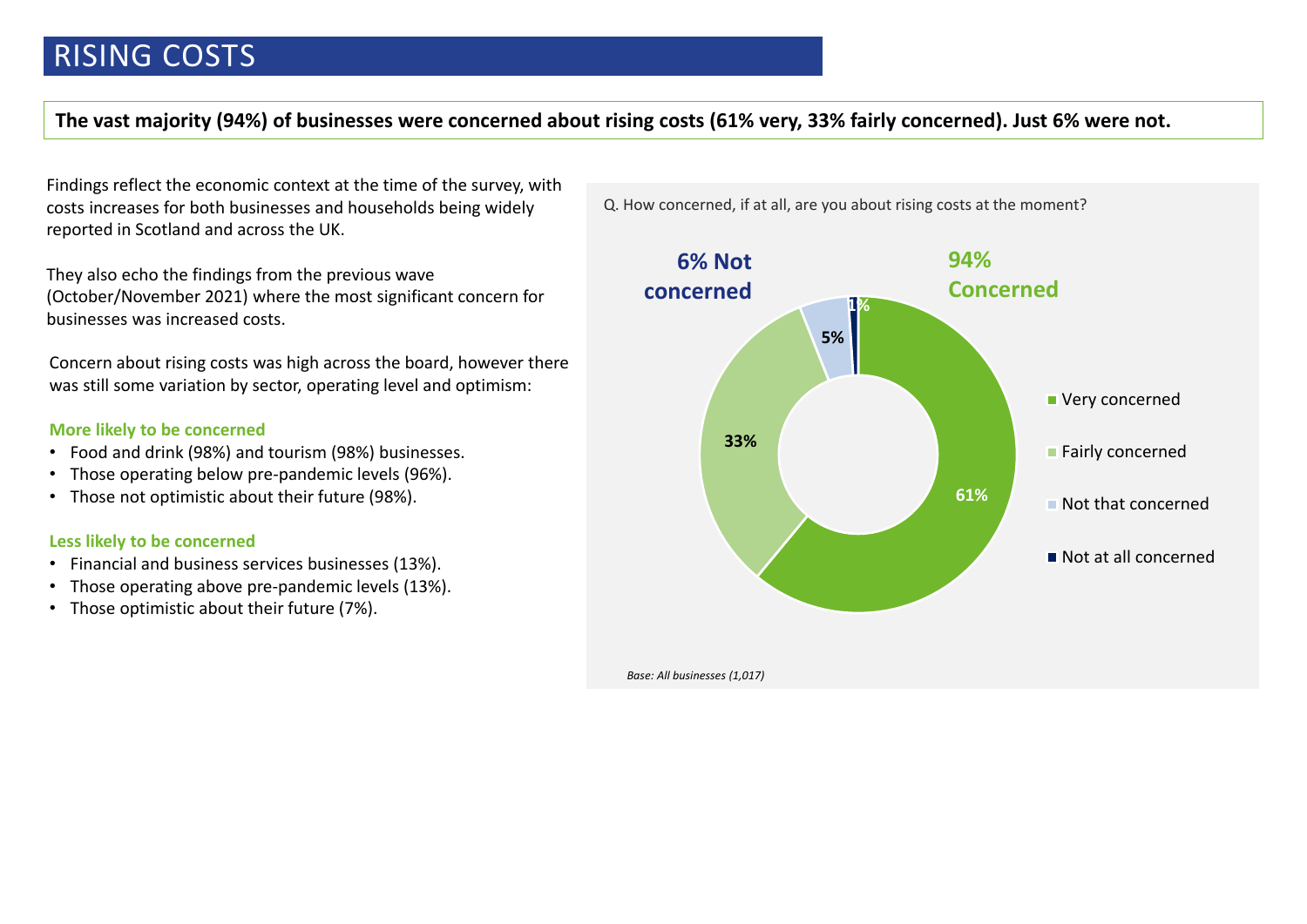### COST CONCERNS

**Of those concerned about rising costs, the top concerns were the cost of energy (65%) and fuel (62%). A further third (34%) were concerned with the cost of goods sourced from within the UK.**

Of those that were concerned about costs, around one in five were most concerned with cost of labour\*, transporting goods and goods imported from outside the UK. Cost of premises and cost of exporting goods were the most pressing concerns for markedly fewer (5% and 3%).

Findings align strongly with the current economic context, with fuel and energy costs currently increasing and due to increase still further (e.g. energy firms increased costs in April 2022 and are due to again in October 2022).

### **Variations in cost concerns by:**

#### **Sector**

- **Tourism** energy  $(77%)$ .
- **Creative industries** and **food and drink**  transporting goods (40% and 29%).
- **Financial and business services**  premises (12%).

#### **Location**

• **Remote rural areas** – goods sourced within the UK (38%) and transporting goods (25%).

#### **Size**

- **Large businesses** (25+ staff) labour (47%), combination (16%).
- **Small businesses** (0-4 staff) fuel (67%).

#### **Markets**

- **Importing** from outside the UK goods imported from outside the UK (30%) and exporting goods (6%).
- **Exporting** to outside the UK exporting goods (8%).

Q. Which two or three of the following are you most concerned about?

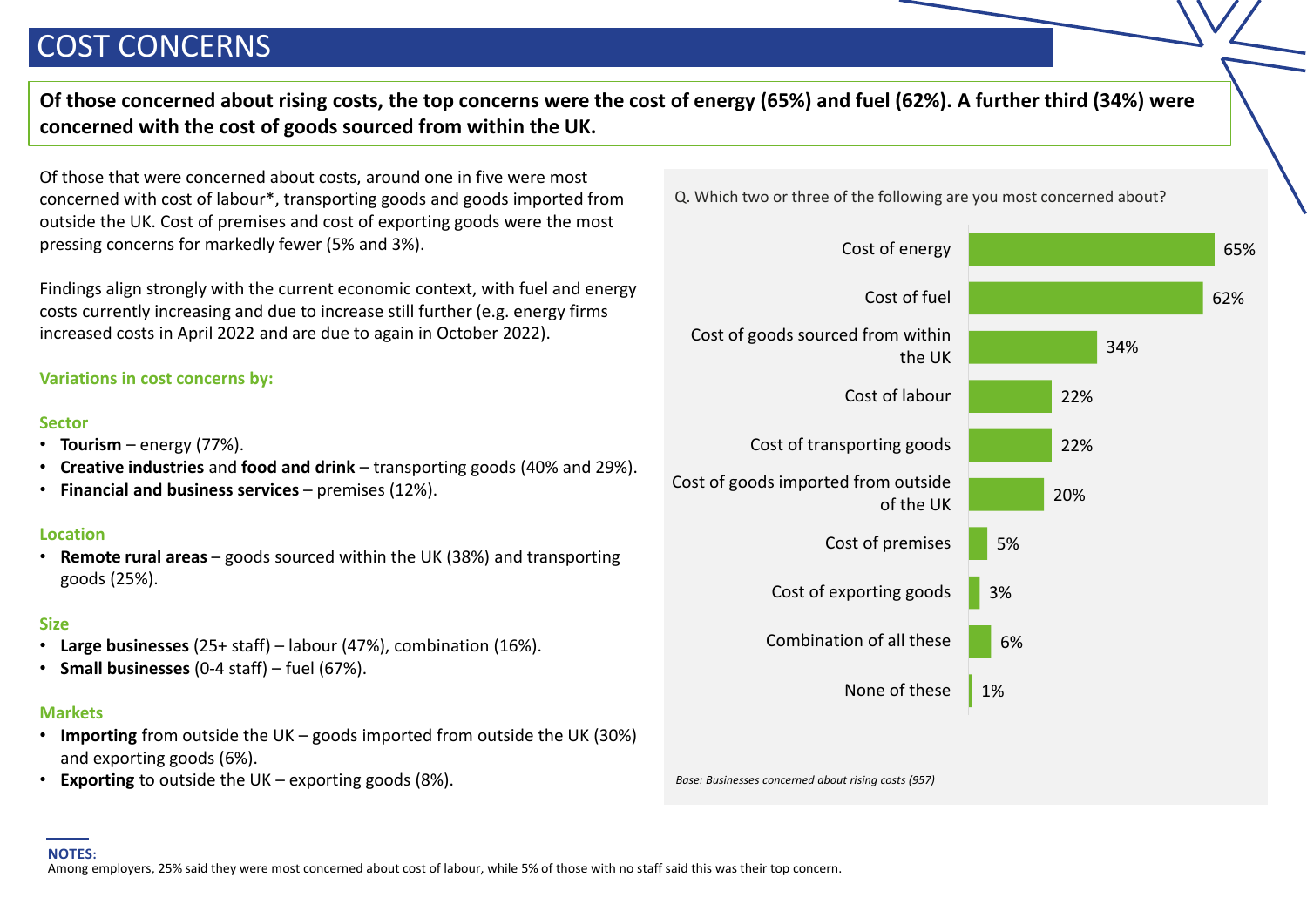### RESPONDING TO COST INCREASES

**To help respond to cost increases, around half of businesses were increasing their prices (54%), while over a third were exploring new markets (37%), collaborating with other businesses (35%) and working with new suppliers (34%). Other actions included postponing investment plans (31%), using cash reserves (28%) and doing more online (25%).** 



Q. What if anything, are you doing differently to help respond to cost increases?

*Base: All businesses (1,017)*

#### **Variation by sector**

- **Tourism** increasing prices (62%), using cash reserves (37%), changing our product or service (22%), scaling back production or services (19%).
- **Financial and business services** and **creative industries**  doing more online (43% and 40%).

### **Variation by location**

• **Urban areas** – increasing prices (59%), exploring new markets (42%), working with new suppliers (38%).

### **Variation by account management**

• **HIE-account managed** – exploring new markets (65%), collaborating (51%), seeking external finance (27%).

### **Variation by markets**

- **Importing** from outside the UK increasing prices (62%), exploring new markets (49%), collaborating (45%), working with new suppliers (44%), doing more online (32%), changing product or service (23%), seeking external finance (17%).
- **Exporting** from outside the UK exploring new markets (51%), collaborating (41%), doing more online (36%), using cash reserves (32%), changing product or service (20%), seeking external finance (18%).

### **Variation by operating level**

• **Below pre-pandemic** – postponing investment plans (43%), using cash reserves (42%), postponing recruitment plans (32%), scaling back production or services (23%).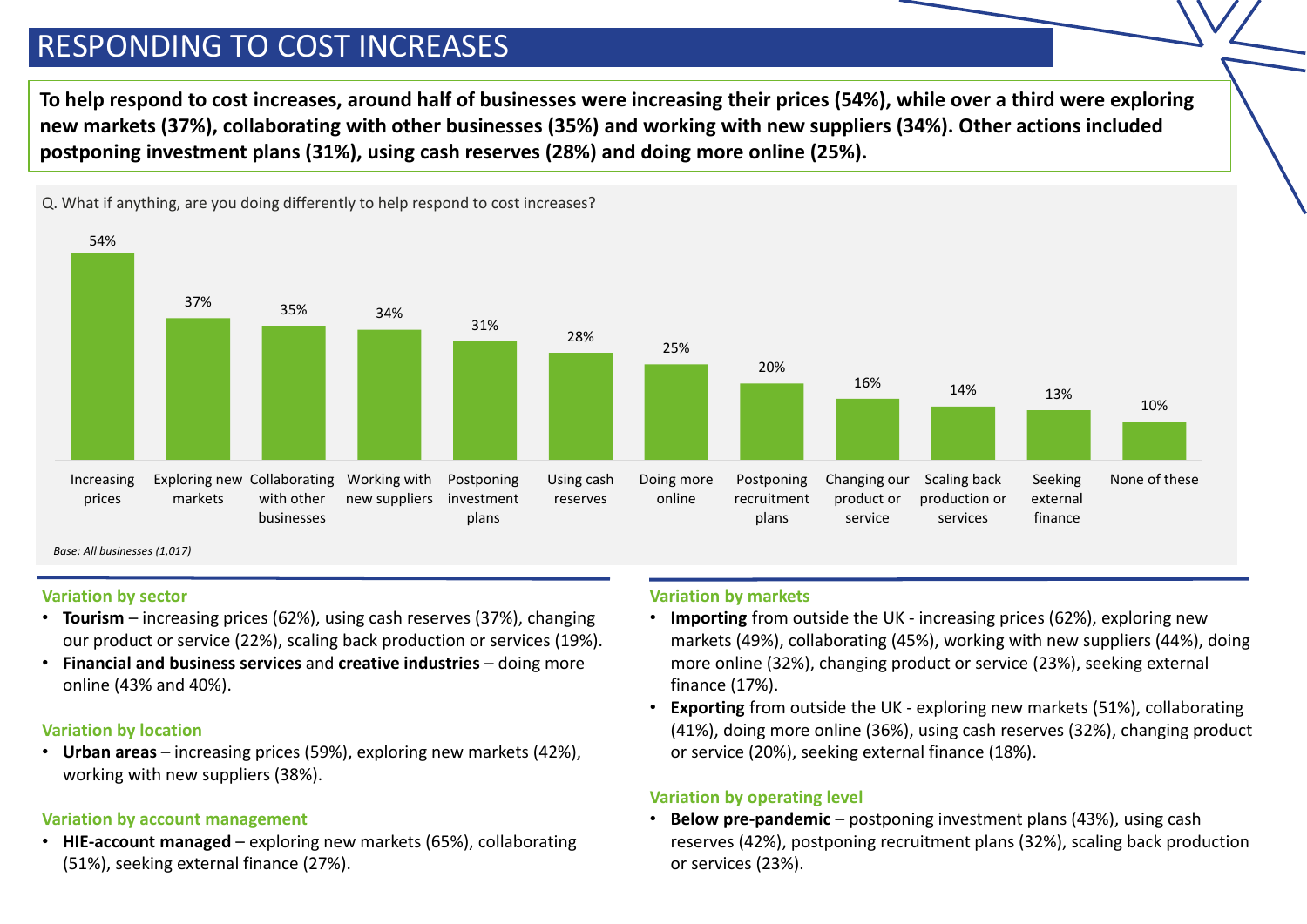## D. PLANNING AHEAD

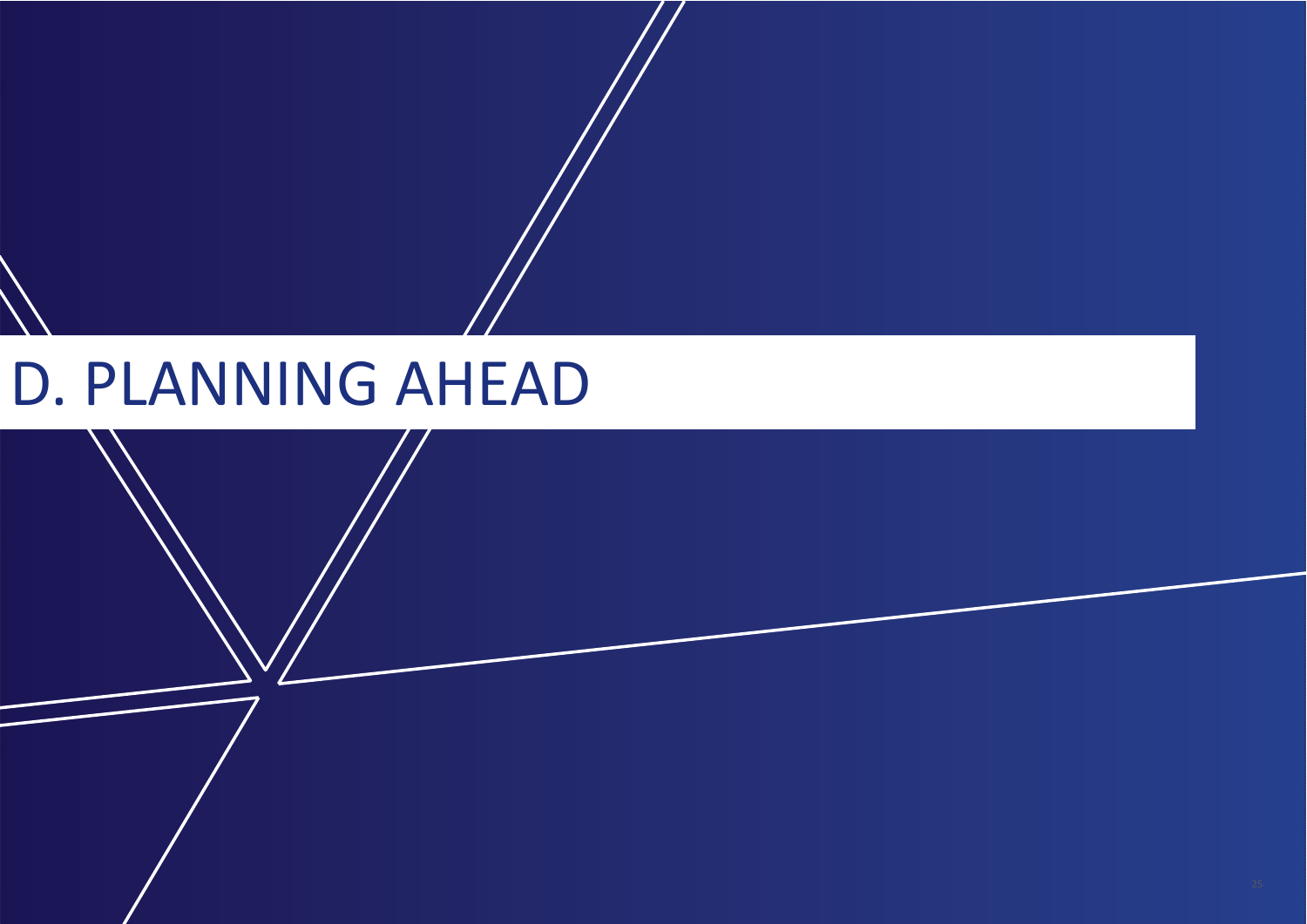### KEY FINDINGS

- **Over half of businesses were currently focusing on their resilience (57%), enhancing their productivity (55%), and compliance with regulation or legislation (53%).** Fewer than half were currently focusing on reducing carbon emissions (48%), supporting growth (40%), succession planning (38%) and addressing labour challenges (34%).
- **For around a quarter of businesses, certain factors were longer-term considerations**: succession planning (27%), supporting growth (26%), and reducing carbon emissions (25%). The other aspects were being planned for in the longer term by around onein-five businesses.
- **Areas of focus were linked to operating level**, with those operating over and above their pre-COVID-19 levels more likely than average to say they were focusing on a number of actions including business resilience, enhancing productivity and compliance with regulation or legislation.
- **The most important factor in helping businesses achieve their plans was their workforce (49%)** followed by new technology (30%), market and customer insights (29%) and adapting products or processes (28%).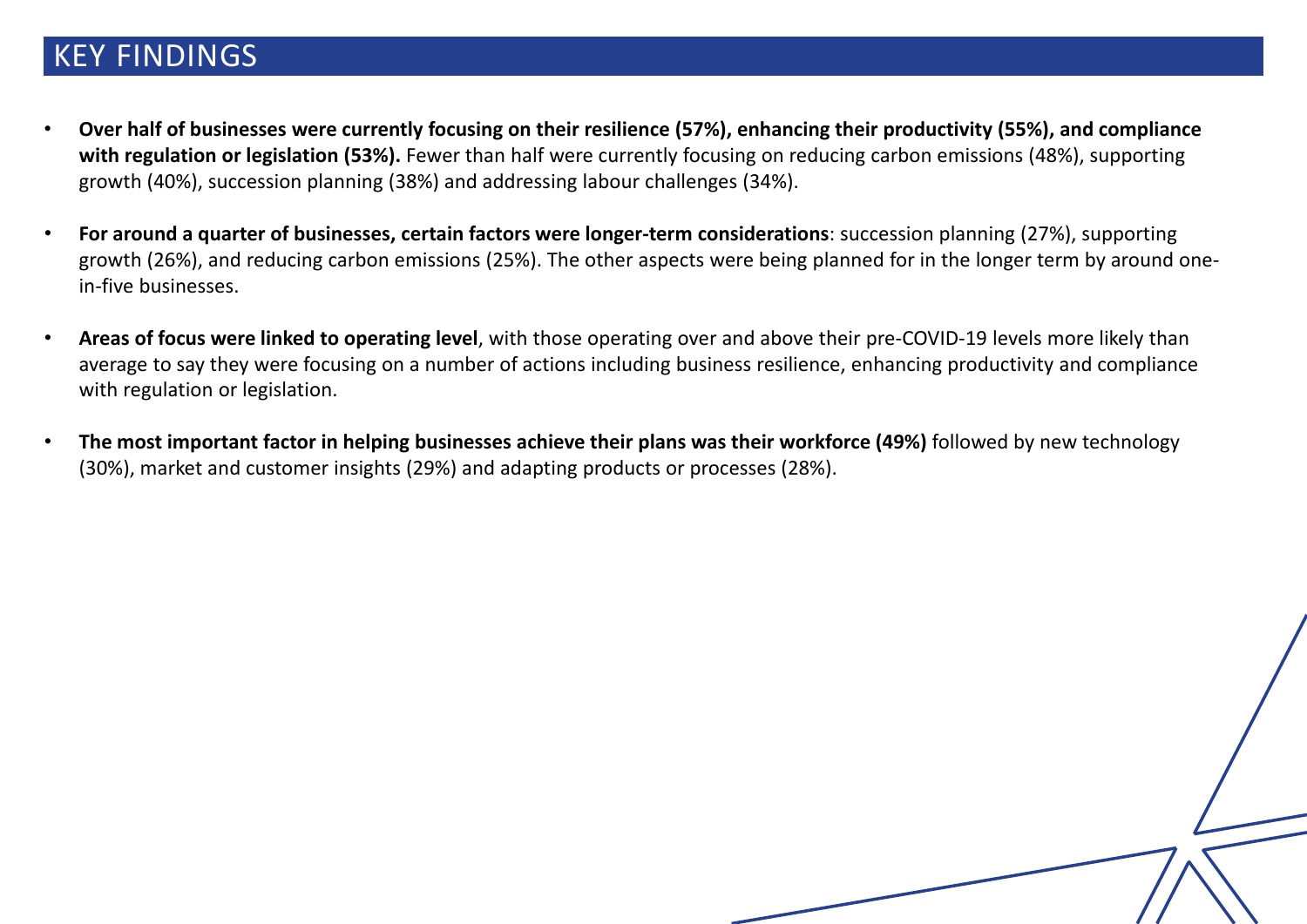### AREAS OF FOCUS

**Over half of businesses were currently focusing on their resilience (57%), enhancing productivity (55%) and compliance with regulation or legislation (53%). Fewer than half were currently focusing on reducing carbon emissions (48%), supporting growth (40%), succession planning (38%) and addressing labour challenges (34%).**

For around a quarter of businesses, certain factors were longer term considerations: succession planning (27%), supporting growth (26%), and reducing carbon emissions (25%). The other areas were being planned for the in the longer term by around one-in-five businesses.

The areas that businesses were most likely to say they were *not* planning for at all were: addressing labour challenges, succession planning, and supporting growth.

Q. Is this something you are focusing on now, planning for in the longer term, or not planning for at all?

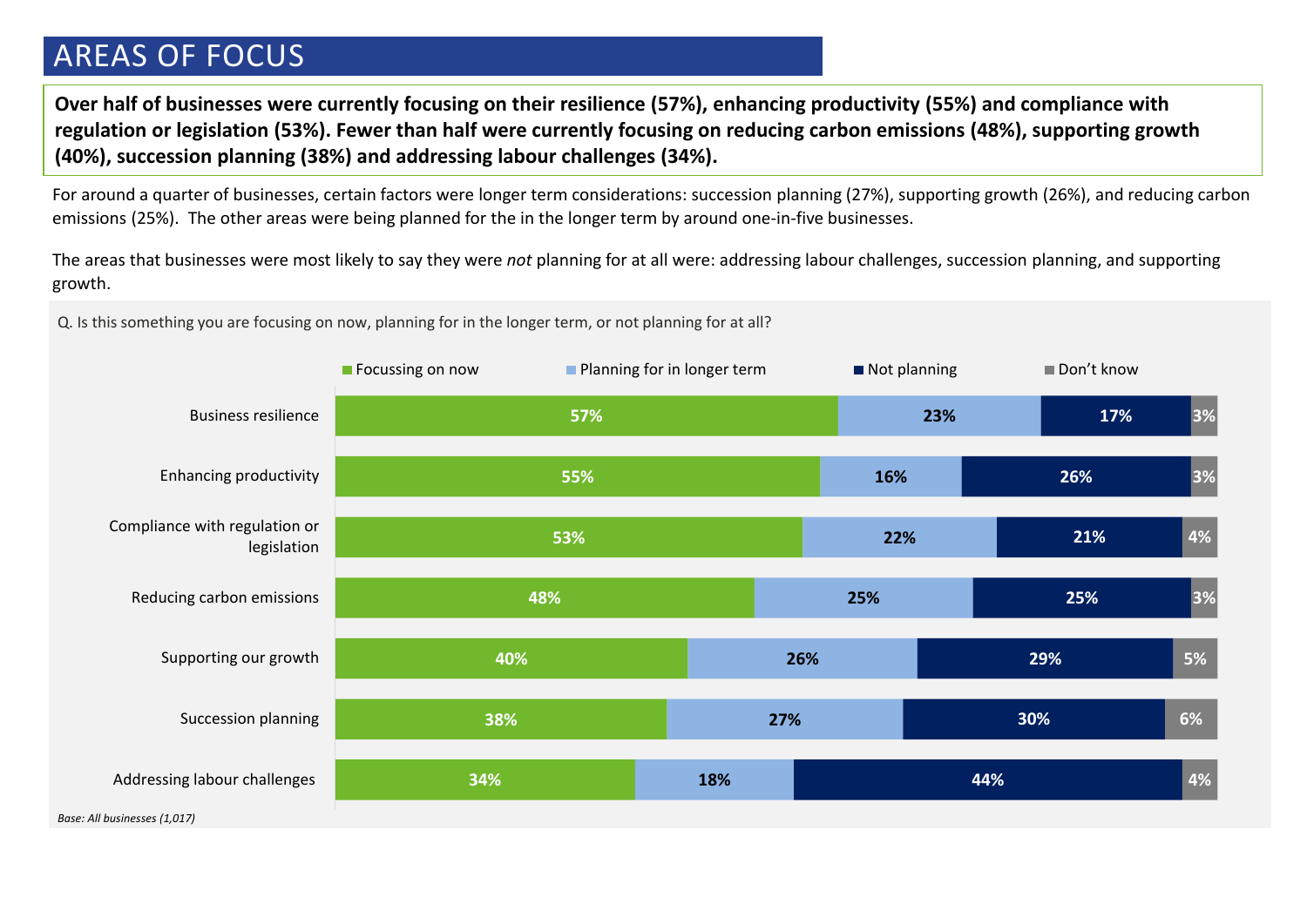### AREAS OF FOCUS (2)

### **Variation in areas of focus:**

### **More likely to be focusing on now**

- **Tourism**  business resilience (65%), compliance with regulation or legislation (61%).
- **Food and drink**  reducing carbon emissions (56%), succession planning (47%).
- **Operating above pre-COVID-19 levels** business resilience (67%), enhancing productivity (64%), compliance with regulation or legislation (60%), reducing carbon emissions (58%), addressing labour challenges (42%).
- **Exporting outside the UK** supporting our growth (46%).

### **More likely to be planning in longer term**

- **Tourism**  reducing carbon emissions (34%).
- **HIE-account managed**  succession planning (38%).

### **More likely to not be planning for at all**

- **Remote rural areas**  addressing labour challenges (47%) (and were less confident than average in their ability to address workforce-related challenges – see slide 46).
- **Operating below pre-COVID-19 levels** reducing carbon emissions (30%), compliance with regulation or legislation (26%).

Businesses striving for growth were more likely than average to be currently focused on each aspect, while those wanting to downsize were more likely to not be planning at all.

### **Variation among those addressing labour challenges:**

As might be expected, **addressing labour challenges was more of a focus for those that currently employed staff,** than for those with no staff. Among employers, 39% were currently focusing on addressing challenges, while 21% were planning for this in the longer term.

Most (78%) of those with no staff were not planning on addressing labour challenges. However, 10% said this was a current area of focus for them, suggesting they were currently trying to recruit staff or wanting to do so in future.

|                               |                  | <b>Those with</b> |            |
|-------------------------------|------------------|-------------------|------------|
| <b>Approach to addressing</b> | <b>Employers</b> | no staff          | <b>All</b> |
| labour challenges             | %                | ℅                 | ℅          |
| Currently focusing on         | 39               | 10                | 34         |
| Planning for in longer term   | 21               | 5                 | 18         |
| Not planning at all           | 36               | 78                | 44         |
| Don't know                    | 4                | 7                 | 4          |
| Base                          | 841              | 176               |            |

**Among those that were experiencing workforce-related issues** (see slide 42), **half (50%) were currently focusing on addressing labour challenges**, while 25% were planning to do so in the longer term.

However, 22% of those experiencing workforce-related issues were not planning to address those challenges (and this group were also more likely than average to say they were not planning for any of the aspects listed).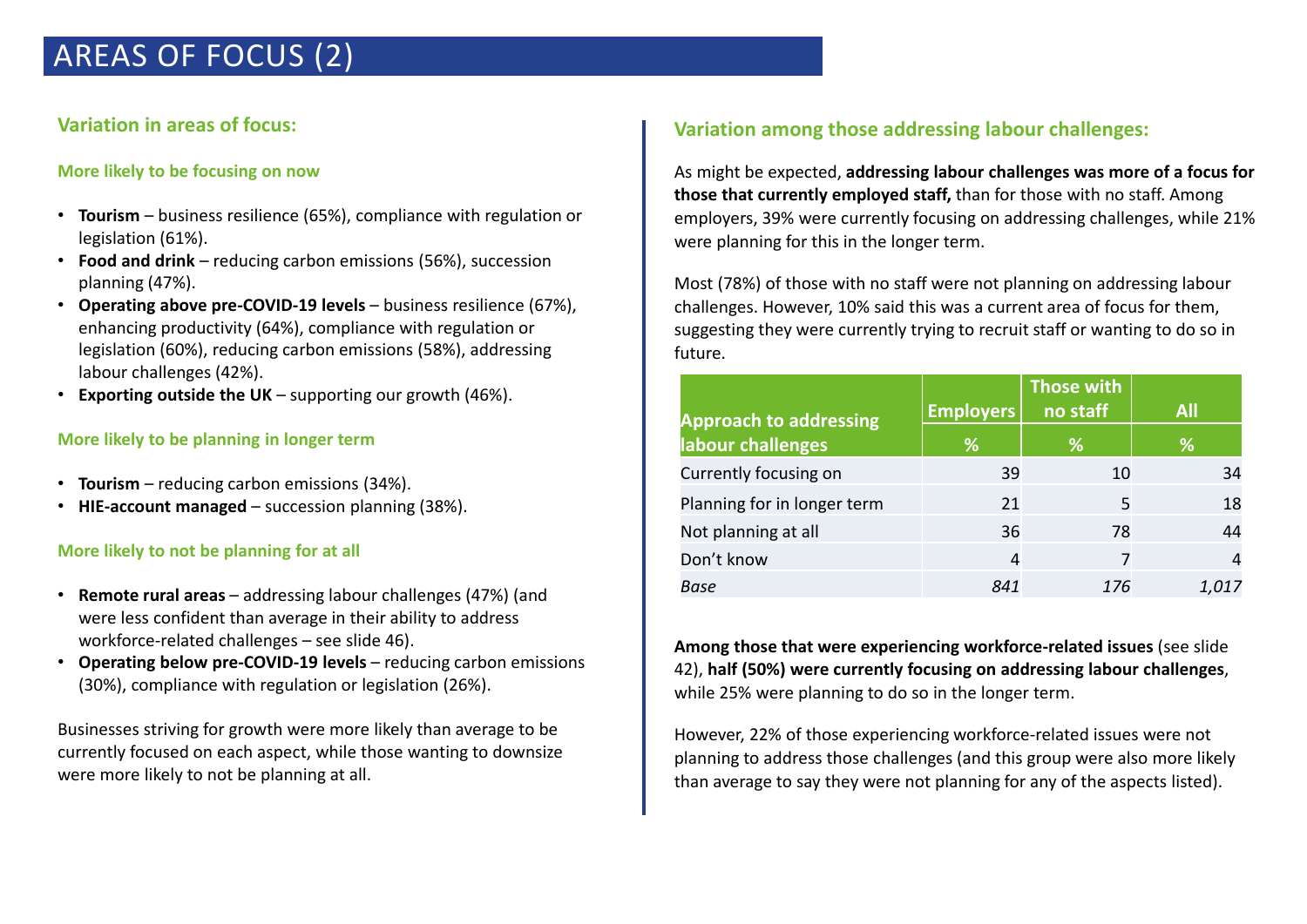### AREAS OF FOCUS (3)

A subset of businesses were taking action on three key areas explored in the survey (covered in later sections). There were: actions relating to workforce, actions to help move to low carbon ways of working, and either using or planning to use new technology. Overall, 44% of businesses said they were doing all three of these – referred to here as "proactive" businesses.

This subset of "proactive" businesses were more likely than average to be currently focusing on each aspect (apart from compliance with regulation): their business resilience (63% vs 57% for all businesses), enhancing productivity (63% vs 55%), reducing carbon emissions (57% vs 48%), addressing labour challenges (54% vs 34%), supporting growth (49% vs 40%), and succession planning (47% vs 38%).





*Base: All those currently taking action on workforce, low carbon ways of working, and new technology (441)*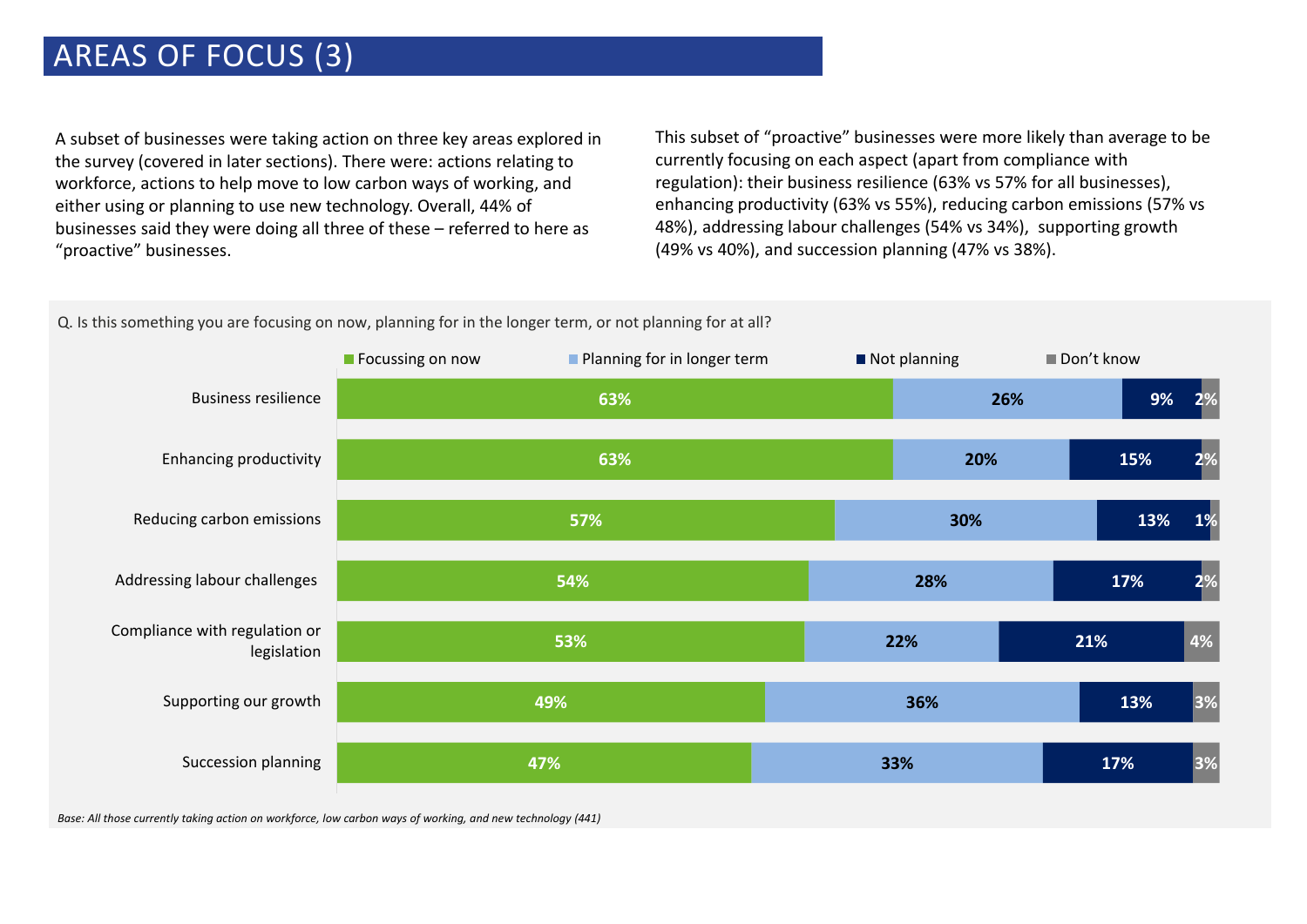### HELPING BUSINESS ACHIEVE PLANS

**The most important factor in helping businesses achieve their plans was their workforce (49%) followed by new technology (30%), market and customer insights (29%) and adapting products or processes (28%).** 

Other important factors included external advice and support (24%) and financial investment (21%). One in ten said that none of these factors were important in helping them achieve their plans.

**Workforce** was more important than average for:

- those currently experiencing workforce-related challenges (71%),
- those that were currently focusing on
	- addressing labour challenges (77%)
	- succession planning (61%)
	- supporting their growth (59%).

**New technology** was more important for those currently focusing on:

• enhancing their productivity (37%).

**Adapting products or processes** was more important for those currently focusing on:

- enhancing their productivity (34%)
- supporting their growth (34%).

Q. Which two or three of the following will be most important for helping your business achieve its plans?



*Base: All businesses (1,017)*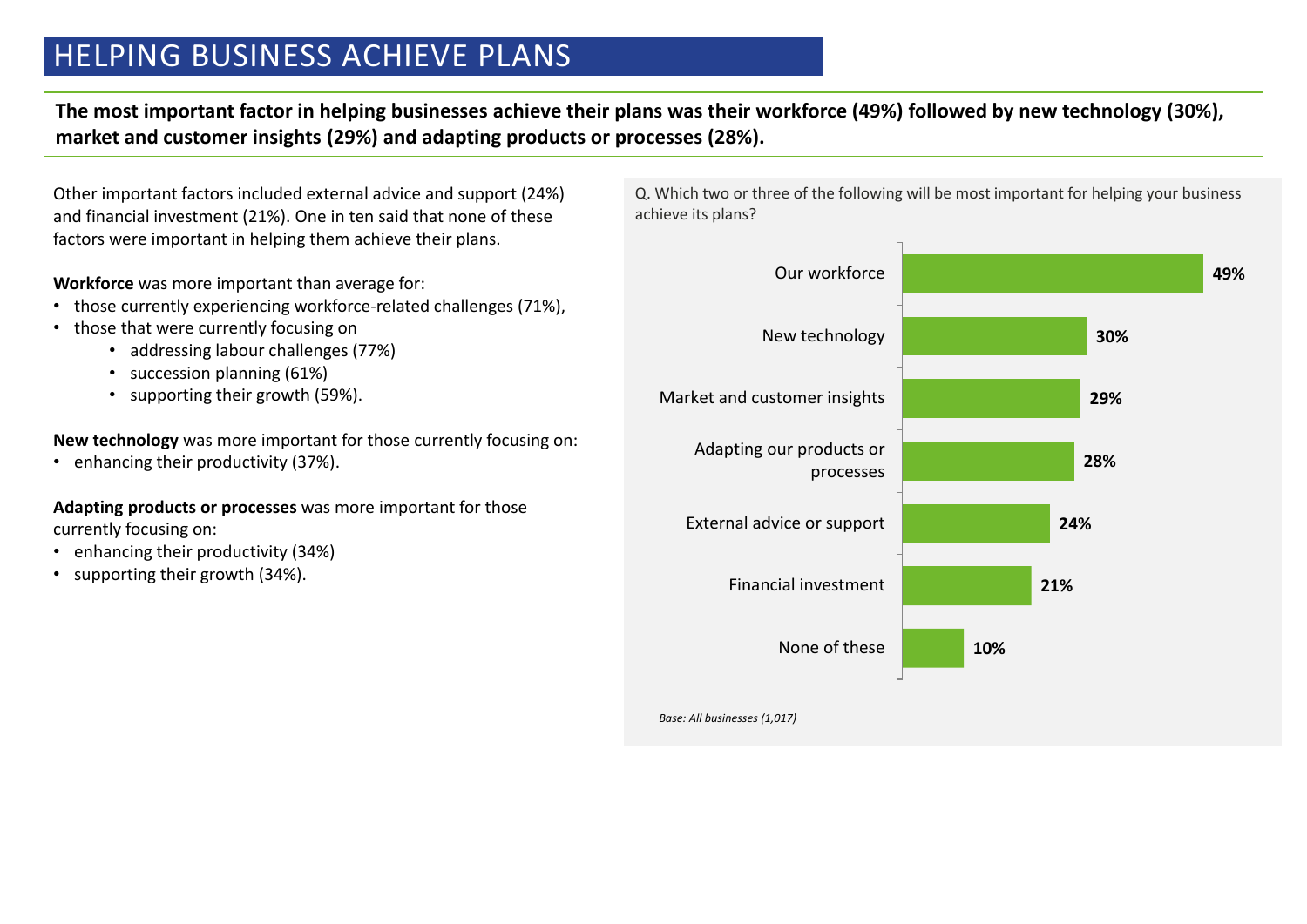### HELPING BUSINESS ACHIEVE PLANS (2)

### **Further variation:**

More likely than average to say these factors were important:

- **Tourism** market and customer insights (45%)
- **Food and drink**  financial investment (31%)
- Those operating **above their pre-pandemic levels** workforce (61%)
- Those operating **below their former levels** market and customer insights (34%)
- **Exporting** to international markets market and customer insights (38%).
- **Importing** from international markets new technology (35%)

Businesses **striving for growth in the next 12 months** were more likely than average to say that the following were important:

- workforce (64%),
- market and customer insights (35%),
- new technology  $(34%)$  and
- financial investment (25%).

Q. Which two or three of the following will be most important for helping your business achieve its plans?

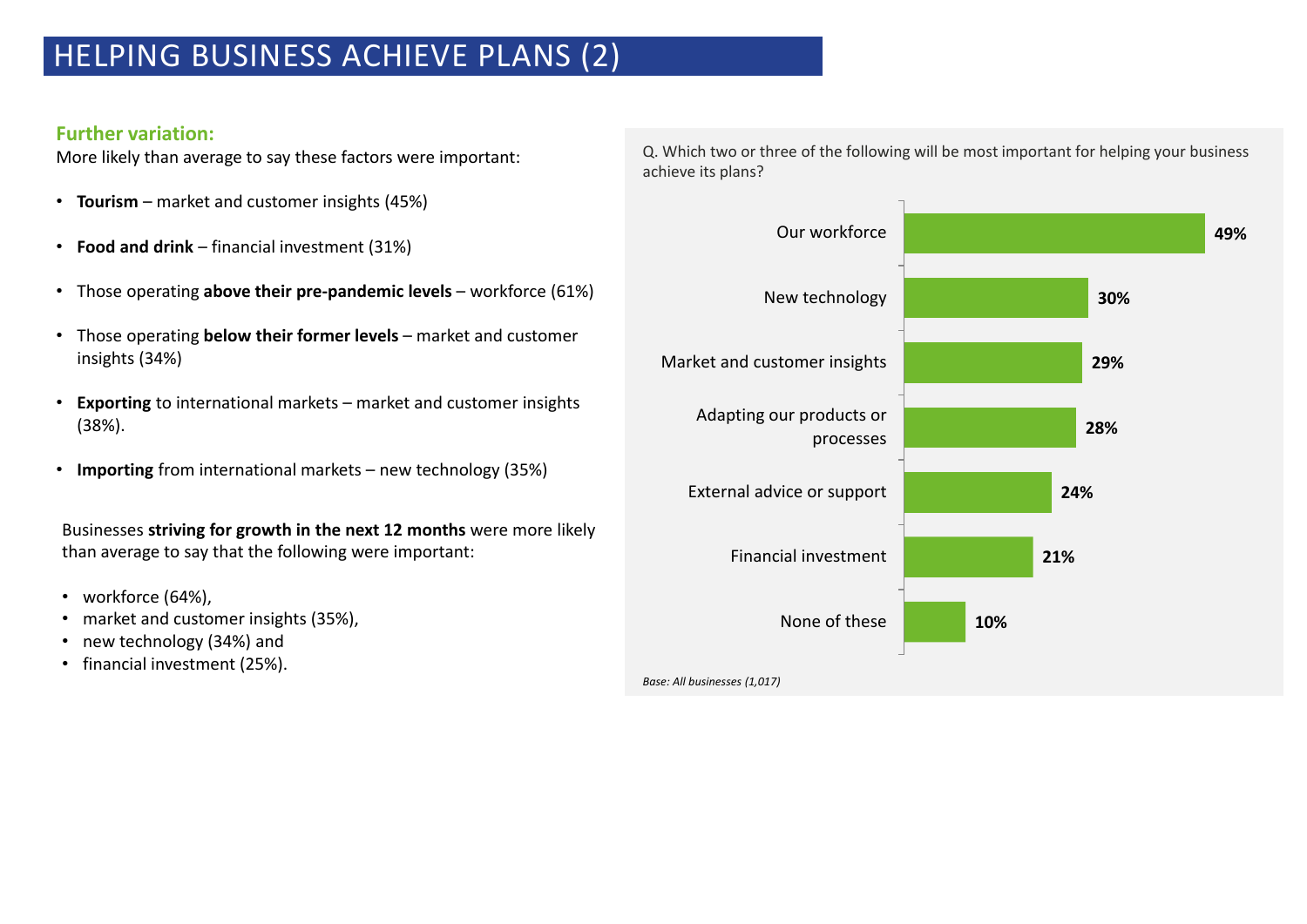## E. MARKETS

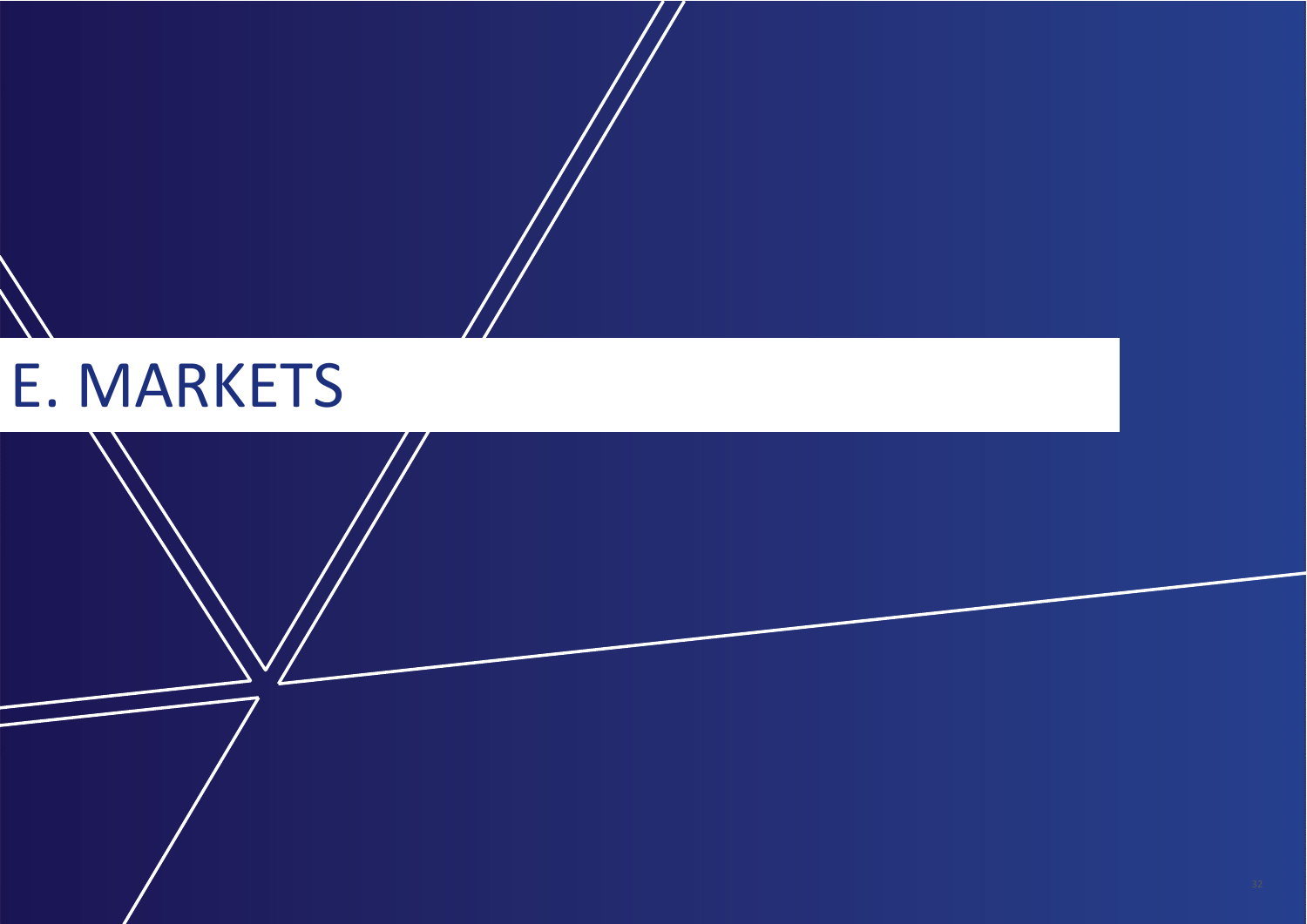### KEY FINDINGS

- **Over three quarters (79%) of businesses were importers** (sourcing goods from outside Scotland) and **around half (52%) were exporters** (selling to markets outside Scotland).
- **Most (98%) businesses were taking, or planning, action in relation to their markets:** 89% were maintaining their existing markets, 31% expanding into new markets and 10% concentrating on fewer markets.
- **The most important actions for helping businesses achieve their market plans were: adapting their product or service (50%), reskilling or up-skilling staff (46%), collaborating (43%), investing in technology (43%) and bringing in external advice or support (42%).** Around a quarter said that recruiting staff with new or different skills (27%) and investing in research and development (26%) were most important.
- **The majority (82%) of businesses were taking action relating to their supply chain,** and around half (55%) were taken actions specifically in response to supply chain *challenges*.
- **The most common actions being sourcing taken were sourcing supplies more locally (52%) or from within the UK (51%).** Around a quarter were moving to greener supply chains, greener forms of transport and reviewing routes to market, while one in five were reviewing their distribution network and stockpiling goods.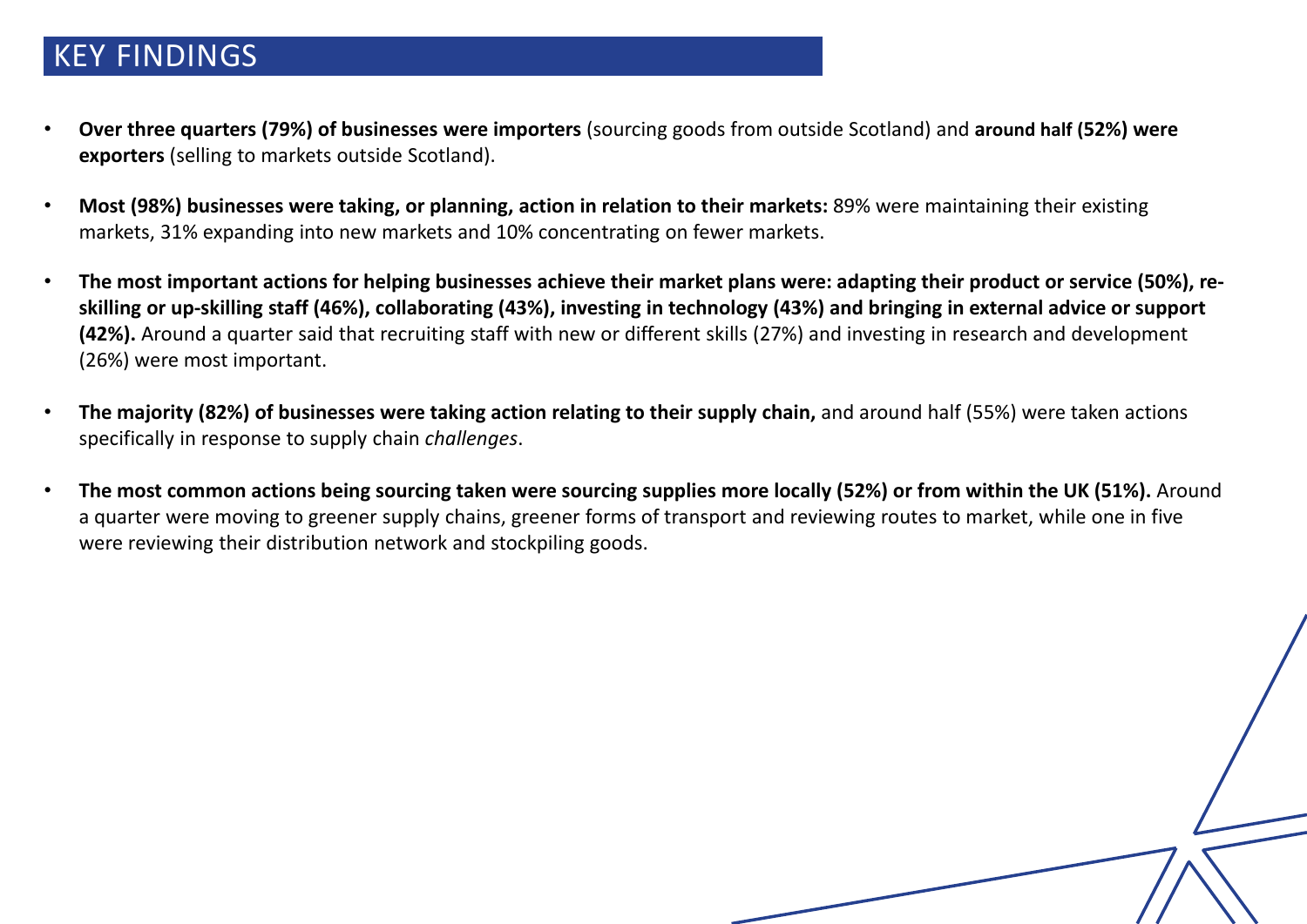### IMPORT MARKETS

**79% of businesses were importers\*, with 76% importing from the rest of the UK and 35% from outside the UK. The majority of businesses (93%) sourced goods and materials from Scotland.** 

The past three waves have seen an increase in the proportion of businesses sourcing goods and materials from the rest of UK (from 63% in June/July 2021 to 76% this wave). In the same period there has been a slight decrease in those importing from outside the UK (from 39% the previous two waves to 35% this wave). This may suggest that businesses are turning to more UK-based rather than overseas suppliers.

#### **Variation**

- **Food and drink** businesses were more likely than average to source goods from Scotland (98%) while **creative industries** businesses were more likely to source from outside the UK (49%).
- The following were more likely to source goods and materials from each market outside of Scotland:
	- o **Large businesses** (25+) (90% from rest of UK , 70% from outside the UK)
	- o Businesses in **urban** areas (80% and 40%)
	- o Those **striving for growth** (82% and 44%)
	- o **HIE-account managed** (90% from rest of UK vs 75% nonaccount managed, and 60% from outside UK vs 33%)





#### *Base: All businesses (1,017)*

*\*For Oct/Nov 21 and June/July 21, rest of UK is based on combining those saying Northern and Ireland and England and Wales, and outside the UK is based on combining the EU and outside the EU .*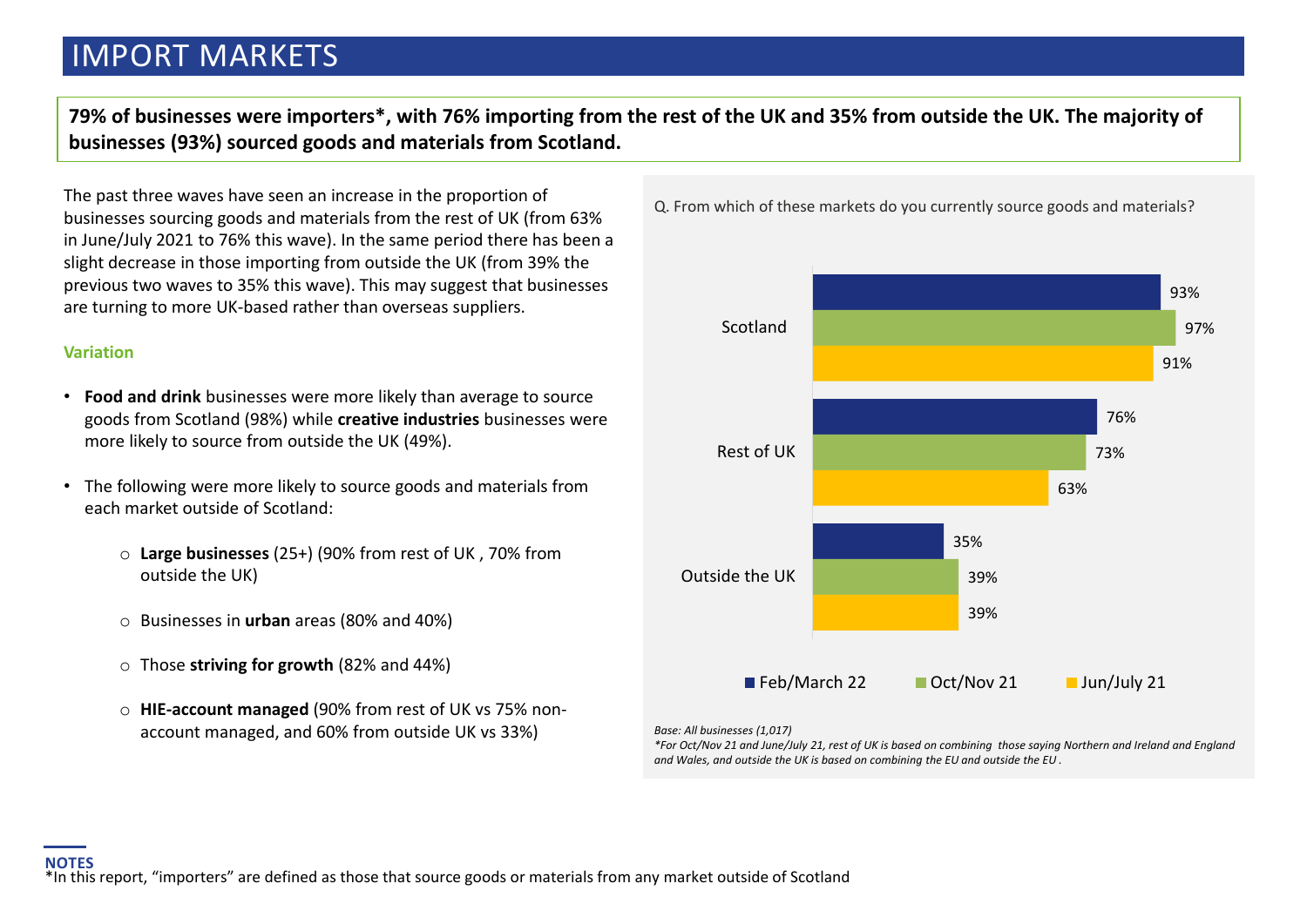### EXPORT MARKETS

**Around half (52%) of businesses were exporters (selling to markets outside Scotland), with 50% selling to the rest of UK and 31% outside the UK. The majority (97%) of businesses sold goods or services within Scotland, with 46% selling** *only* **in Scotland.** 

This proportion of exporters was close to that seen in the previous wave (48%) but still lower than that in June/July 2021 (62%). This suggests that the move towards more domestic trading by businesses in the region, observed in the previous wave, continued this wave.

#### **Variation**

- **Tourism** and **creative industries** businesses were both more likely to sell to the rest of UK (74% and 76%) and outside the UK (68% and 61%).
- **Large businesses (25+)** were also more likely to sell to both rest of UK (67%) and outside the UK (55%).
- **HIE-account manged** businesses were more likely to sell to rest of UK (71% vs 48% non-account managed), and outside the UK (52% vs 29%).

Q. In which of these markets do you currently sell goods or provide services?



*Base: All businesses (1,017)* 

*\* For Oct/Nov 21 and June/July 21, rest of UK is based on combining those saying Northern and Ireland and England and Wales, and outside the UK is based on combining the EU and outside the EU .*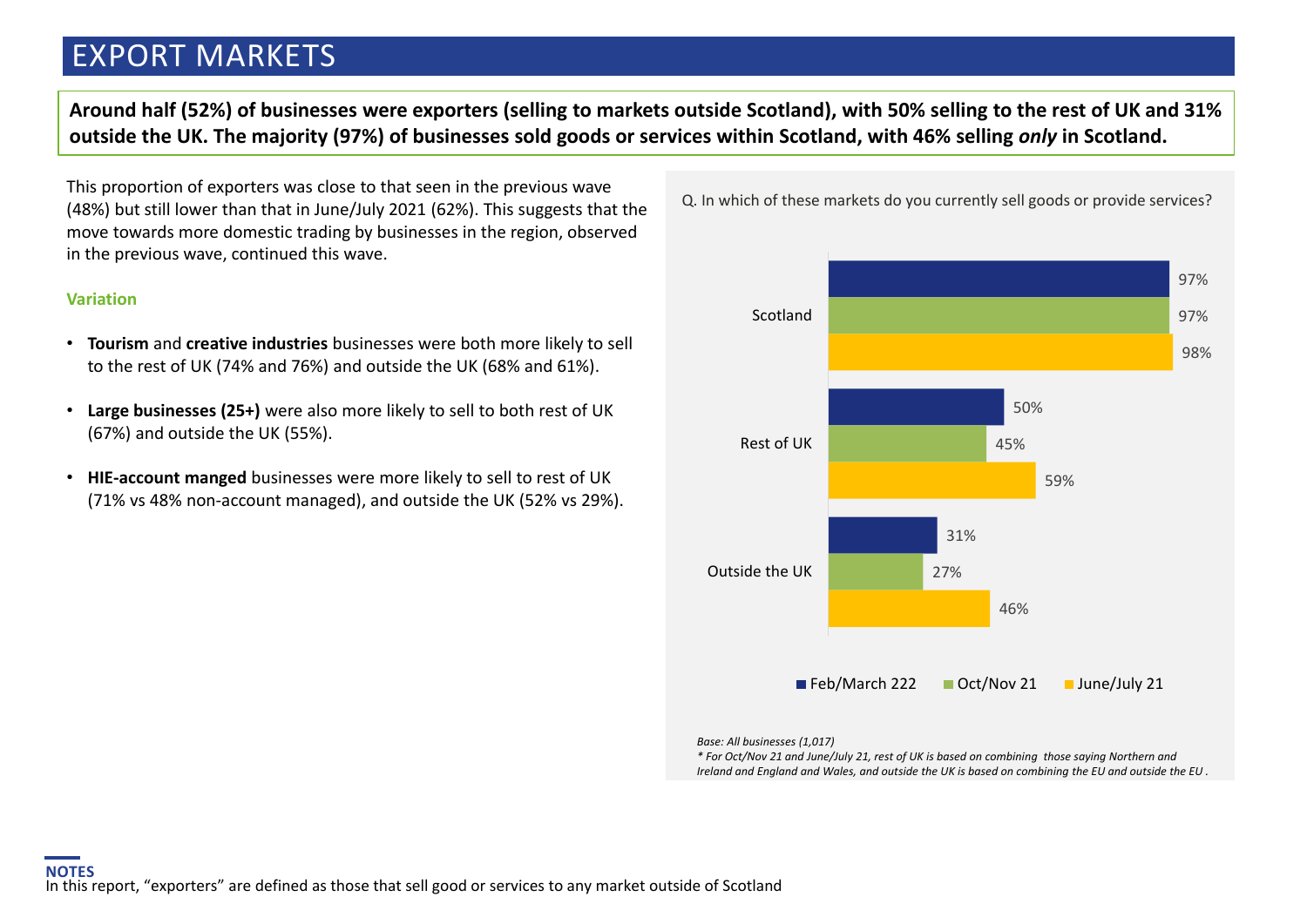### MARKET ACTIVITY

**Most (98%) businesses were taking, or planning, action in relation to their markets: 89% were maintaining their existing markets, 31% expanding into new markets and 10% concentrating on few markets. Around half (55%) were responding to supply chain challenges and a quarter (24%) were responding to changes in import arrangements.** 

#### **Variation**

- **Creative industries**  expanding into new markets (44%).
- **Large businesses** (25+) responding to supply chain challenges (76%), expanding into new markets (54%) and responding to changes in import arrangements (49%).
- **HIE-account managed**  expanding into new markets (67% vs 28% non-account managed).
- Those **importing** from both the rest of UK and outside the UK – responding to supply chain challenges (60% and 67%) and responding to changes in import arrangements (28% and 44%).
- to changes in import arrangements (29% and 32%). • Those **exporting** to both the rest of UK and outside the UK – expanding into new markets (40% and 46%) and responding
- Those operating **above pre-pandemic levels**, those **striving for growth** and those **optimistic** about the next 12 months were all more likely to say they were expanding into new markets.

Q. Thinking about the markets you operate in, which of the following are you doing or planning to do?

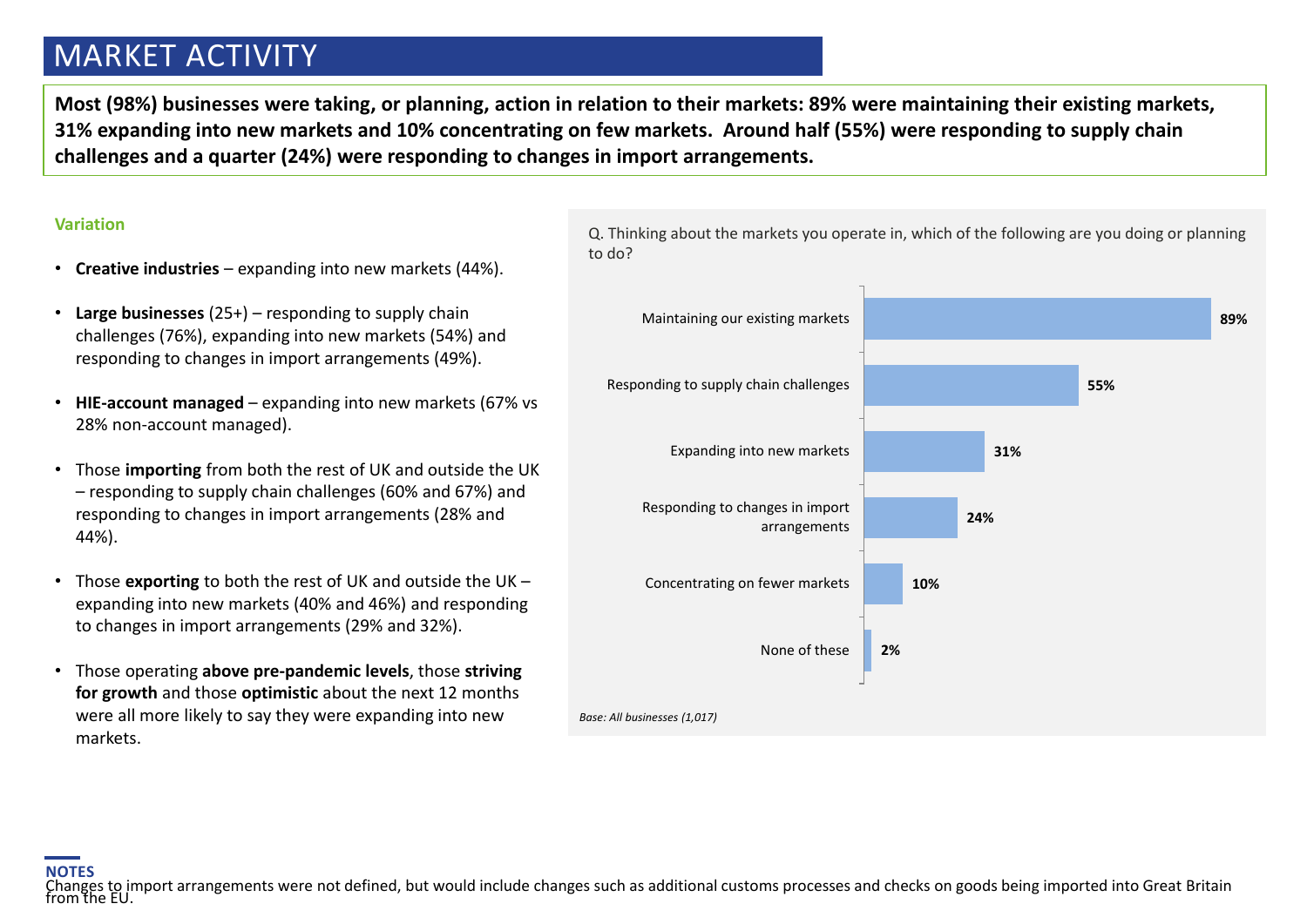### SUPPORTING MARKET ACTIVITY

**The most important actions for helping businesses achieve their market plans were: adapting their product or service (50%), reskilling or up-skilling staff (46%), collaborating (43%), investing in technology (43%) and bringing in external advice or support (42%).** 

Some of these actions were more important than average for those that were expanding into new markets (see slide 36): adapting their product or service (69%), re-skilling or up-skilling staff (60%), investing in technology (51%), and investing in research and development (43%).

#### **Further variation**

- **Tourism** and **creative industries**  adapting their product or services was important (57% and 70%).
- **Food and drink** bringing in external advice and support (50%) and investing in research and development (34%).
- **Large businesses** (25+) re-skilling or up-skilling staff (62%), investing in technology (61%), recruiting staff (49%) and investing in research and development (37%).
- **HIE-account managed** businesses investing in technology (57% vs 42% of non-account managed) and investing in research and development (44% vs 25%).
- Those operating **above** pre-Covid-19 levels recruiting staff (34%).
- Those operating **below** former levels adapting their product or service (55%).
- **Importers and exporters** (trading with both rest of UK and outside the UK) had higher than average responses for each action.

Q. Which of these will be most important in helping you achieve those plans?

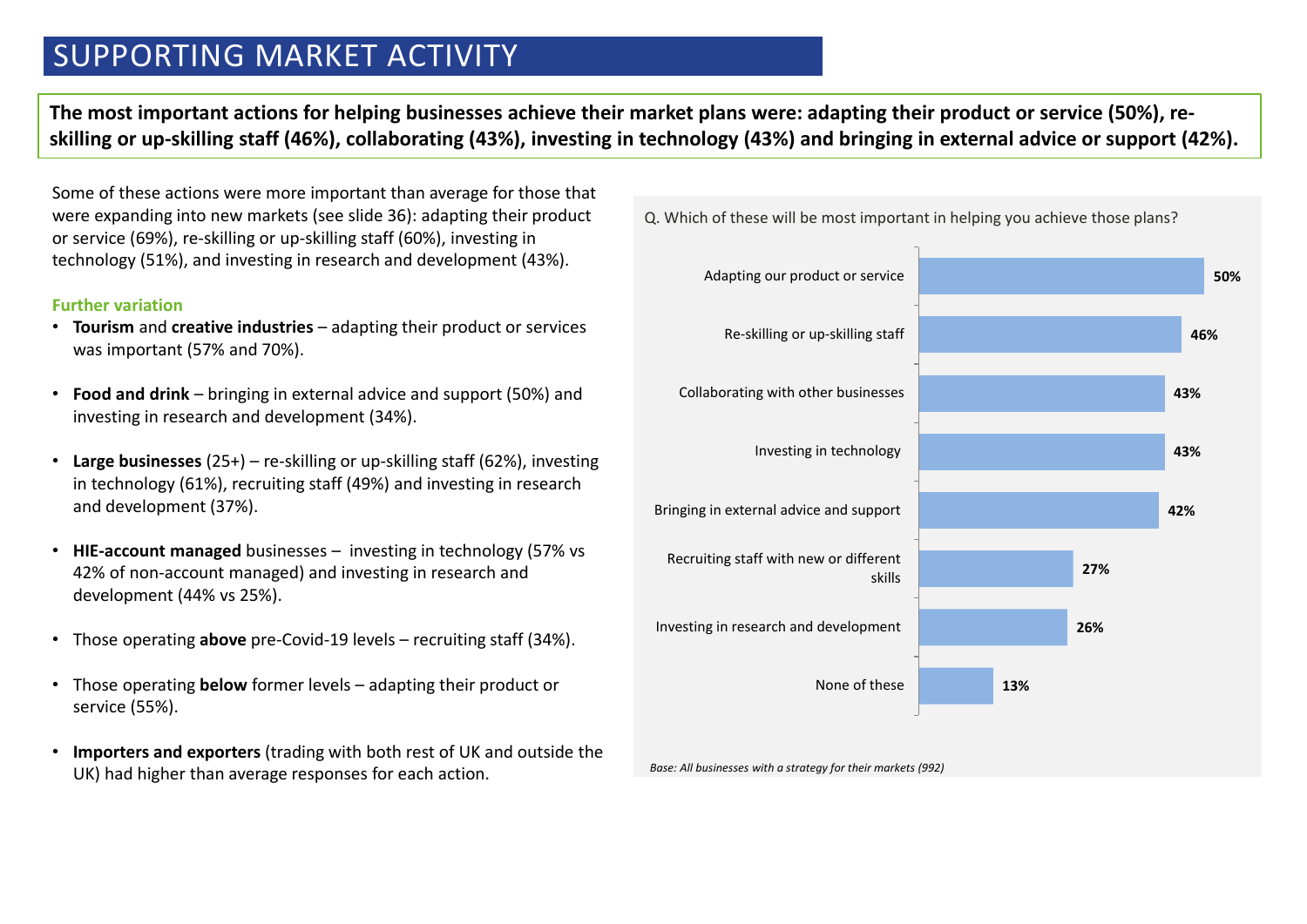### SUPPLY CHAIN ACTIONS

**The majority (82%) of businesses were taking action relating to their supply chain, most commonly sourcing supplies more locally (52%) or from within the UK (51%).** 

#### **Variation**

- **Tourism**  using more locally sourced supplies (67%).
- **Food and drink** reviewing routes to market (32%).
- **Large businesses** (25+) stockpiling (38%) and reviewing distribution networks (33%).
- **HIE-account managed**  reviewing routes to market (43% vs 24% non-account managed) and distribution networks (41% vs 19%)
- Those **importing** from rest of UK and outside the UK using more supplies from the UK (56% respectively), moving to greener supply chains (29% and 34%), reviewing routes to market (28% and 35%) and distribution networks (23% and 31%) and stockpiling (22% and 29%).
- or greener forms of transport (30% and 32%), moving to<br>greener supply chains (32% and 37%), reviewing routes to • Those **exporting** to rest of UK and outside the UK – using less or greener forms of transport (30% and 32%), moving to market (33% and 34%) and distribution networks (27% respectively) and stockpiling (22% and 23%).

*Base: All businesses (1,017)* **51% 27% 26% 26% 21% 19% 18%** Using more supplies from inside the UK Moving to greener supply chains Using less or greener forms of transport Reviewing our routes to market Reviewing our distribution network Stockpiling goods None of these

**52%**

Q. What actions you are taking in relation to your supply chain?

Using more locally sourced supplies

**Certain actions were more common among those that were responding to supply chain challenges**: using more suppliers from inside the UK (64%), reviewing routes to market (35%), moving to greener supply chains (34%), reviewing distribution networks (30%), and stockpiling (28%).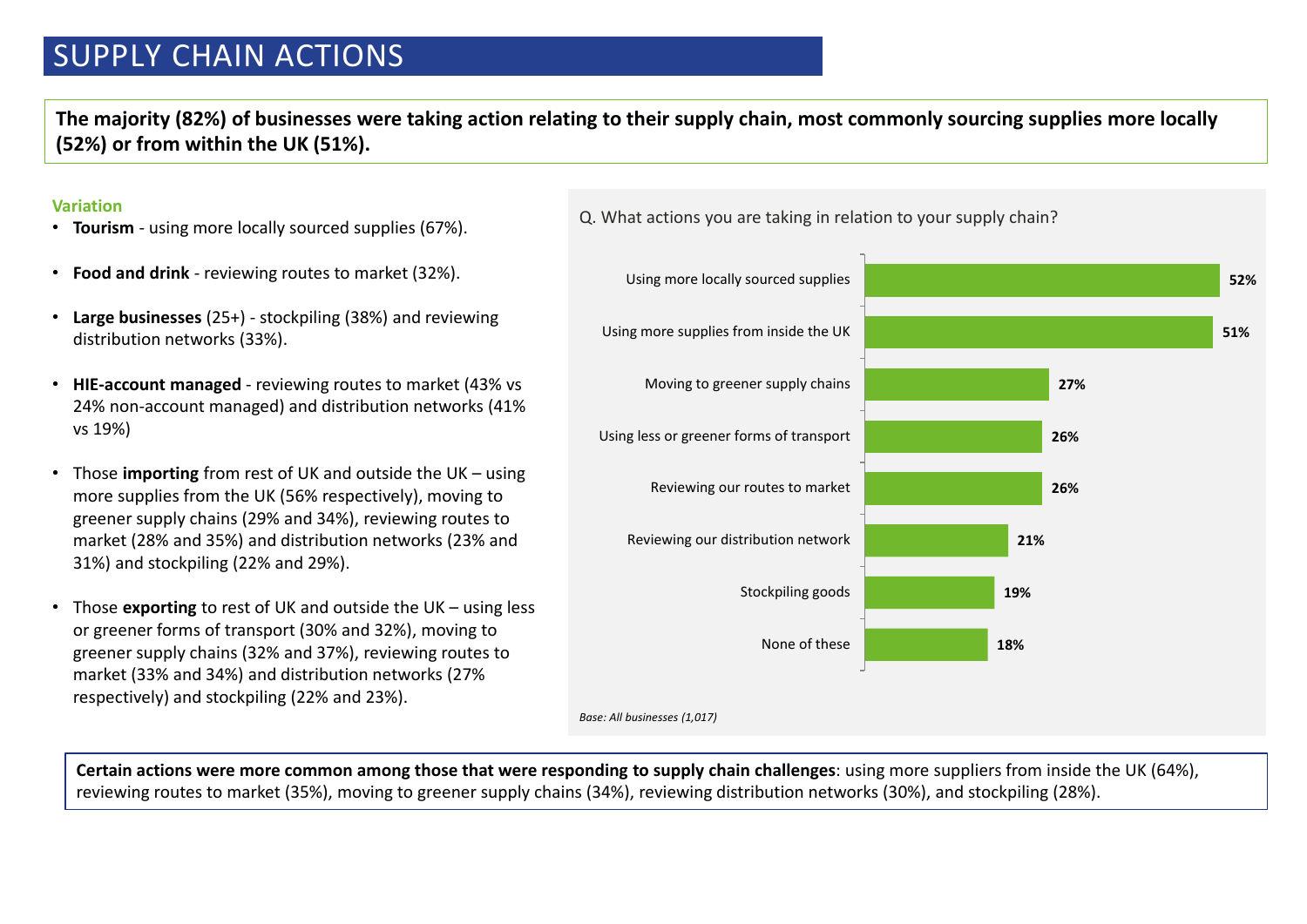## F. WORKFORCE

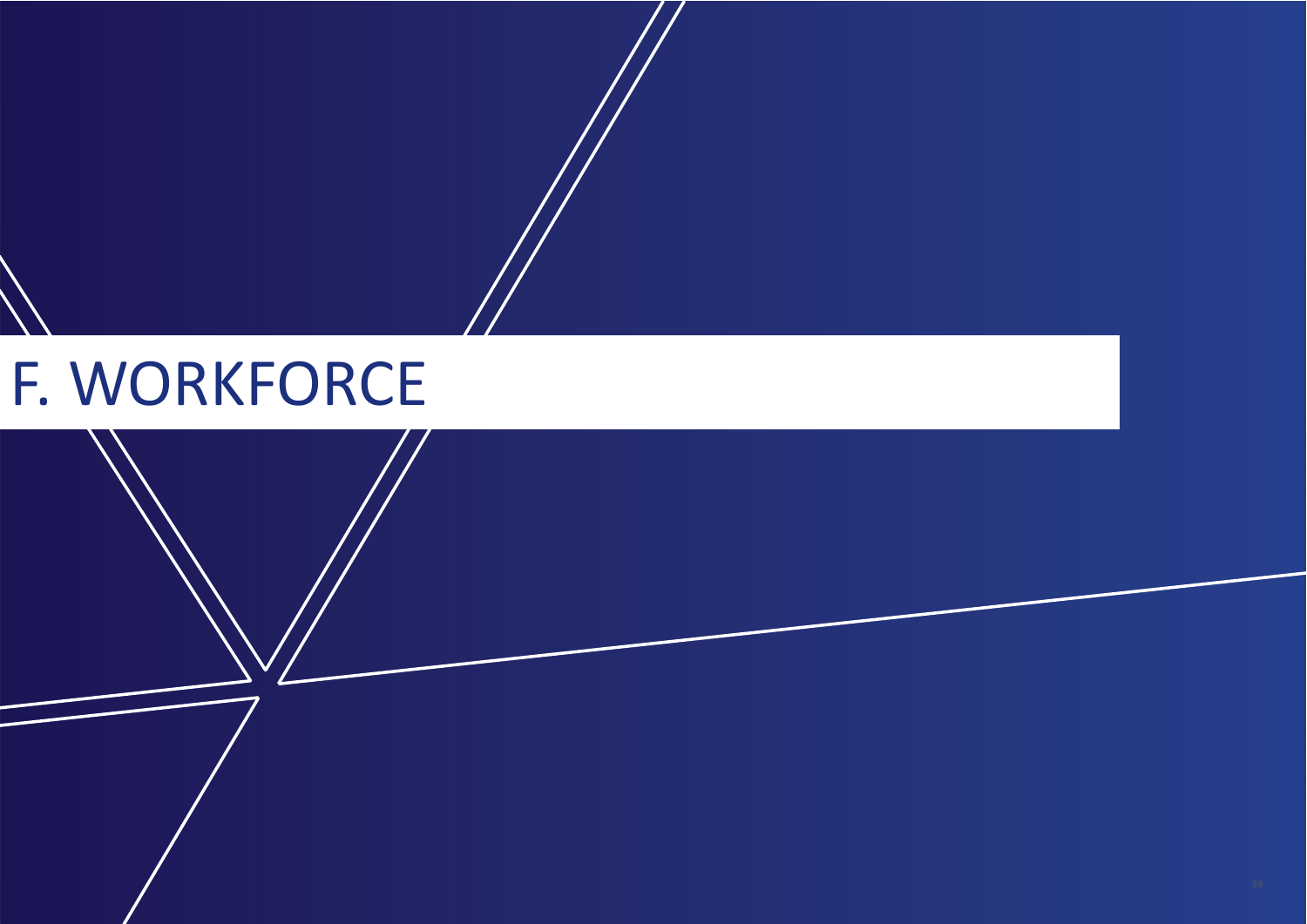### KEY FINDINGS

- **A quarter of businesses described themselves as women-led (24%)** while 72% did not (3% didn't know).
- **70% of employers were experiencing workforce related challenges.** Of these the most common were the cost of labour (42%), followed by skills gaps (30%), staff absences (25%) and unfilled vacancies (25%).
- **The top three issues contributing to workforce related-challenges were: a lack of candidates (56%), difficulties accessing specific skillsets (50%) and poor transport connections (36%).** Around three in 10 said lack of accommodation (30%) or being unable to offer competitive pay (27%) and around a fifth being unable to recruit from the EU (21%).
- **The majority (82%) of employers were taking actions related to their workforce.** The most common were: upskilling or re-skilling current workforce (58%), making pay more competitive (43%), investing in new technology (41%) and collaborating with other businesses (36%). Fewer were changing their working practices (30%), recruiting staff with different skills (25%) and offering apprenticeships (23%).
- **Two thirds of employers were confident they could address their workforce challenges (65%), while one third were not (34%).**  Tourism businesses and those in remote rural areas were less confident than average.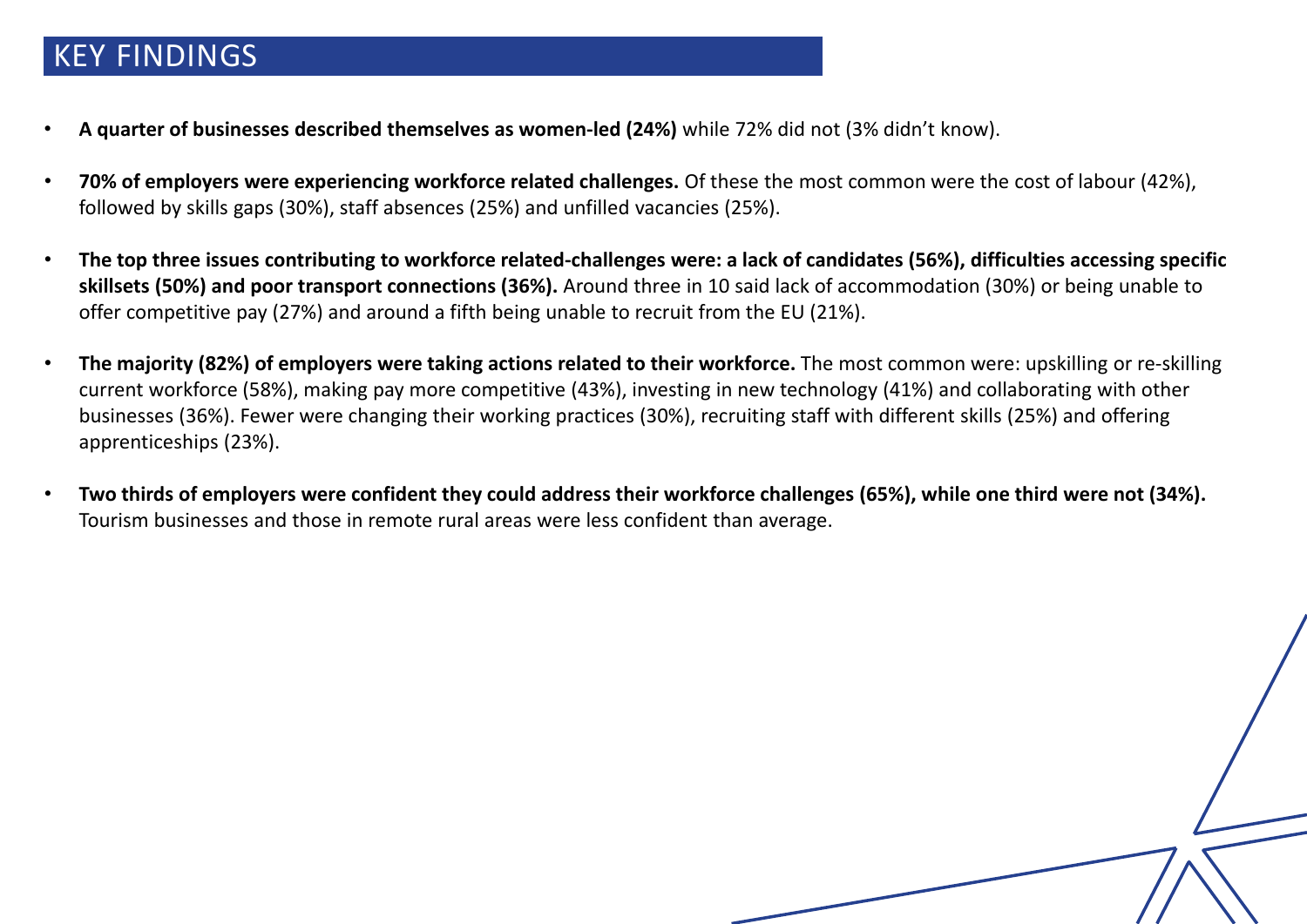### WOMEN-LED BUSINESSES

### **A quarter of businesses described themselves as women-led (24%), while 72% did not.**

This question was asked openly, allowing businesses to interpret "womenled" for themselves. However, for those that asked for clarification of what this meant, they were provided with the Scottish Government's definition: "controlled by a single woman or having a management team composed of a majority of women."

#### **Women-led business were higher than average among:**

- **Tourism** businesses (36%)
- Those with **5-10 employees** (30%)
- Those **selling to markets in rest of UK** (27%) and **outside the UK** (29%)

**There was some variation in experiences with women-led businesses more likely to have experienced the following compared to those that did not identify as women-led:** 

- Decrease in sales or turnover over the last 6 months (39% compared to 30% of non-women led businesses)
- Concern about the cost of energy (74% vs 61%)
- Unfilled vacancies (32% compared to 23%) and more likely to say they were not confident in addressing workforce challenges (40% compared to 31%)
- Recruiting staff with new or different skills to achieve market plans<br>(33% compared to  $25\%$ ) (33% compared to 25%)

**Additionally, women-led business were less likely than those that were not women-led to have experienced the following:**

- Concern about cost of transporting goods (15% vs 24% of non-womenled businesses)
- New technology being an important means to achieve future plans (24% vs 32%)
- Difficulties accessing specific skillsets (41% vs 54%)
- Using/planning to use low carbon technology (33% vs 44%) or investing in low carbon technology (30% vs 38%)

Q. Would you describe your business as women-led?



*Base: All businesses (1,017)*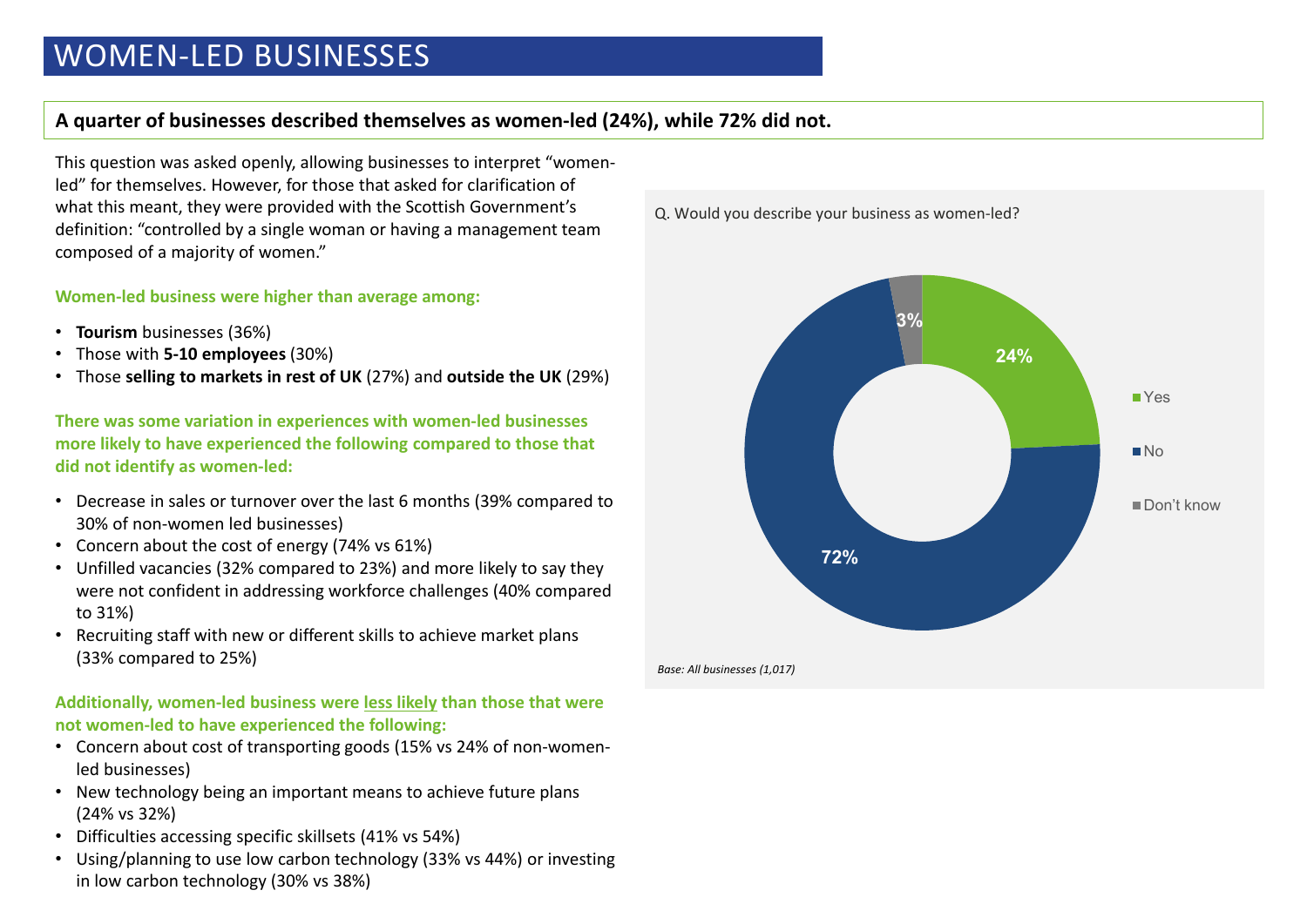### WORKFORCE-RELATED CHALLENGES

**70% of employers were experiencing workforce related challenges. The most common challenge was the cost of labour (42%), followed by skills gaps (30%), staff absences (25%) and unfilled vacancies (25%).** 

Tourism businesses (77%), those with over 4 employees (88%), businesses in urban areas (75%), HIE-account-managed businesses (88%) and those striving for growth (77%) were more likely to be experiencing at least one workforce related challenge.

#### **Variation**

- **Tourism** cost of labour (52%), unfilled vacancies (43%) and staff leaving the business (31%).
- **Creative industries** and **financial and business services**  least likely to face any challenges (48% and 43% faced none).
- **Large businesses (25+ staff)**  cost of labour (63%), staff absences (57%), skills gaps (45%), unfilled vacancies (44%), staff leaving the business (44%).
- **Importing from outside UK** cost of labour (49%), skills gaps (38%), staff absences (31%), staff leaving the business (26%), sourcing apprentices (24%).
- **Operating above** pre-pandemic levels staff absences (32%).
- **Operating below** pre-pandemic levels staff leaving the business (24%).
- **Striving for growth**  skills gaps (37%), unfilled vacancies (32%), staff absences (29%), staff leaving the business (24%).

Q. Which of these workforce-related challenges is your business currently experiencing?



**Those businesses that were currently focusing on addressing labour challenges were also more likely to be experiencing each challenge:** cost of labour (58%), skills gaps (45%), unfilled vacancies (44%), staff absences (38%), staff leaving (33%) and sourcing apprentices (23%).

#### **NOTES**

The figure for those saying that cost of labour was a challenge (42%) is different from that in slides 23 in relation to concern about cost of labour (22%), as these are different measures asked of different groups of busi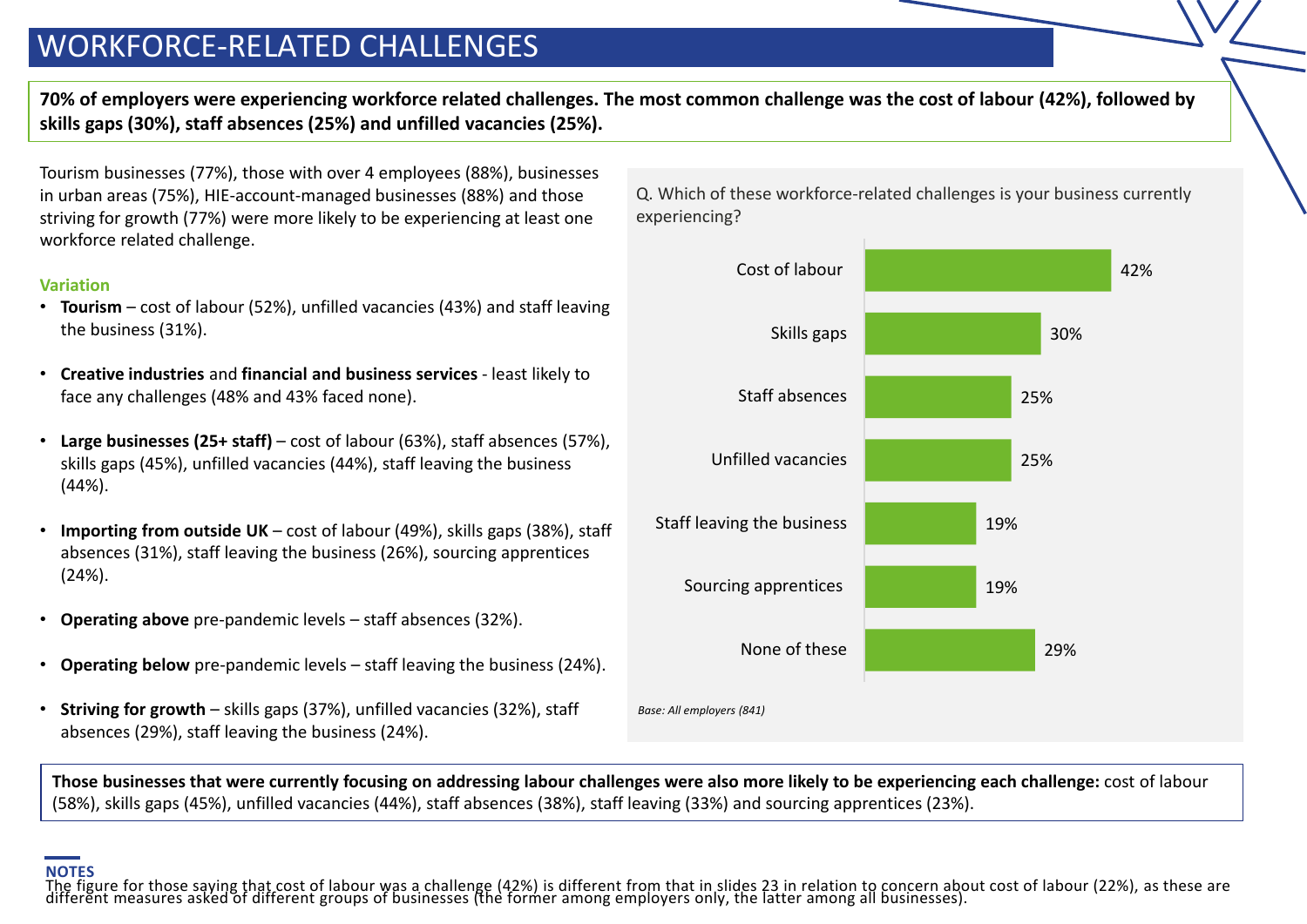### FACTORS CONTRIBUTING TO WORKFORCE CHALLENGES

**The top three issues contributing to workforce related-challenges were a lack of candidates (56%), difficulties accessing specific skillsets (50%) and poor transport connections (36%).** 

### **Variation by:**

### **Sector**

- **Tourism**  poor transport connections (53%), unable to recruit from the EU (45%), lack of accommodation (40%), lack of childcare (23%).
- **Financial and business services**  difficult to access specific skillsets (67%).
- **Food and drink**  lack of accommodation (40%), unattractive working hours or conditions (32%).

### **Location**

- **Remote rural areas**  poor transport connections (46%), lack of accommodation (42%) and lack of childcare (20%).
- **Island areas** lack of accommodation (43%).

### **Size**

• **Small businesses (0-4 staff**) – difficulty providing or accessing training (23%).

### **Operating level**

• **Below pre-pandemic levels** – unable to offer competitive pay (33%), difficulty providing or accessing training (22%).

### **Markets**

• **Exporting outside of the UK** – poor transport connections (44%), lack of accommodation (38%), unable to recruit from the EU (30%).

Q. What in particular is contributing to those [workforce-related] challenges?



**Those businesses that were currently focusing on addressing labour challenges were more likely to say:** lack of candidates (65%), poor transport connections (42%) and being unable to recruit from the EU (27%) were contributing to challenges.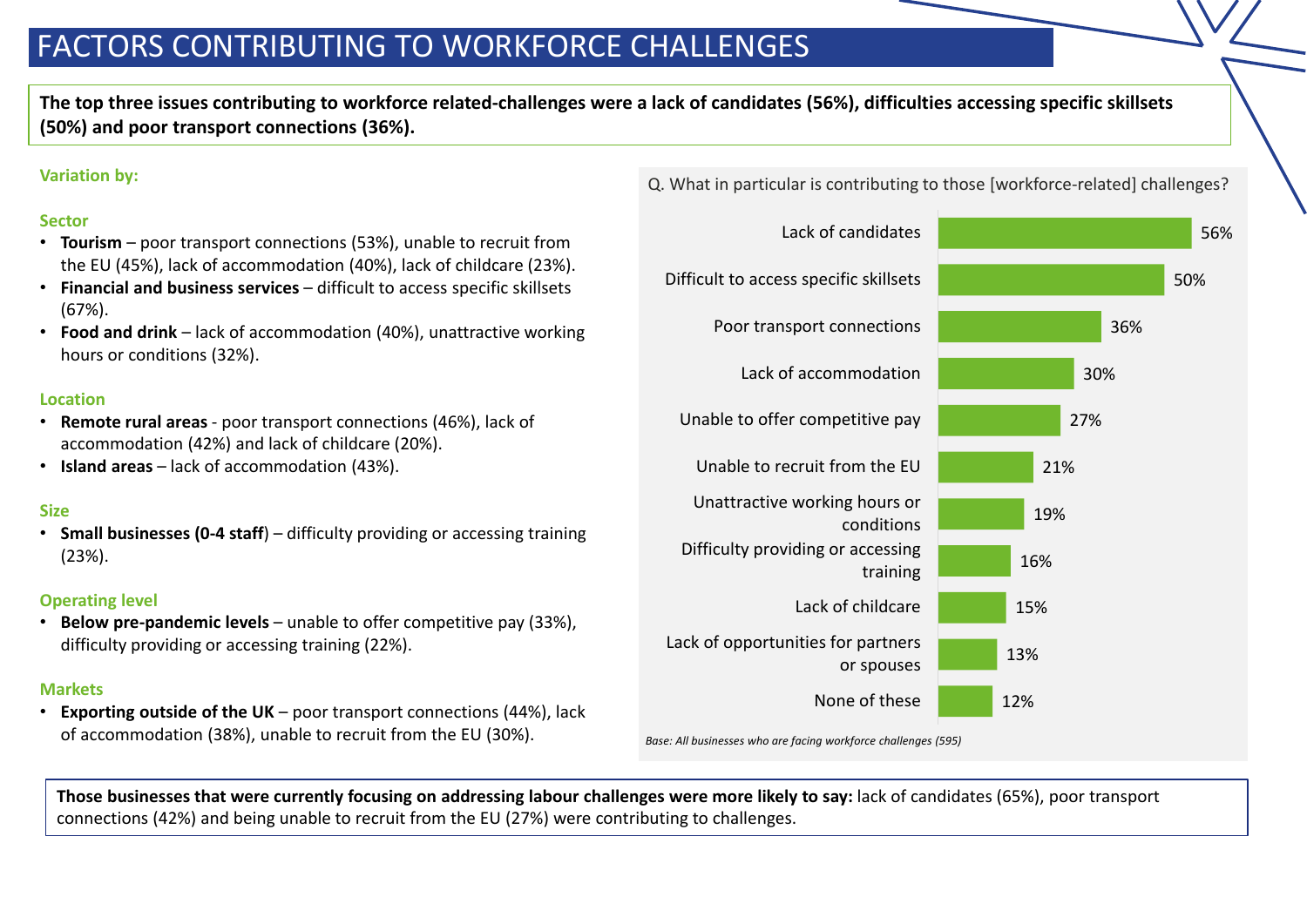### WORKFORCE ACTIONS

**The majority (82%) of employers were taking actions related to their workforce. The most common were: upskilling or re-skilling current workforce (58%), making pay more competitive (43%), investing in new technology (41%) and collaborating (36%).**

Large businesses (25+ staff) were more likely than average to be taking each action (with the exception of collaboration), while small businesses (0-4 staff) were more likely to be taking none.

### **Variation by sector**

- **Tourism** providing accommodation (27%), recruiting from different markets (19%).
- **Financial and business services**  up-skilling or re-skilling current workforce (70%), changing working practices (42%).
- **Food and drink**  providing accommodation (26%).

### **Variation by location**

- **Remote rural areas**  providing accommodation (21%).
- **Urban areas**  making pay and rewards more competitive (49%), changing working practices (38%), offering apprenticeships (30%), recruiting staff with different skills (29%), recruiting from different markets (16%).

### **Variation by operation**

• **Above pre-pandemic levels** – making pay and rewards more competitive (52%), offering apprenticeships (29%).

Those striving for growth, importing from outside the UK, exporting outside the UK and HIE-account managed businesses were also more likely to be taking most actions in relation to their workforce (see Appendix).

Almost all workforce-related actions were more common than average among businesses that said they were currently focusing on addressing labour challenges and those that said their workforce was important in helping them achieve their plans (see Appendix).

Q. What actions are you currently taking in relation to your workforce?



*Base: All employers (841)*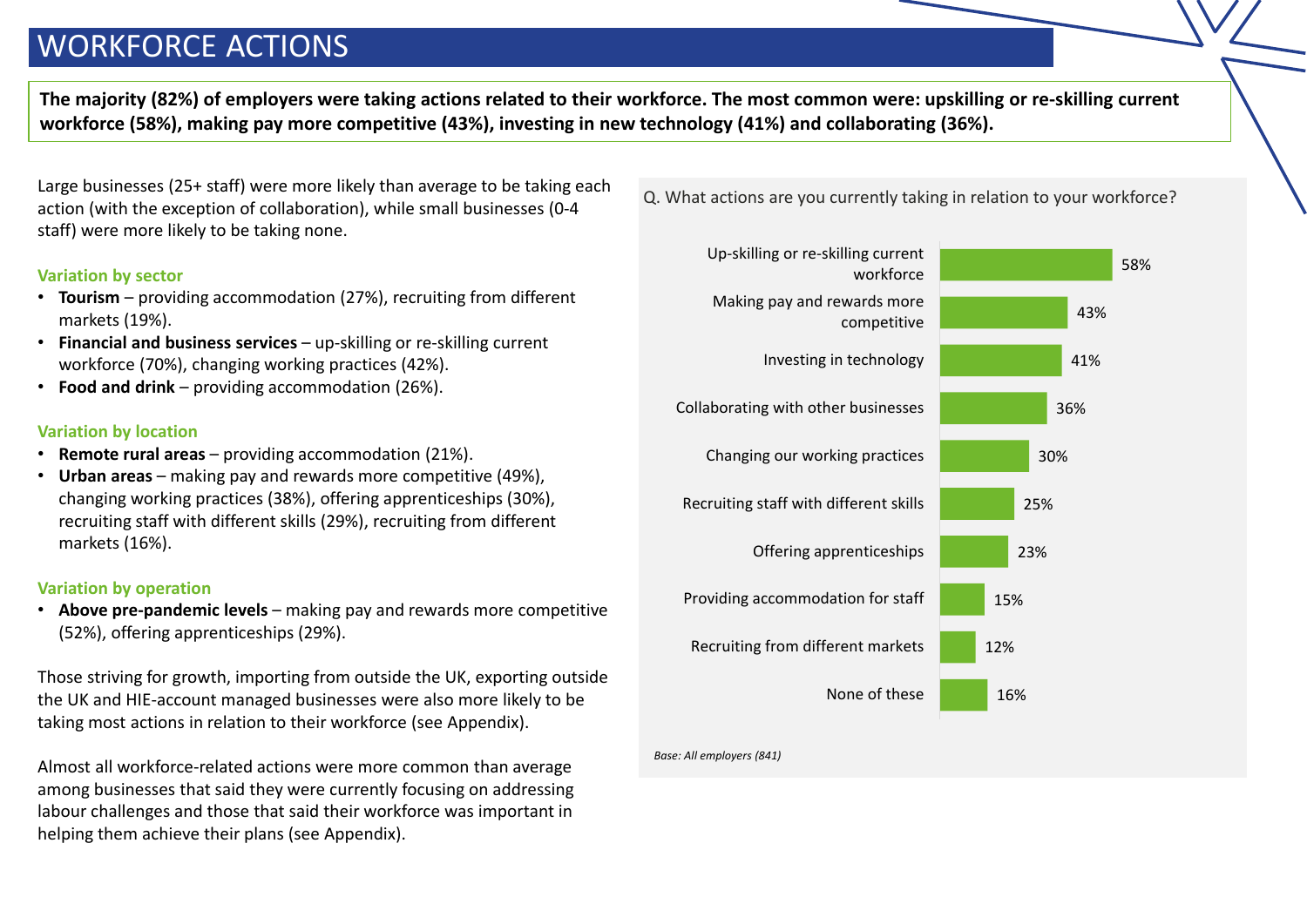### CONFIDENCE TO ADDRESS WORKFORCE CHALLENGES

### **Two thirds of employers were confident they could address their workforce challenges (65%), while one third were not (34%).**

Confidence was linked with overall business optimism – 73% of those that were optimistic about the next 12 months were also confident they could address workforce challenges.

#### **Those least likely to be confident were:**

- **Tourism** businesses (56% confident, 42% not).
- **Remote rural** areas (59% confident, 40% not).
- Operating **below-pre pandemic levels** (57% confident, 41% not).

Q. Overall, how confident are you that you can address the workforce challenges you are facing?



*Base: Businesses who are facing workforce challenges (595)*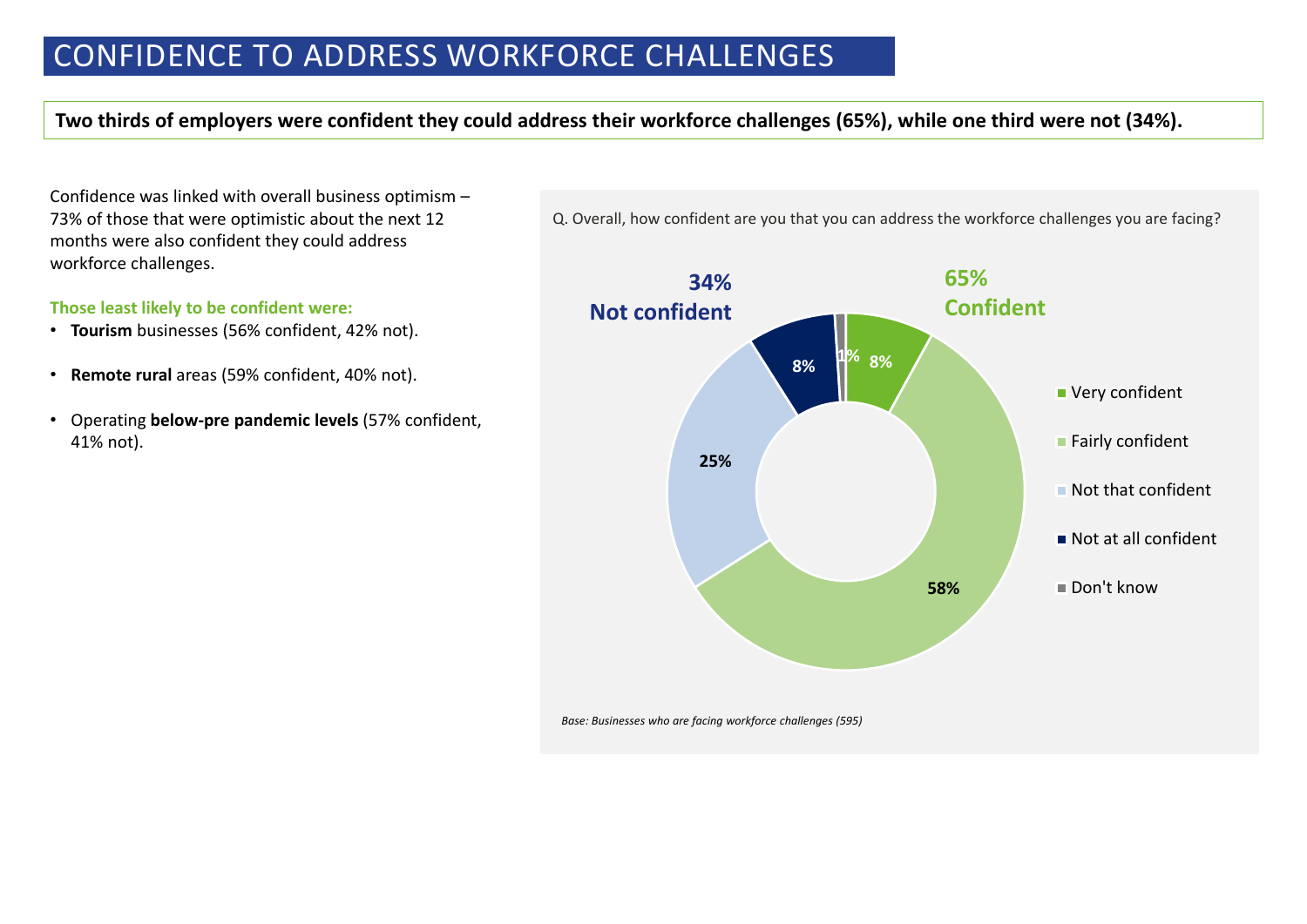## G. NEW TECHNOLOGY

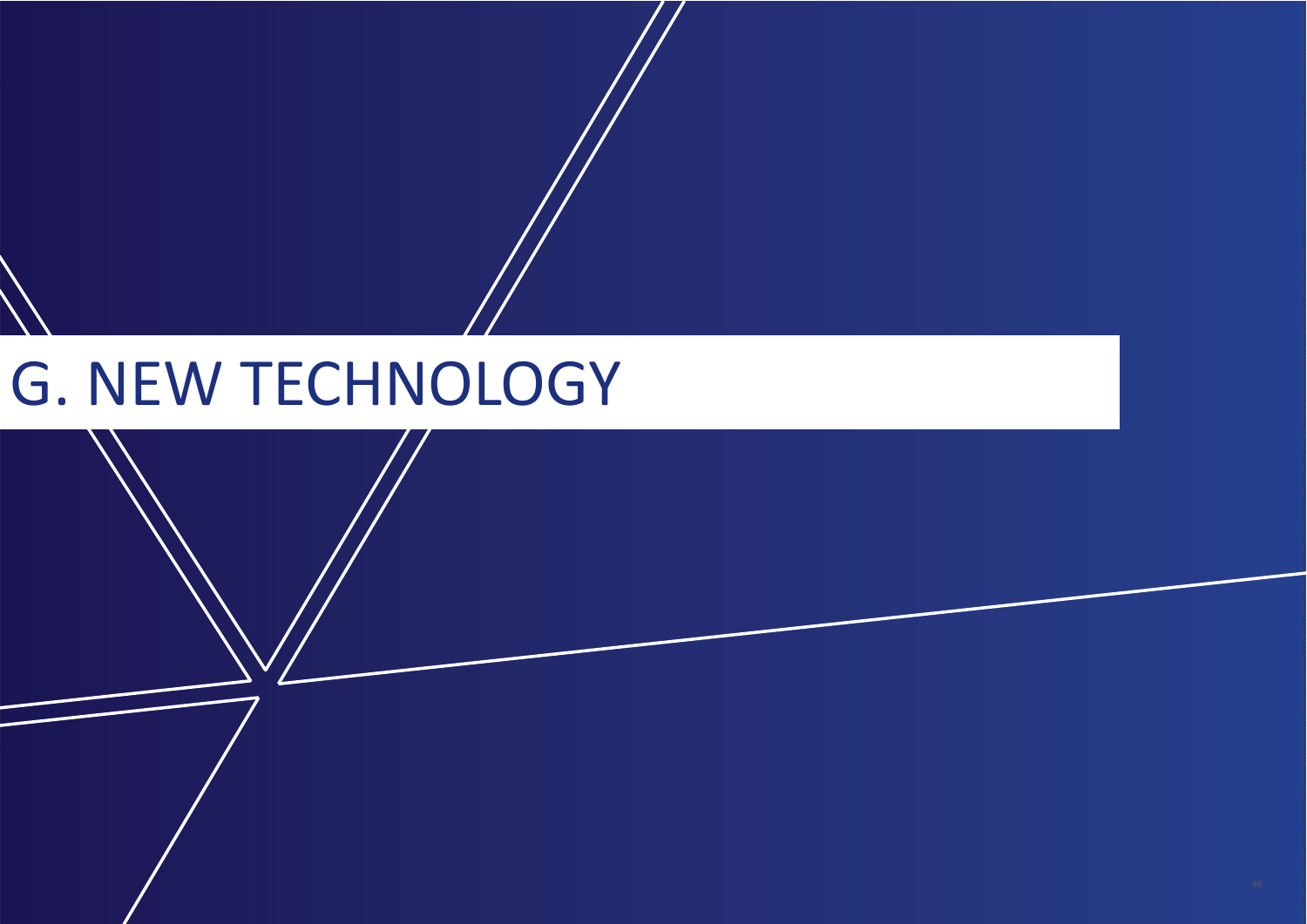### KEY FINDINGS

- **Three quarters of businesses (74%) were using or planning to use new technologies.** The top two technologies businesses were using or planning to use were low carbon technology (41%), and the Internet of Things and sensor technologies (36%). The other technologies asked about were used by around a quarter of businesses.
- **The top barriers to adopting new approaches and technologies were: cost (56%), lack of time (48%), more pressing priorities (46%) and lack of knowledge or skills (40%).** A third were affected by ability to keep pace with new developments (34%), while fewer mentioned access to equipment (27%) and access to external advice and guidance (21%).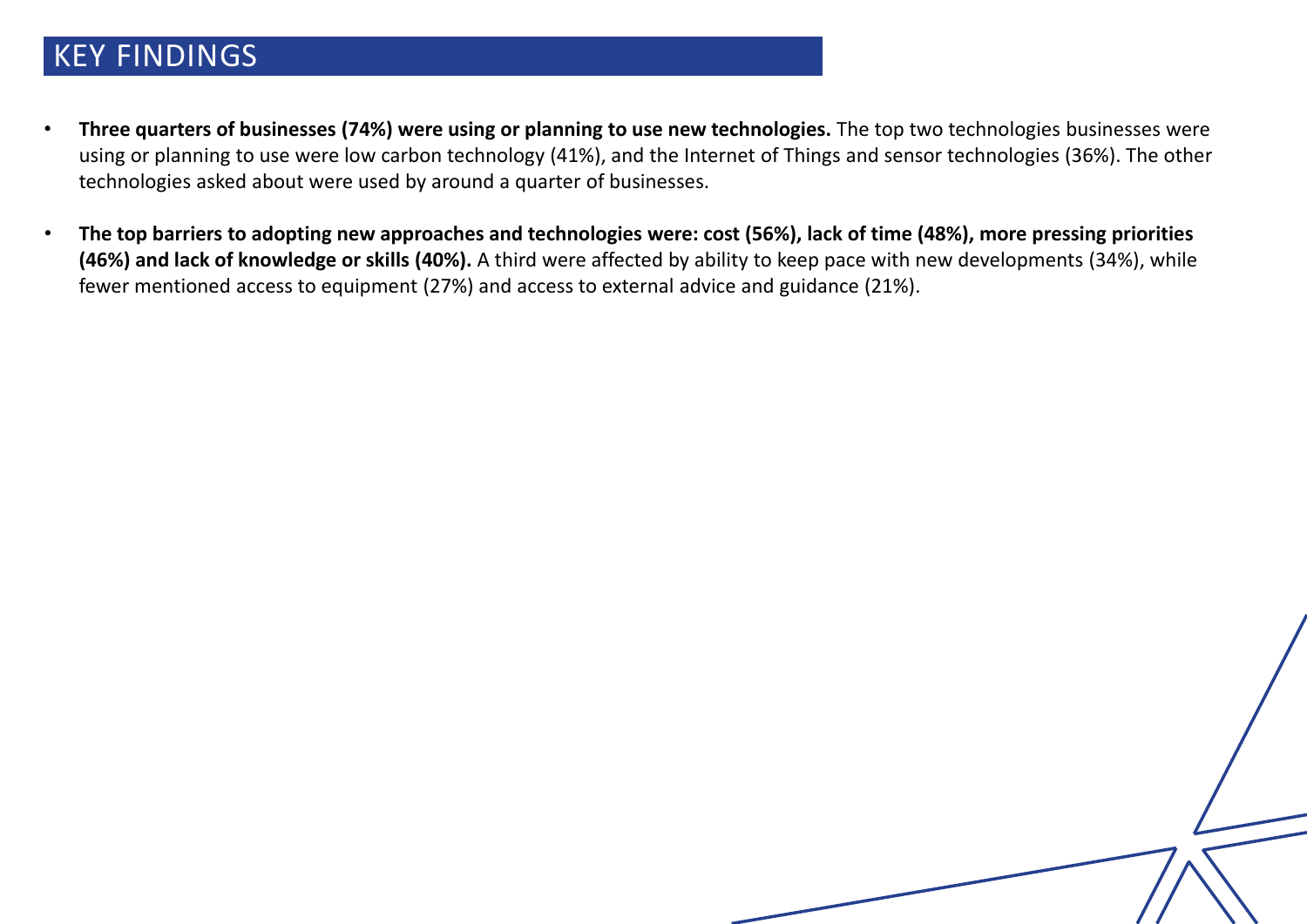### NEW TECHNOLOGY

**Three quarters of businesses (74%) were using or planning to use new technologies. The top two technologies businesses were using or planning to use were low carbon technology (41%), and the Internet of Things and sensor technologies (36%). The other technologies asked about were used by around a quarter of businesses.** 

Businesses in the Inner Moray Firth (80%), large businesses (25+ staff) (87%), HIE-account-managed businesses (88%) and those striving for growth (83%), sourcing goods outside Scotland, and selling outside Scotland were more likely to be using at least one new technology.

### **Variation by:**

### **Sector**

- **Tourism** data analytics (33%).
- **Food and drink**  low carbon technology (56%).

### **Location**

• **Urban areas** – Internet of Things and sensor technologies (41%), automation of processes (35%), cyber resilience and security technology (31%).

### **Account management**

• **HIE-account managed** – low carbon technology (63%), automation of processes (58%), data analytics (45%), mobile app development (43%).

### **Size**

• **Large businesses (25+)** – automation of processes (56%), low carbon technology (53%), mobile app development (47%), cyber resilience and security technologies (44%), data analytics (39%).

### **Operating level**

• **Above pre-pandemic levels** – cyber resilience and security technologies (36%).

Those striving for growth, importing from outside the UK, and exporting to outside the UK were more likely to be using or planning to use most technologies (see Appendix).

Q. Which of the following technologies are you using or planning to use?



Those that were **not using or planning to use any of the listed technologies** were more likely to be small businesses (0-4 staff), non-growth sector businesses (30%), aiming to remain at their current level of performance (31%) and not optimistic about their future (32%).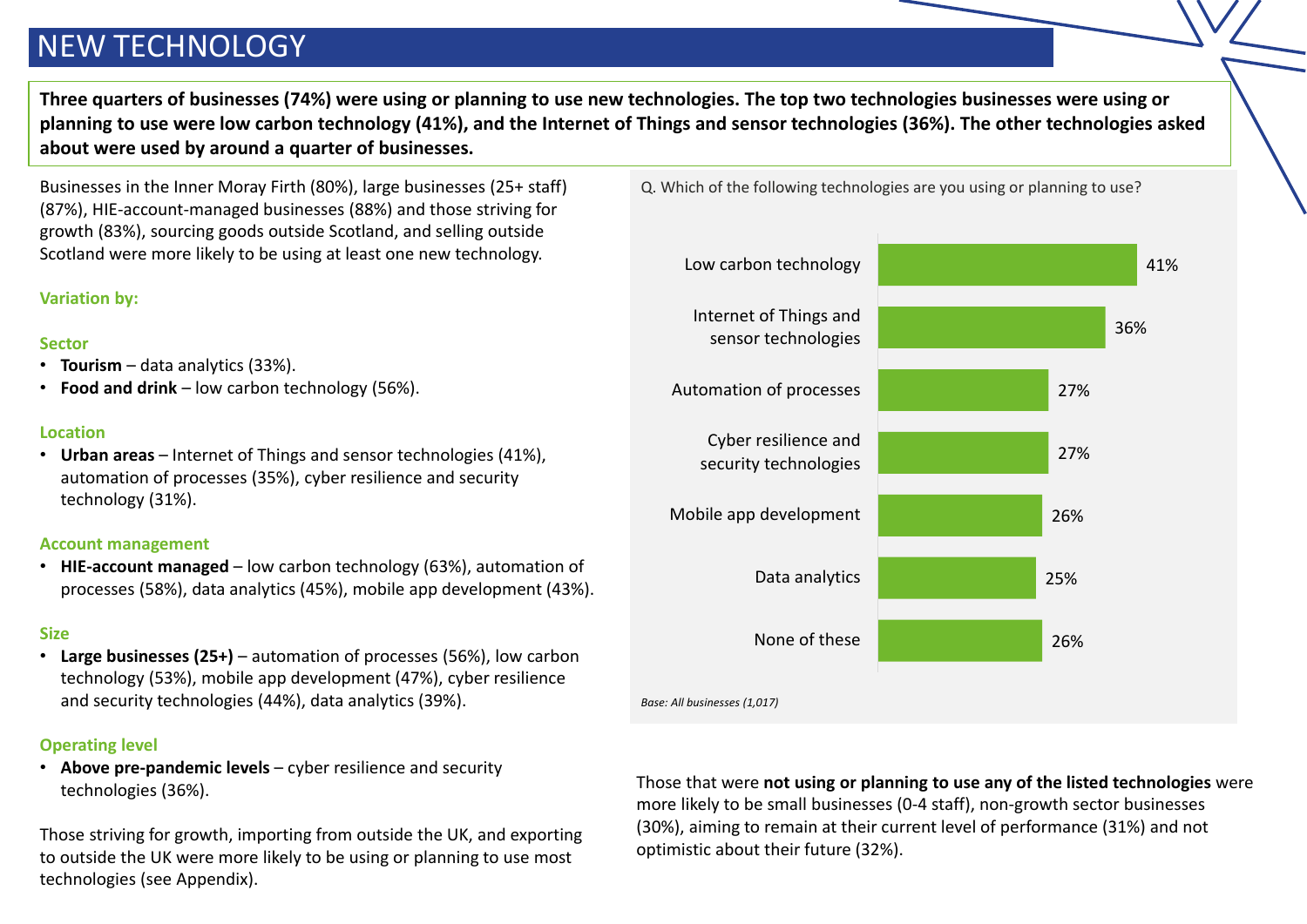### BARRIERS TO NEW TECHNOLOGY

**The top barriers to adopting new approaches and technologies were cost (56%), lack of time (48%), more pressing priorities (46%) and lack of knowledge or skills (40%).** 

### **Variation by:**

### **Sector**

• **Financial and business services** – concerns over data security (28%).

### **Location**

• **Island areas** – lack of time (56%), ability to keep pace with new developments (40%).

#### **Account management**

- **HIE-account managed**  lack of time (62%).
- **Non-account managed**  don't know what is required/where to seek advice (19%).

### **Size**

- **Large businesses (25+)**  cost of new technology (68%).
- **Small businesses (0-4)**  access to external advice and guidance (23%).

### **Operation**

• **Below pre-pandemic levels** – access to external advice and guidance (25%).

### **Markets**

• **Importing from outside the UK** – more pressing priorities (52%), lack of knowledge or skills (45%), access to equipment (33%), don't know what is required or where to seek advice (22%).

Q. What barriers might your business face in adopting new approaches and technologies such as those we just discussed?



*Base: All businesses (1,017)*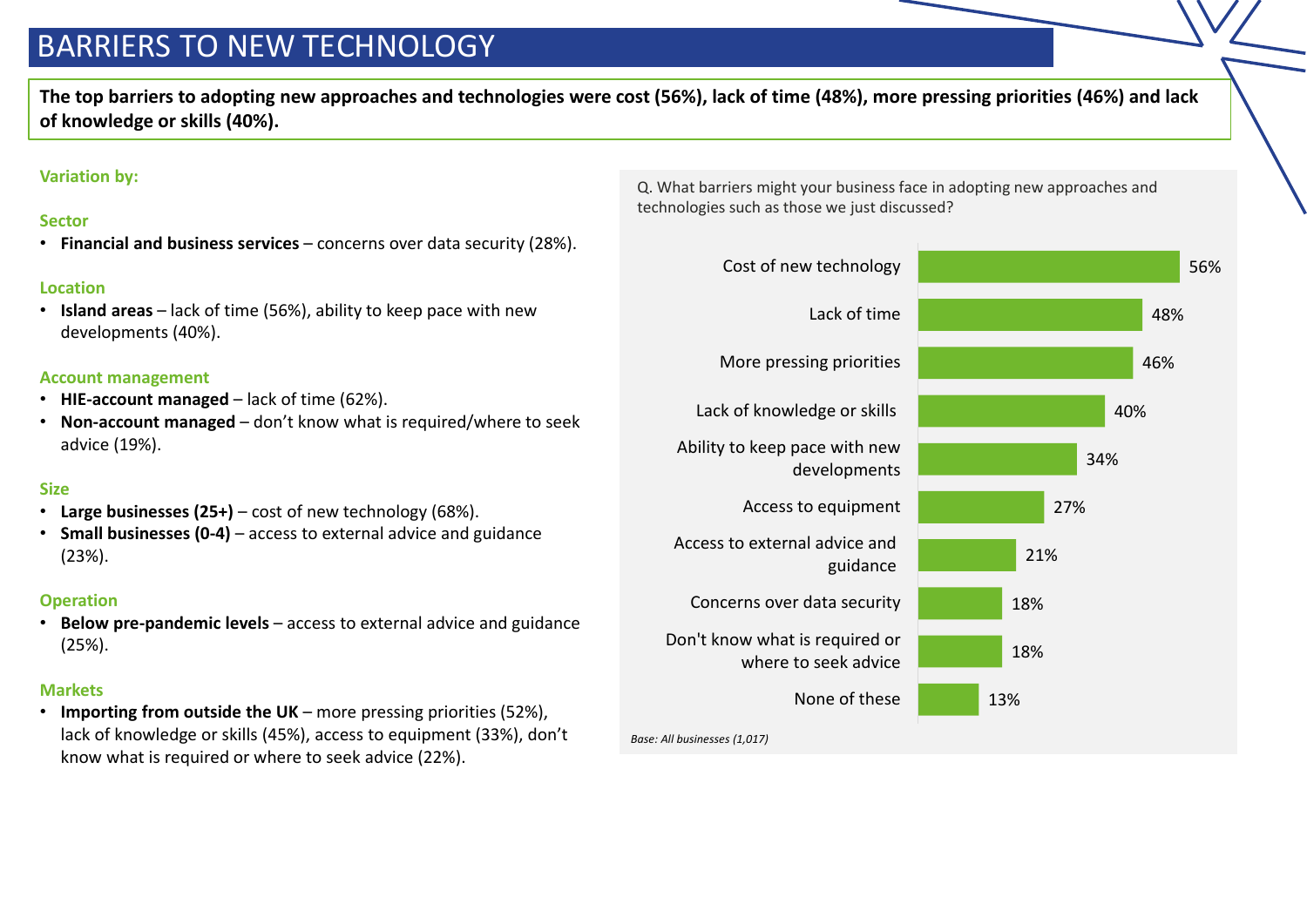## H. LOW CARBON

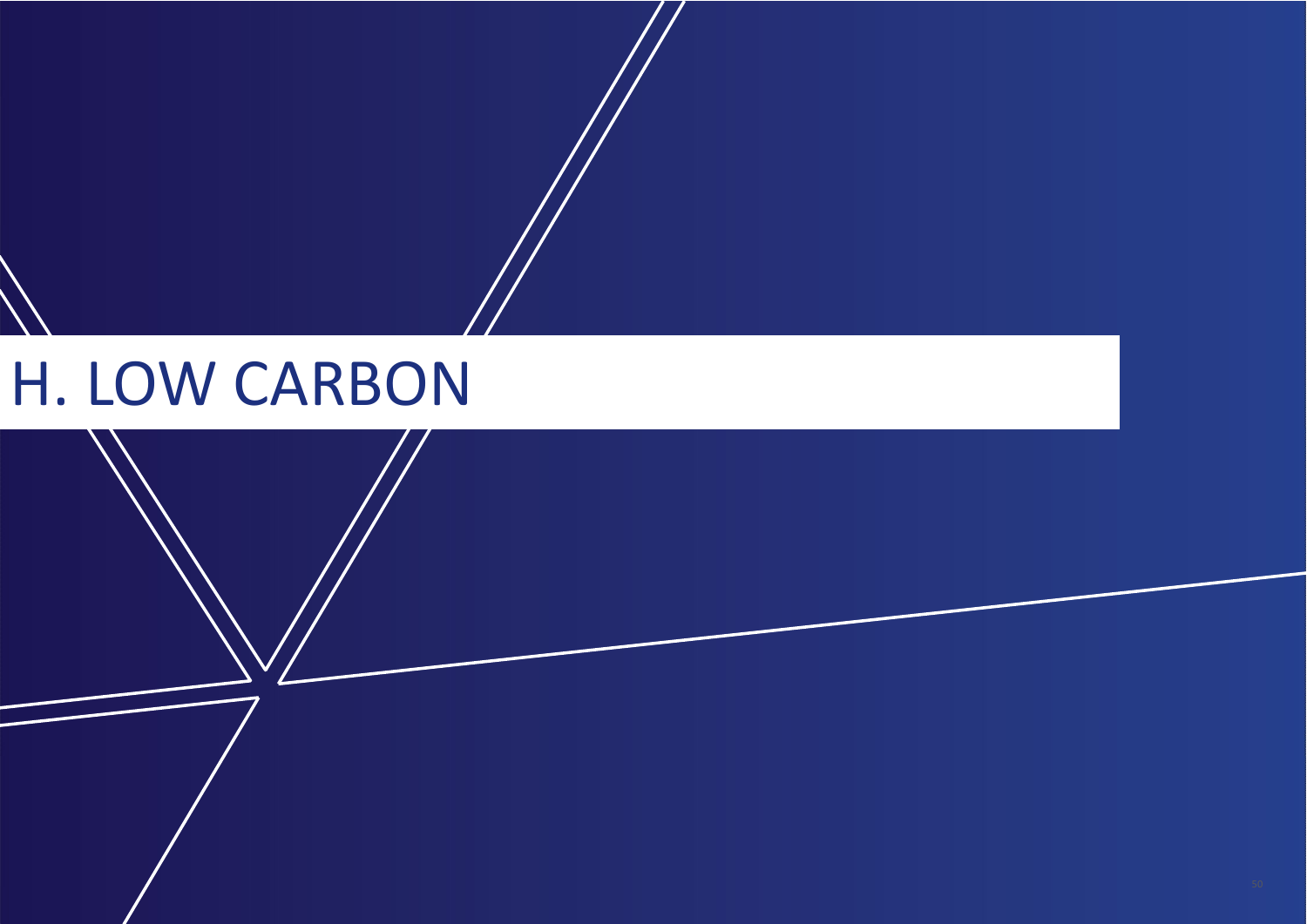### KEY FINDINGS

- **Around three quarters (73%) of businesses were taking action to help them move to low carbon working.** The most common actions were investing in premises (40%), making a plan or updating business plans (37%), bringing in external advice and support (37%) and investing in low carbon technology (36%).
- **85% of businesses were taking or planning actions to improve their energy efficiency.** As well as reducing energy consumption (66%) the most common actions were installing more energy efficient systems (51%), using greener sources of energy (46%), and improving building insulation (43%).
- **The most frequently mentioned barriers to moving to low carbon working were: cost of making changes (65%), lack of green transport options (53%) and difficulty making existing premises more energy efficient (46%).** The top three barriers were the same as those seen in the previous wave (when businesses were asked about barriers to reducing their greenhouse gas emissions).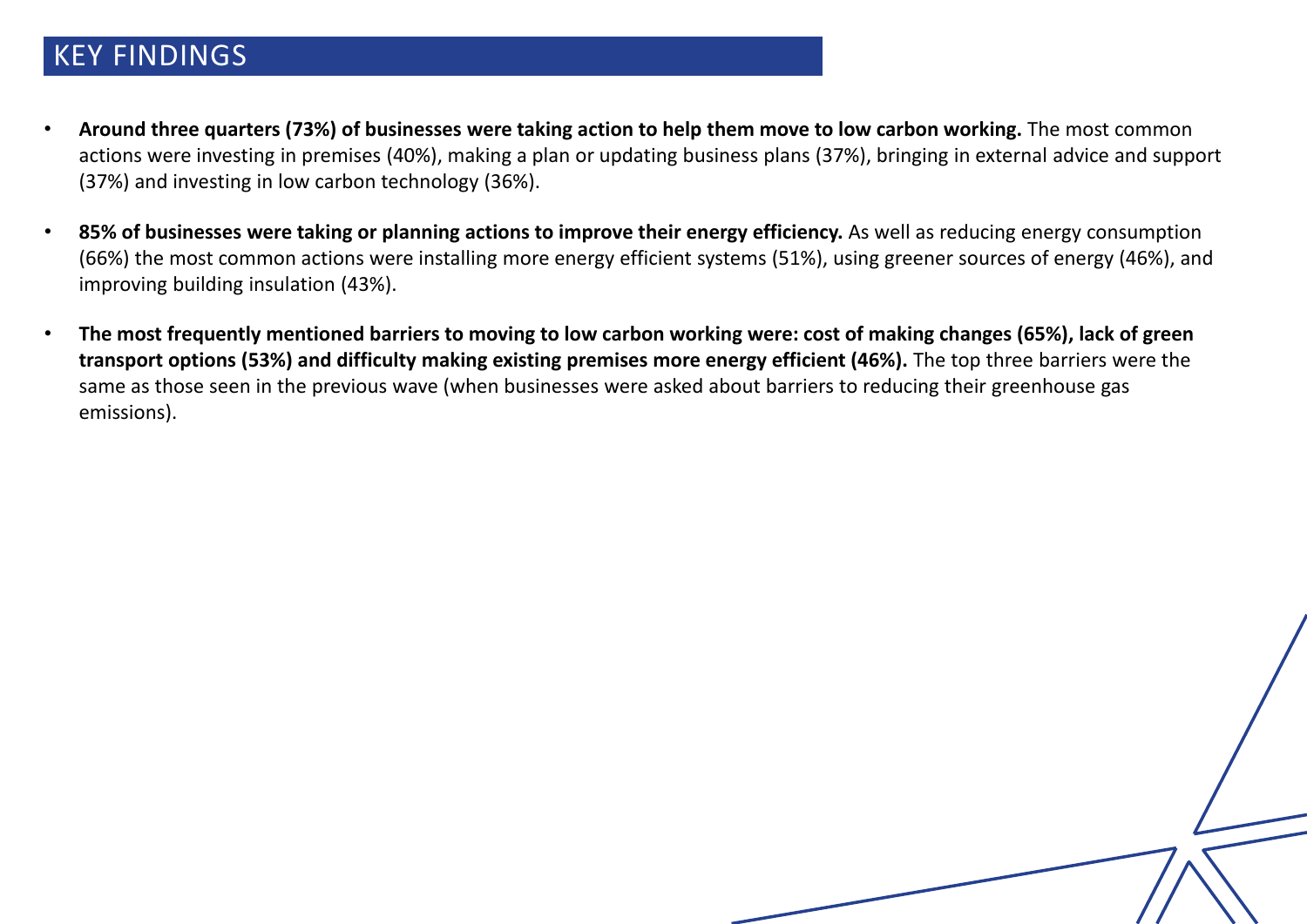### ACTIONS TO SUPPORT LOW CARBON WORKING

**Around three quarters (73%) of businesses were taking action to help them move to low carbon working. The most common actions were investing in premises (40%), making a plan or updating business plans (37%), bringing in external advice and support (37%) and investing in low carbon technology (36%).** 

Food and drink (79%) and tourism businesses (79%), those with 11-24 (81%) and 25+ staff (90%), HIE-account-managed (95%), and businesses striving for growth (82%) were more likely to be taking at least one action.

Around a quarter (27%) were not taking any of these actions. These were most likely to be small businesses (0-4 staff) (33%) those in the creative industries sector (40%), operating below pre-pandemic levels (34%) and not optimistic about their future (39%).

#### **Variation**

Those more likely than average to cite certain actions were:

**Food and drink businesses -** making a plan/updating business plans (53%), bringing in external advice and support (48%), and investing in low carbon technology (44%).

**Tourism** businesses - investing in premises (46%).<br>

Those operating **above pre-pandemic levels -** investing in premises (47%), low carbon technology (42%), and recruiting staff with green skills (13%).

**Large businesses** (25+ staff) - making a plan/updating business plans (64%), investing in premises (60%), investing in low carbon technology (56%), and up-skilling or re-skilling staff (45%).

Those **striving for growth** - to be taking each action.

**40% 37% 37% 36% 31% 31% 8% 27%** Investing in our premises Making a plan or updating business plans Bringing in external advice and support Investing in low carbon technology Up-skilling or re-skilling staff Collaborating with other businesses Recruiting staff with green skills None of these

*Base: All businesses (1,017)*

Q. What actions, if any, are you taking to help equip the business for a move to low carbon ways of working?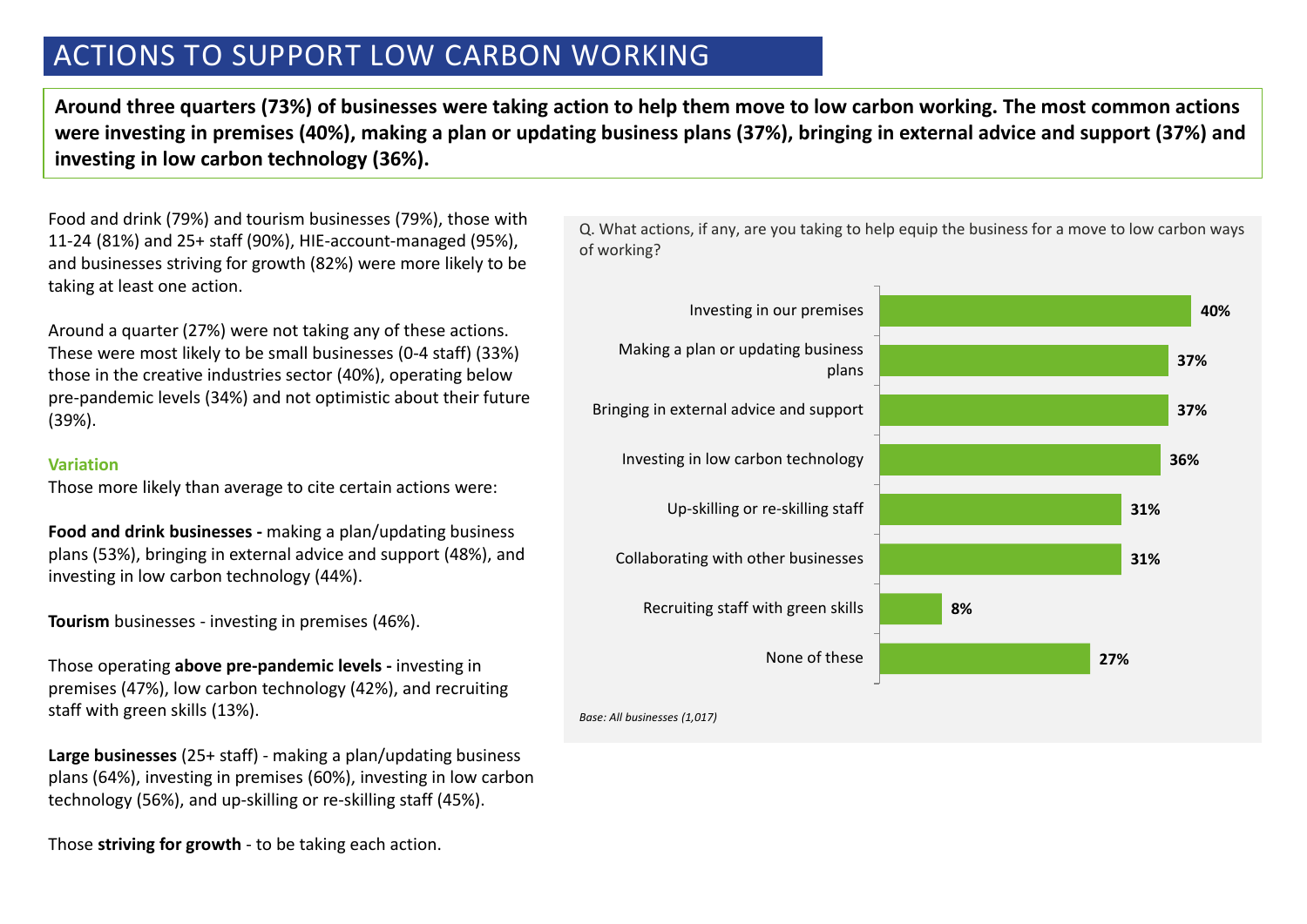### ENERGY EFFICIENCY

**85% of businesses were taking or planning actions to improve their energy efficiency. In addition to reducing energy consumption (66%), the most common actions were: installing more energy efficient systems (51%), using greener sources of energy (46%) and improving building insulation (43%).** 

Those least like to be taking any actions were small businesses (0-4 staff) (17% taking none) and non-growth sector businesses (18%).

#### **Variation**

**Tourism** businesses were more likely to be taking each action (apart from using greener sources of transport).

**Food and drink** businesses were more likely to be using greener sources of energy (54%).

**Large businesses (25+)** were more likely to be reducing energy consumption (81%), installing more energy efficient systems (67%), providing guidance or training to staff (54%) and using greener sources of transport (48%).

be taking most of these actions (with the exception of impr<br>building insulation for importers, and greener transport for **International importers and exporters** were each more likely to be taking most of these actions (with the exception of improving exporters).

Q. Thinking specifically about your energy efficiency, which of these activities have you taken or are planning to take?



*Base: All businesses (1,017)*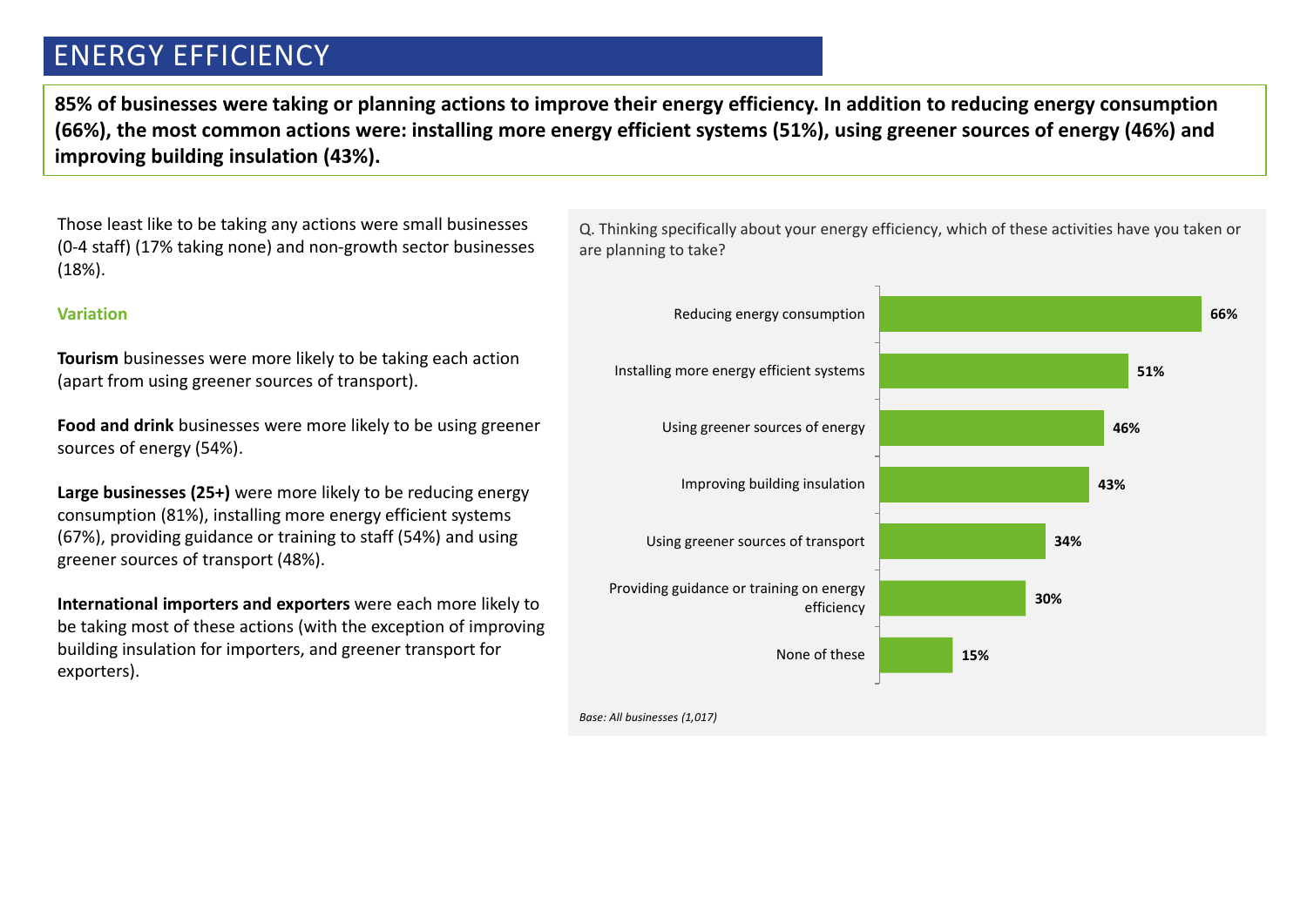### BARRIERS TO LOW CARBON WORKING

**The most frequently mentioned barriers to moving to low carbon working were: cost of making changes (65%), lack of green transport options (53%) and difficulty making existing premises more energy efficient (46%).** 

The top three barriers were the same as those seen in the previous wave (when businesses were asked about barriers to reducing their greenhouse gas emissions).

#### **Variation**

Certain businesses were more likely than average to cite certain barriers:

- **Tourism** difficulty making existing premises more energy efficient (61%) and access to skills (31%).
- **Food and drink**  speed or reliability of digital connectivity (42%).
- **Large businesses (25+)**  cost (79%).
- Those operating **below pre-pandemic levels**  difficulty making premises more energy efficient (51%).
- **Remote rural** businesses lack of green transport options<br>(E89%) and speed or reliability of digital connectivity (20%) (58%) and speed or reliability of digital connectivity (39%).



Q. What barriers might your business face in moving to low carbon ways of working?

*Base: All businesses (1,017)*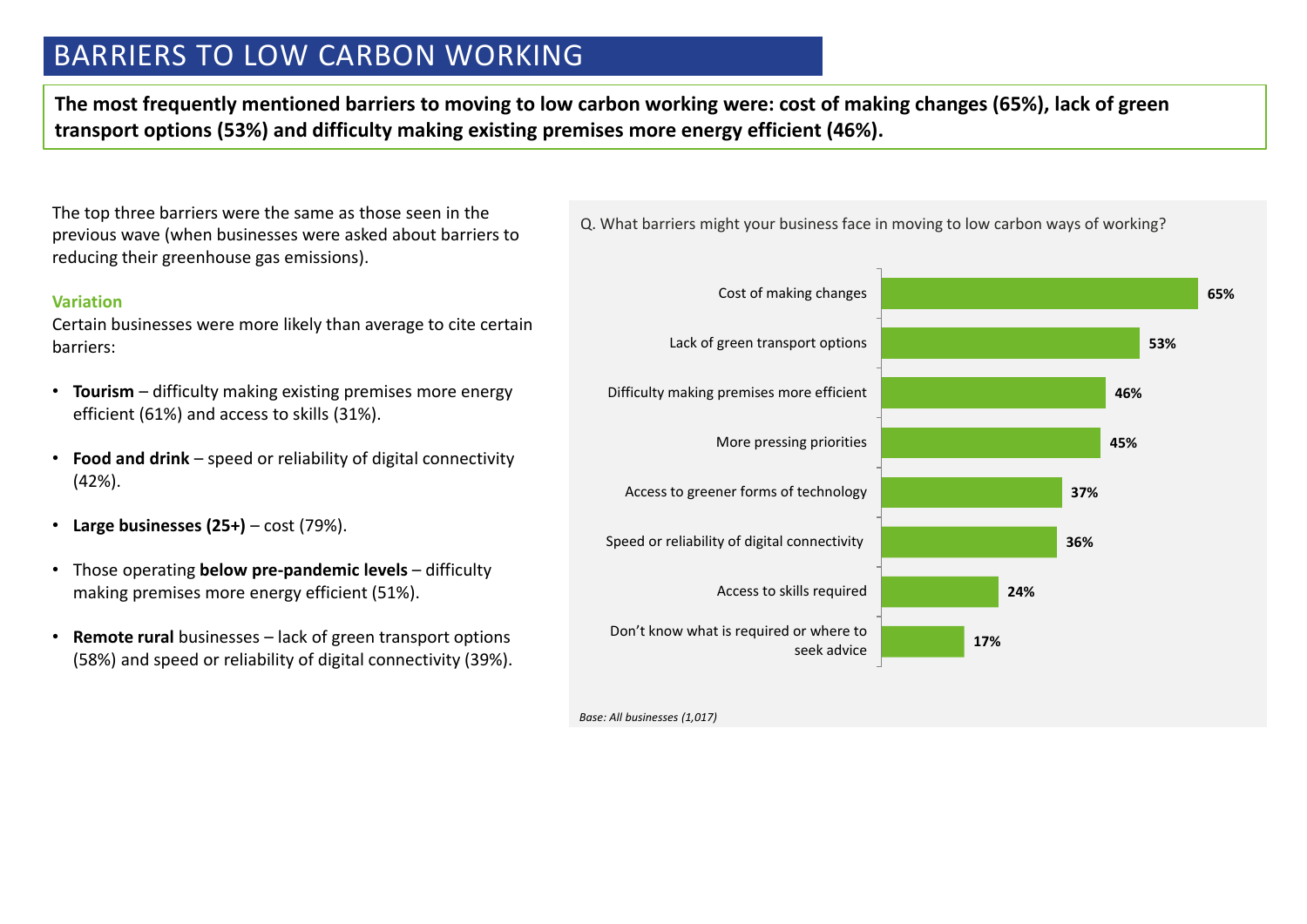## I. APPENDIX

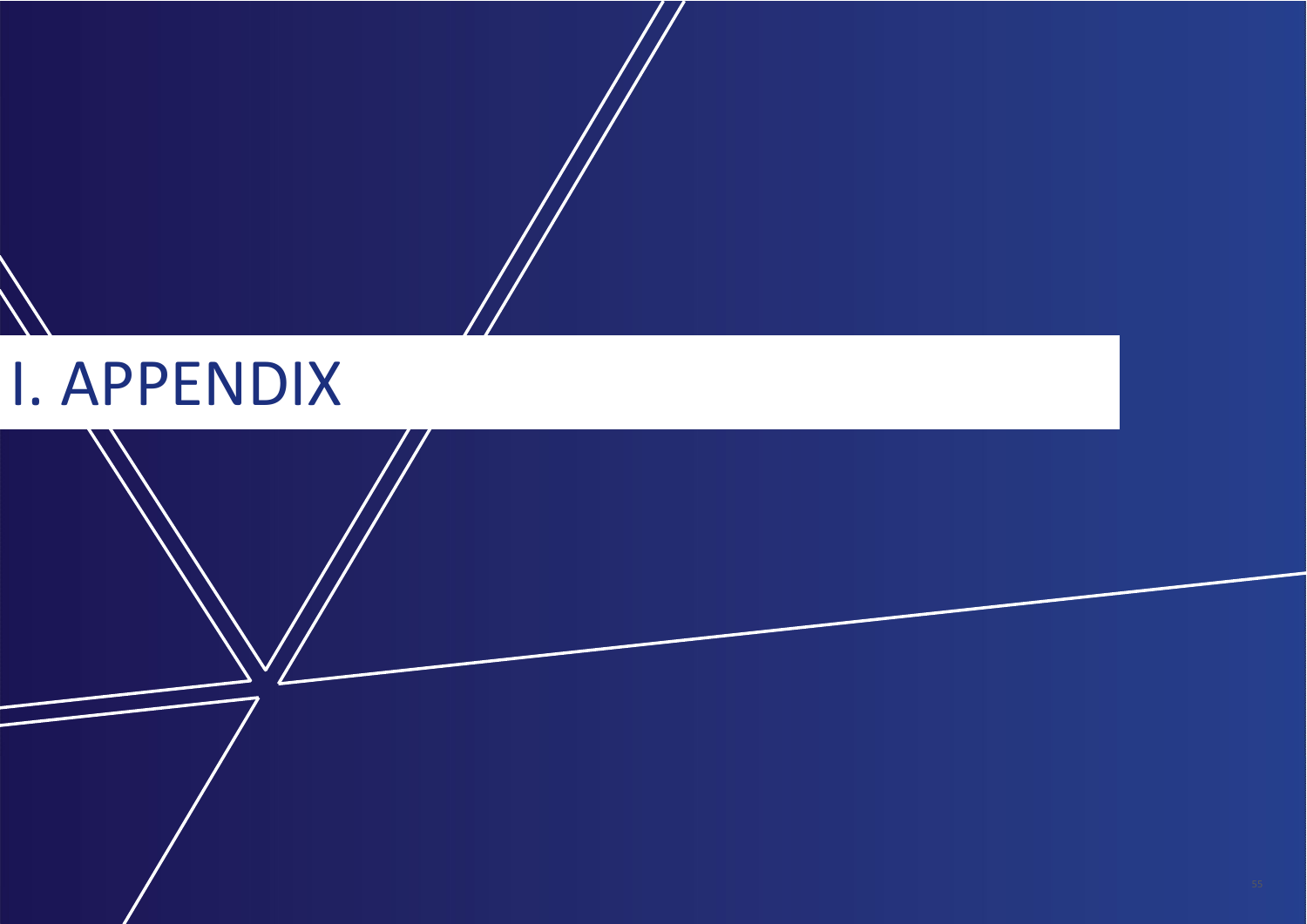### ADDITIONAL VARIATION – WORKFORCE ACTIONS

| Actions currently taken in relation to workforce | %     | %                     | %                      |
|--------------------------------------------------|-------|-----------------------|------------------------|
|                                                  |       | Relationship with HIE |                        |
|                                                  | Total | Account<br>managed    | Non-account<br>managed |
| Up-skilling or re-skilling                       | 58    | 77                    | 56                     |
| Making pay and rewards more competitive          | 43    | 70                    | 40                     |
| Investing in technology                          | 41    | 66                    | 39                     |
| Collaborating with other businesses              | 36    | 51                    | 35                     |
| Changing our working practices                   | 30    | 46                    | 28                     |
| Recruiting staff with different skills           | 25    | 40                    | 23                     |
| Offering apprenticeships                         | 23    | 43                    | 21                     |
| Providing accommodation for staff                | 15    | 25                    | 14                     |
| Recruiting from different markets                | 12    | 26                    | 11                     |
| <b>Base</b>                                      | 841   | 70                    | 771                    |

| Actions currently taken in relation to workforce | %     | %                      | %       | %                     |
|--------------------------------------------------|-------|------------------------|---------|-----------------------|
|                                                  |       | Growth aspiration      |         |                       |
|                                                  | Total | Striving for<br>growth | Content | Aiming to<br>downsize |
| Up-skilling or re-skilling                       | 58    | 65                     | 57      | 26                    |
| Making pay and rewards more competitive          | 43    | 52                     | 38      | 16                    |
| Investing in technology                          | 41    | 48                     | 40      | 16                    |
| Collaborating with other businesses              | 36    | 41                     | 35      | 21                    |
| Changing our working practices                   | 30    | 38                     | 24      | 15                    |
| Recruiting staff with different skills           | 25    | 37                     | 14      | 10                    |
| Offering apprenticeships                         | 23    | 27                     | 22      | 13                    |
| Providing accommodation for staff                | 15    | 19                     | 12      | 6                     |
| Recruiting from different markets                | 12    | 20                     | 5       | $\overline{4}$        |
| Base                                             | 841   | 423                    | 341     | 68                    |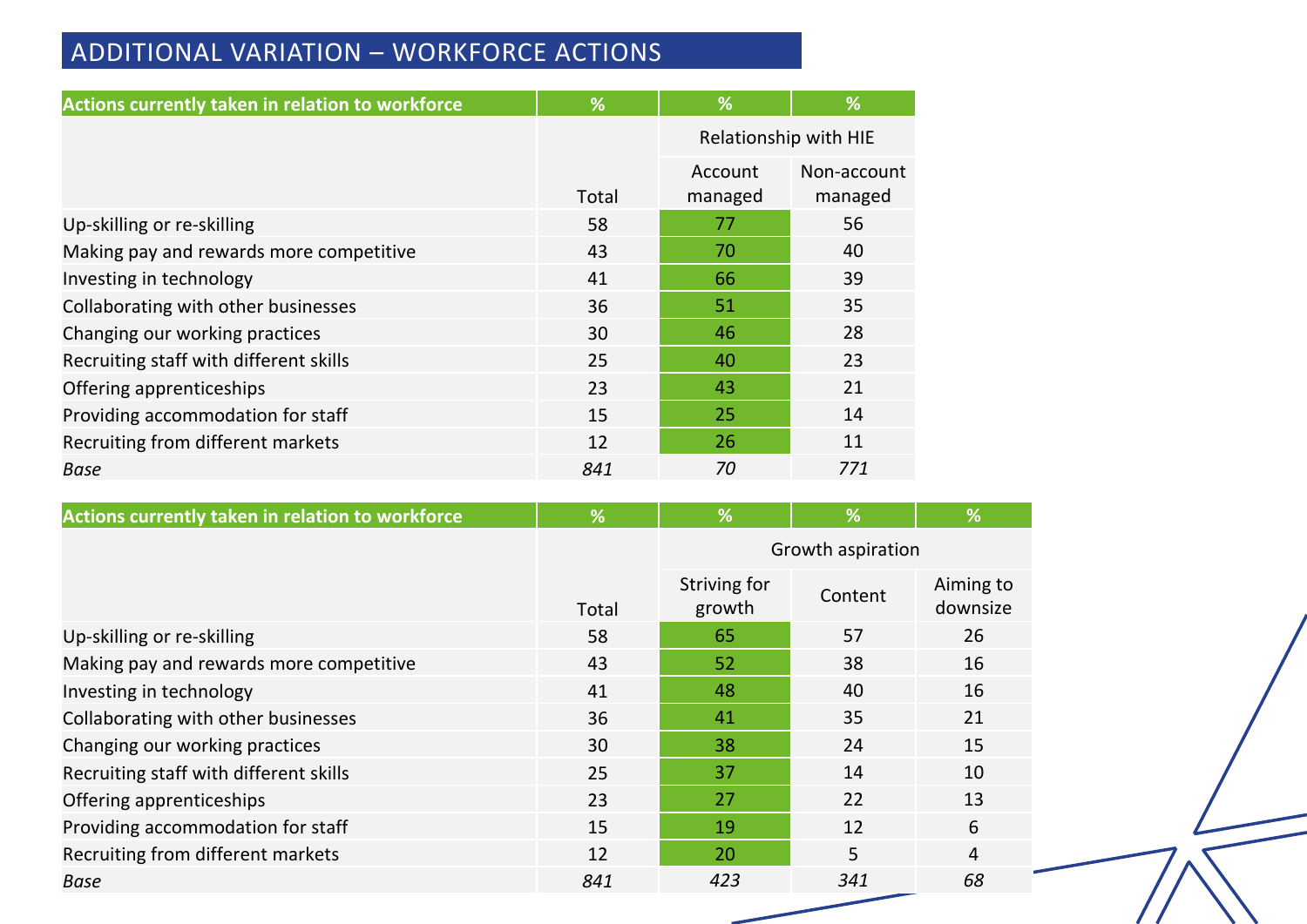### ADDITIONAL VARIATION – WORKFORCE ACTIONS

| Actions currently taken in relation to workforce | %     | $\overline{\%}$       | %                 | %                        |
|--------------------------------------------------|-------|-----------------------|-------------------|--------------------------|
|                                                  |       | Markets imported from |                   |                          |
|                                                  | Total | Scotland              | <b>Rest of UK</b> | Outside the<br><b>UK</b> |
| Up-skilling or re-skilling                       | 58    | 58                    | 61                | 62                       |
| Making pay and rewards more competitive          | 43    | 44                    | 47                | 52                       |
| Investing in technology                          | 41    | 41                    | 45                | 49                       |
| Collaborating with other businesses              | 36    | 36                    | 39                | 44                       |
| Changing our working practices                   | 30    | 30                    | 32                | 35                       |
| Recruiting staff with different skills           | 25    | 25                    | 28                | 35                       |
| Offering apprenticeships                         | 23    | 24                    | 24                | 28                       |
| Providing accommodation for staff                | 15    | 15                    | 15                | 18                       |
| Recruiting from different markets                | 12    | 12                    | 14                | 16                       |
| Base                                             | 841   | 780                   | 668               | 321                      |
|                                                  |       |                       |                   |                          |

| Actions currently taken in relation to workforce | %     | $\%$            | $\frac{9}{6}$     | %                        |
|--------------------------------------------------|-------|-----------------|-------------------|--------------------------|
|                                                  |       | Markets sold to |                   |                          |
|                                                  | Total | Scotland        | <b>Rest of UK</b> | Outside the<br><b>UK</b> |
| Up-skilling or re-skilling                       | 58    | 57              | 62                | 64                       |
| Making pay and rewards more competitive          | 43    | 44              | 46                | 42                       |
| Investing in technology                          | 41    | 41              | 48                | 50                       |
| Collaborating with other businesses              | 36    | 36              | 41                | 41                       |
| Changing our working practices                   | 30    | 30              | 35                | 35                       |
| Recruiting staff with different skills           | 25    | 24              | 30                | 30                       |
| Offering apprenticeships                         | 23    | 23              | 23                | 23                       |
| Providing accommodation for staff                | 15    | 14              | 19                | 24                       |
| Recruiting from different markets                | 12    | 12              | 16                | 18                       |
| Base                                             | 841   | 813             | 452               | 309                      |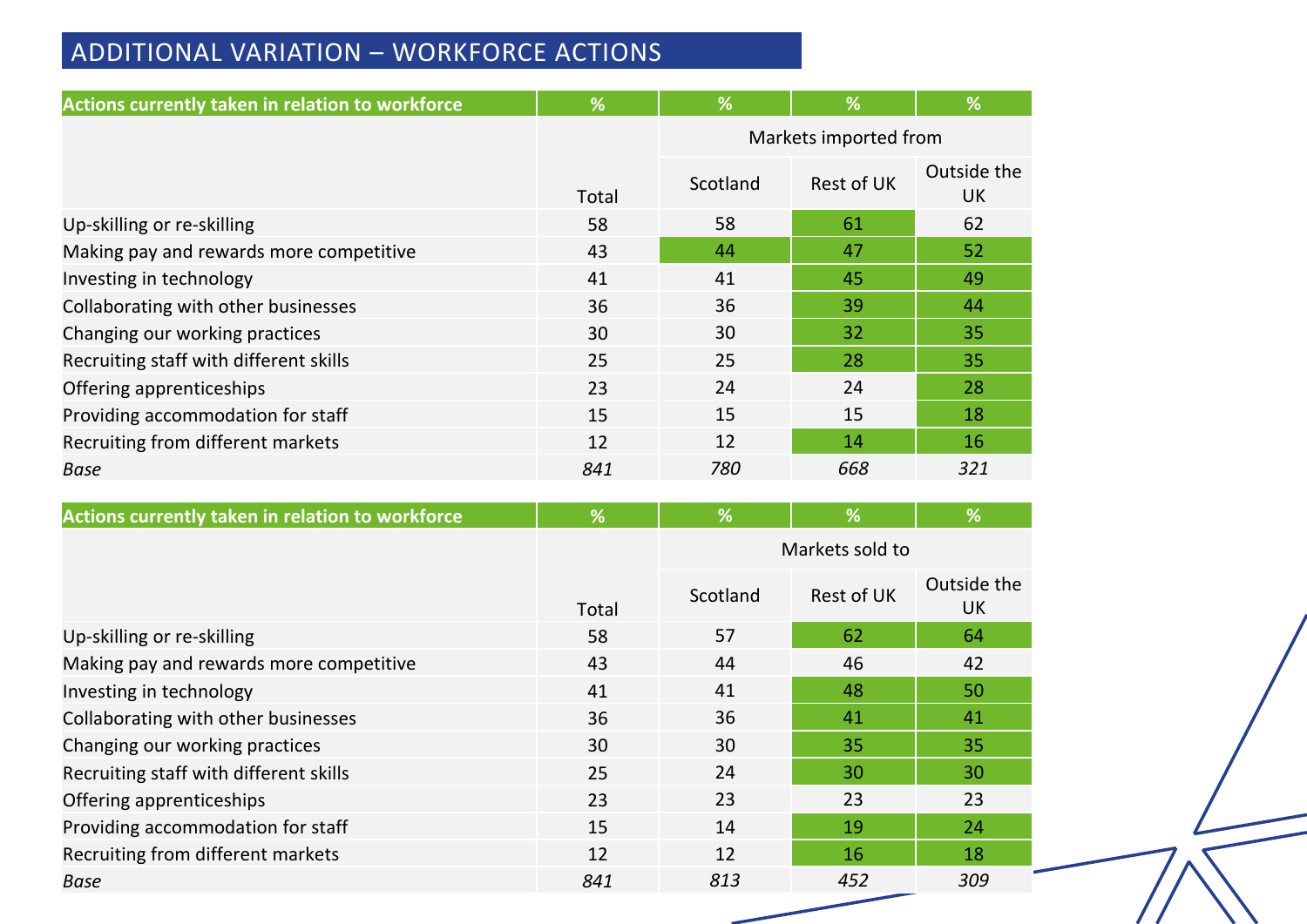### ADDITIONAL VARIATION – WORKFORCE ACTIONS

| <b>Action</b>                                 | Those currently focusing on<br>address labour challenges | Those whose workforce is<br>important in helping<br>achieve its plans | <b>All</b> |
|-----------------------------------------------|----------------------------------------------------------|-----------------------------------------------------------------------|------------|
| Up-skilling or re-skilling existing workforce | 67                                                       | 69                                                                    | 58         |
| Making pay or rewards more competitive        | 60                                                       | 55                                                                    | 43         |
| Investing in technology                       | 47                                                       | 46                                                                    | 41         |
| Collaborating with other businesses           | 42                                                       | 41                                                                    | 36         |
| Changing our working practices                | 38                                                       | 33                                                                    | 30         |
| Recruiting staff with different skills        | 39                                                       | 34                                                                    | 25         |
| Offering apprenticeships                      | 31                                                       | 27                                                                    | 23         |
| Providing accommodation for staff             | 20                                                       | 16                                                                    | 15         |
| Recruiting from different markets             | 22                                                       | 18                                                                    | 12         |
| None of these                                 | 5                                                        | 6                                                                     | 16         |
| <b>Base</b>                                   | 345                                                      | 499                                                                   | 841        |

\* The changes that were significantly different from the average are shaded in the table.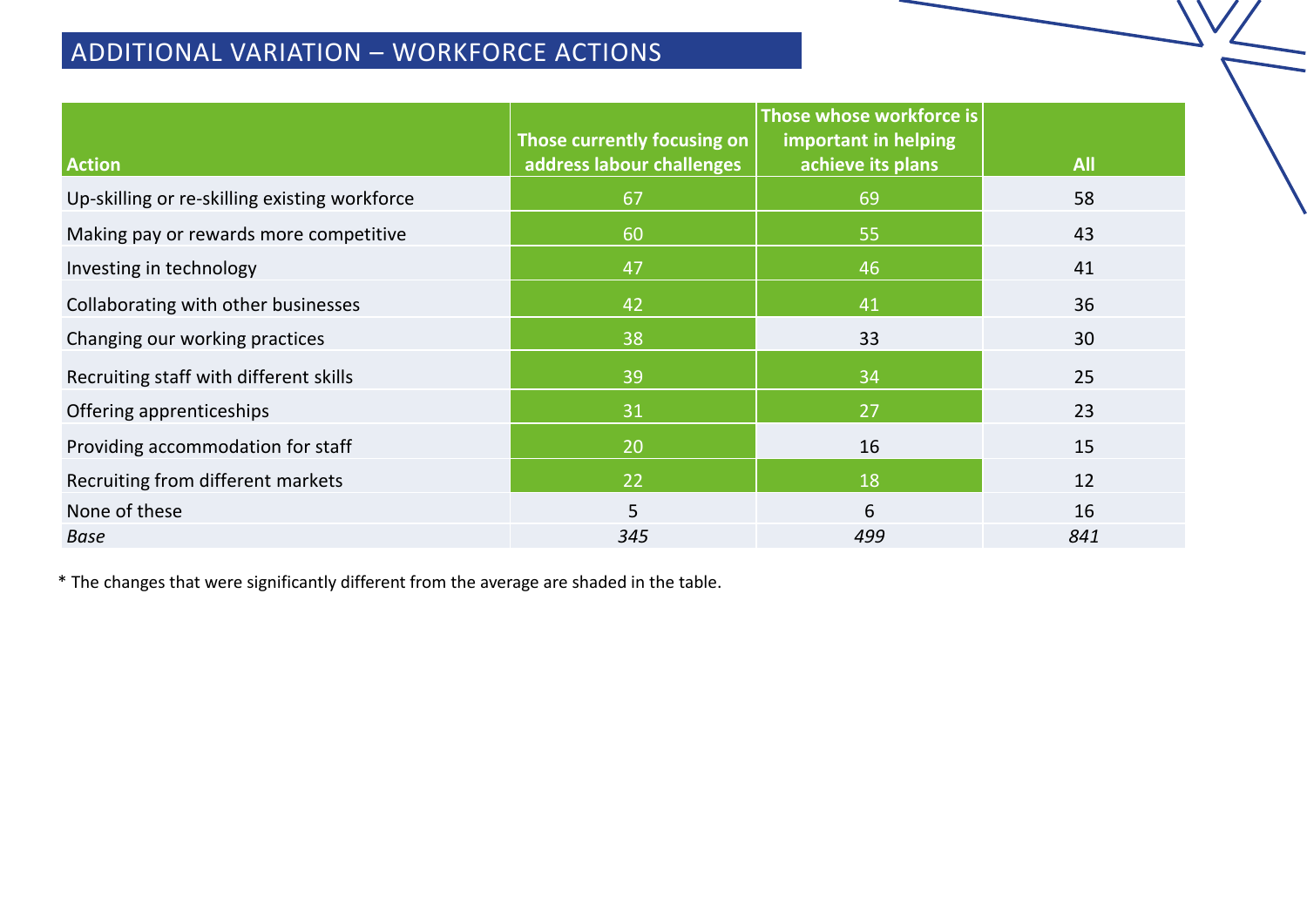### ADDITIONAL VARIATION – NEW TECHNOLOGY

| <b>TECHNOLOGIES</b>                        | %     | %                      | %       | %                     |
|--------------------------------------------|-------|------------------------|---------|-----------------------|
|                                            |       | Growth aspiration      |         |                       |
|                                            | Total | Striving for<br>growth | Content | Aiming to<br>downsize |
| Low carbon technology                      | 41    | 48                     | 38      | 32                    |
| Internet of Things and sensor technologies | 36    | 40                     | 35      | 28                    |
| Automation of processes                    | 27    | 37                     | 20      | 20                    |
| Cyber resilience and security technologies | 27    | 32                     | 24      | 17                    |
| Mobile app development                     | 26    | 36                     | 20      | 15                    |
| Data analytics                             | 25    | 35                     | 18      | 10                    |
| None of these                              | 26    | 16                     | 31      | 35                    |
| <b>Base</b>                                | 1017  | 469                    | 438     | 101                   |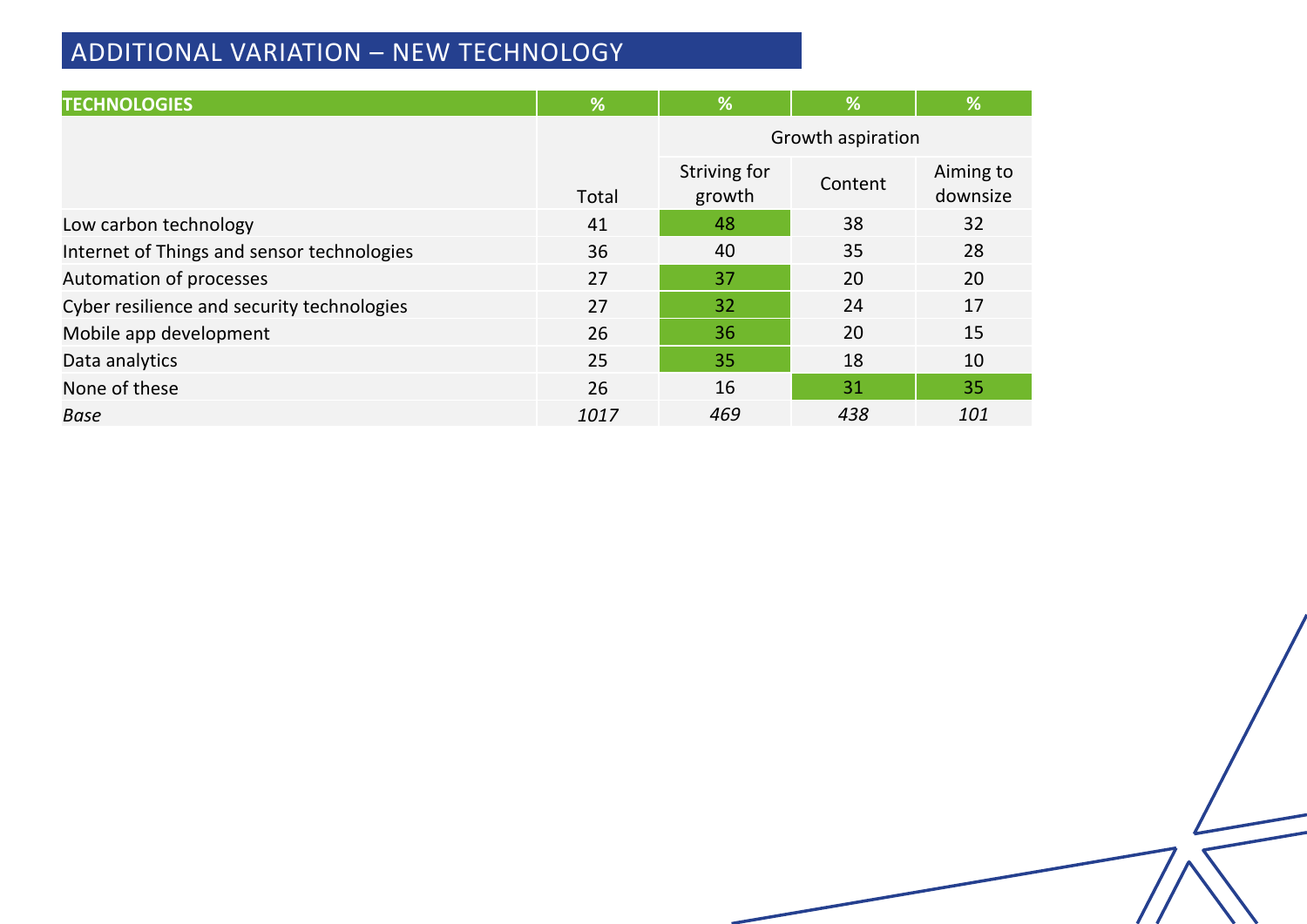### ADDITIONAL VARIATION – NEW TECHNOLOGY

| <b>TECHNOLOGIES</b>                        | %     | $\sqrt{2}$            | %          | %                 |
|--------------------------------------------|-------|-----------------------|------------|-------------------|
|                                            |       | Markets imported from |            |                   |
|                                            | Total | Scotland              | Rest of UK | Outside the<br>UK |
| Low carbon technology                      | 41    | 42                    | 44         | 48                |
| Internet of Things and sensor technologies | 36    | 36                    | 38         | 44                |
| Automation of processes                    | 27    | 28                    | 31         | 40                |
| Cyber resilience and security technologies | 27    | 26                    | 28         | 31                |
| Mobile app development                     | 26    | 27                    | 28         | 32                |
| Data analytics                             | 25    | 25                    | 27         | 31                |
| None of these                              | 26    | 25                    | 23         | 17                |
| <b>Base</b>                                | 1017  | 934                   | 792        | 376               |

| Actions currently taken in relation to workforce | %            | %        | %                 | %                        |
|--------------------------------------------------|--------------|----------|-------------------|--------------------------|
|                                                  |              |          | Markets sold to   |                          |
|                                                  | <b>Total</b> | Scotland | <b>Rest of UK</b> | Outside the<br><b>UK</b> |
| Low carbon technology                            | 41           | 42       | 44                | 46                       |
| Internet of Things and sensor technologies       | 36           | 36       | 42                | 44                       |
| Automation of processes                          | 27           | 27       | 35                | 38                       |
| Cyber resilience and security technologies       | 27           | 27       | 33                | 39                       |
| Mobile app development                           | 26           | 27       | 30                | 29                       |
| Data analytics                                   | 25           | 25       | 32                | 39                       |
| None of these                                    | 26           | 25       | 18                | 18                       |
| Base                                             | 1017         | 983      | 551               | 368                      |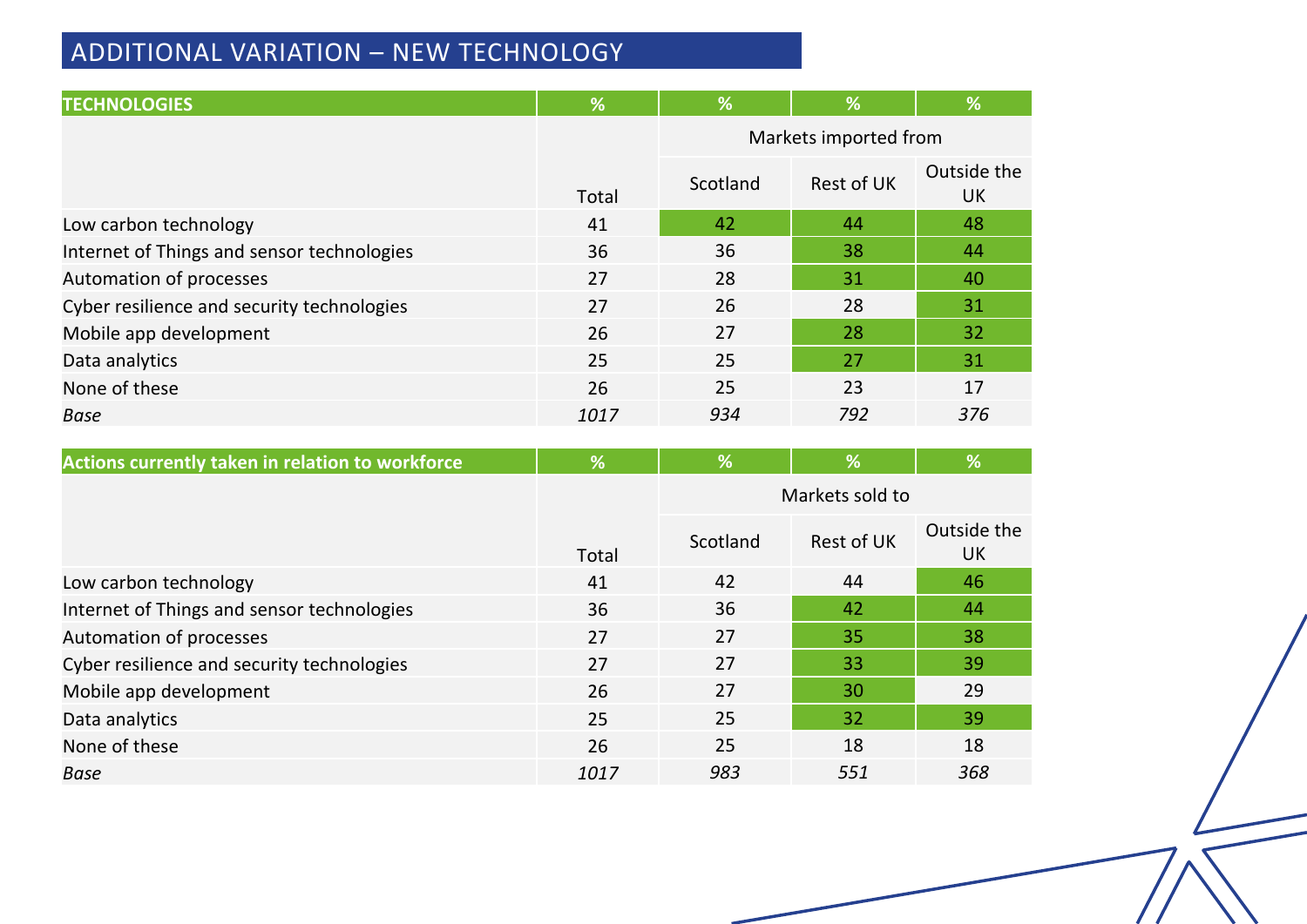### PROFILE OF BUSINESSES INTERVIEWED

| Size (no of employees) | %  |
|------------------------|----|
| Sole trader            | 18 |
| $1 - 4$                | 45 |
| $5 - 10$               | 17 |
| $11 - 24$              | 11 |
| $25+$                  | q  |

| <b>Growth sector</b>            | %             |
|---------------------------------|---------------|
| <b>Creative industries</b>      | 4             |
| Energy                          | $\mathcal{P}$ |
| Financial and business services | 9             |
| Food and drink                  | 25            |
| Life sciences                   | $\ast$        |
| Tourism                         | 12            |
| Non-growth                      | 48            |

| <b>Relationship with HIE</b> |    |
|------------------------------|----|
| Account-managed              |    |
| Non-account managed          | 93 |

| Location                       | %  |
|--------------------------------|----|
| Argyll and the Islands         | 19 |
| Caithness and Sutherland       | 9  |
| Inner Moray Firth              | 28 |
| Lochaber, Skye and Wester Ross | 11 |
| Moray                          | 13 |
| Orkney                         | 8  |
| <b>Outer Hebrides</b>          | 5  |
| Shetland                       | 6  |

| <b>Fragile status</b> | $\mathcal{A}$ |
|-----------------------|---------------|
| Fragile area          | 19            |
| Non-fragile area      | 81            |

| Urban/rural      | ℅  |
|------------------|----|
| Remote rural     | 55 |
| Accessible rural | 11 |
| Other (urban)    | 35 |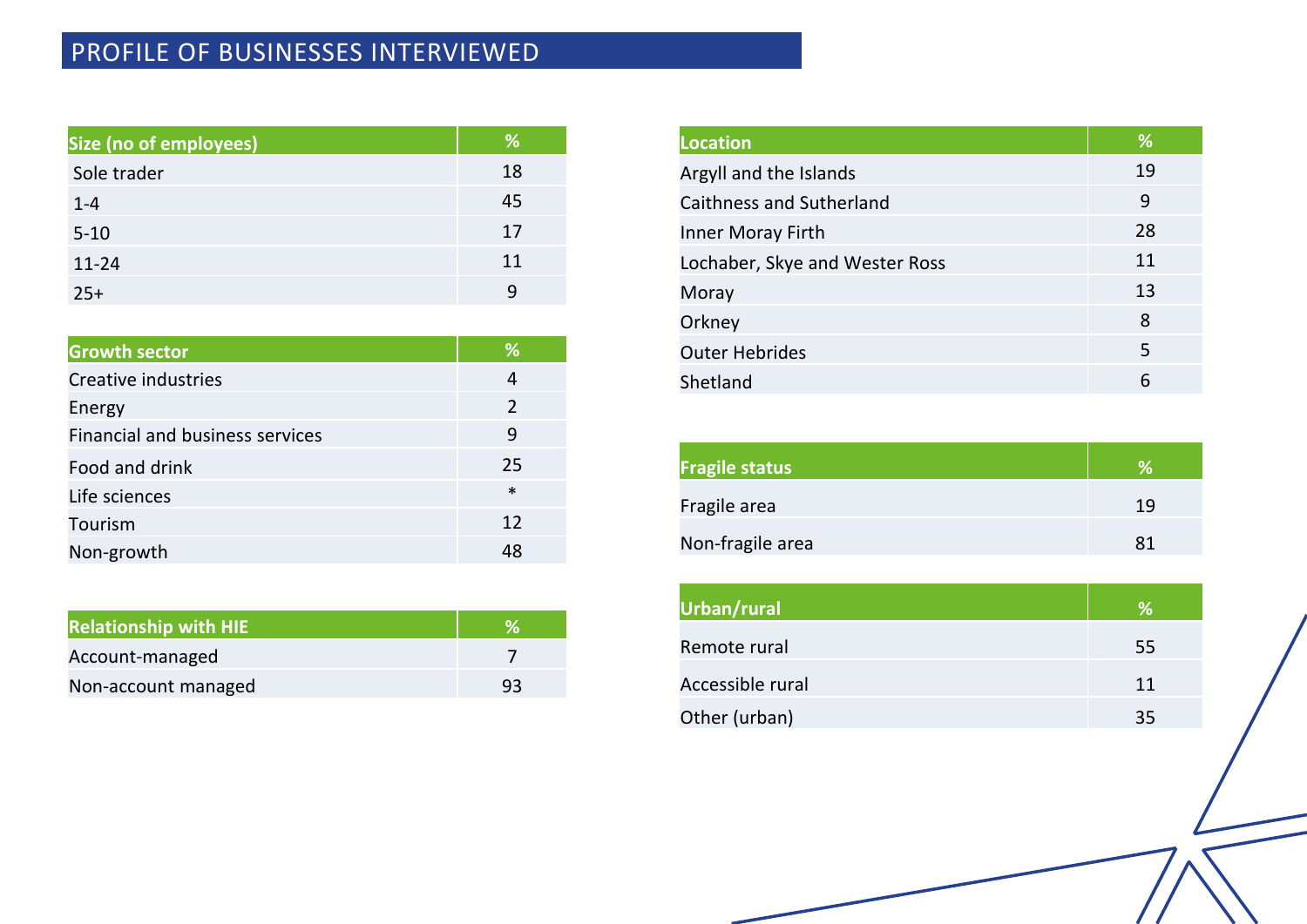### **Ipsos MORI's Standards & Accreditations**

**Ipsos MORI's standards & accreditations provide our clients with the peace of mind that they can always depend on us to deliver reliable, sustainable findings. Moreover, our focus on quality and continuous improvement means we have embedded a 'right first time' approach throughout our organisation.**



**ISO 20252** – is the international market research specific standard that supersedes BS 7911 / MRQSA & incorporates IQCS (Interviewer Quality Control Scheme); it covers the 5 stages of a Market Research project. Ipsos MORI was the first company in the world to gain this accreditation.



**MRS Company Partnership** – By being an MRS Company Partner, Ipsos MORI endorse and support the core MRS brand values of professionalism, research excellence and business effectiveness, and commit to comply with the MRS Code of Conduct throughout the organisation & we were the first company to sign our organisation up to the requirements & self regulation of the MRS Code; more than 350 companies have followed our lead.



**ISO 9001** – International general company standard with a focus on continual improvement through quality management systems. In 1994 we became one of the early adopters of the ISO 9001 business standard.



**ISO 27001** – International standard for information security designed to ensure the selection of adequate and proportionate security controls. Ipsos MORI was the first research company in the UK to be awarded this in August 2008.



**The UK General Data Protection Regulation (UK GDPR) & the UK Data Protection Act 2018 (DPA)** – Ipsos MORI is required to comply with the UK General Data Protection Regulation and the UK Data Protection Act; it covers the processing of personal data and the protection of privacy.



**HMG Cyber Essentials** – A government backed and key deliverable of the UK's National Cyber Security Programme. Ipsos MORI was assessment validated for certification in 2016. Cyber Essentials defines a set of controls which, when properly implemented, provide organisations with basic protection from the most prevalent forms of threat coming from the internet.



**Fair Data** – Ipsos MORI is signed up as a 'Fair Data' Company by agreeing to adhere to ten core principles. The principles support and complement other standards such as ISOs, and the requirements of Data Protection legislation.

**This work was carried out in accordance with the requirements of the international quality standard for market research, ISO 20252 and with the Ipsos MORI Terms and Conditions**